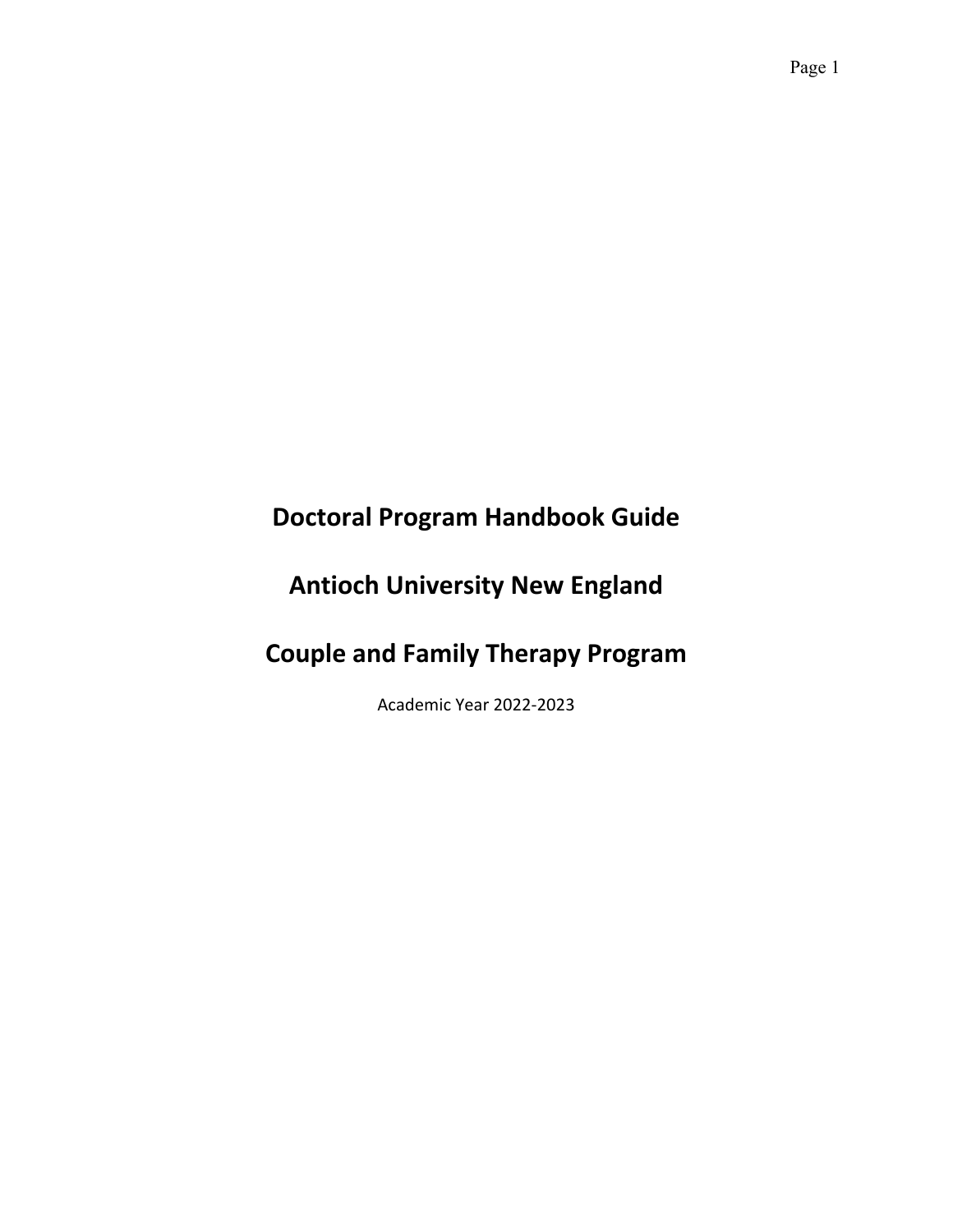# **Table of Contents**

| <b>Section</b>                                                                           | Page #         |
|------------------------------------------------------------------------------------------|----------------|
| <b>Introduction and General Information</b>                                              | $\overline{3}$ |
| <b>Program Overview</b>                                                                  | 4              |
| <b>Program Demographics</b>                                                              | 6              |
| What to expect from low residency                                                        | 7              |
| <b>Zoom Policy</b>                                                                       | 7              |
| Non-discrimination policy for the program                                                | 8              |
| <b>Experience working with Diverse, Marginalized, or Underserved</b><br>populations      | 9              |
| <b>Minimum Academic Expectations (Retention)</b>                                         | 11             |
| <b>Mission and Competencies</b>                                                          | 12             |
| <b>Assessment of Student Learning Outcomes</b>                                           | 18             |
| <b>Assessment Policy</b>                                                                 | 18             |
| <b>Outcomes Based Education Framework</b>                                                | 19             |
| <b>Degree Requirements</b>                                                               | 21             |
| <b>Course Sequence</b>                                                                   | 22             |
| <b>Advising</b>                                                                          | 23             |
| <b>Student Governance</b>                                                                | 24             |
| <b>Student Support Services</b>                                                          | 25             |
| <b>Student complaints</b>                                                                | 27             |
| <b>Antioch University Policies</b>                                                       | 28             |
| Master's Degree Requirements for Entry to the PhD in Couple and Family<br><b>Therapy</b> | 30             |
| <b>Dissertations: Introduction</b>                                                       | 32             |
| <b>Dissertation Potential Timeline</b>                                                   | 33             |
| <b>Dissertation Guidelines</b>                                                           | 35             |
| <b>Dissertation and Proposal Defense Guidelines</b>                                      | 37             |
| <b>Qualifying Examinations</b>                                                           | 38             |
| <b>Qualifying Examination Evaluation Rubric</b>                                          | 43             |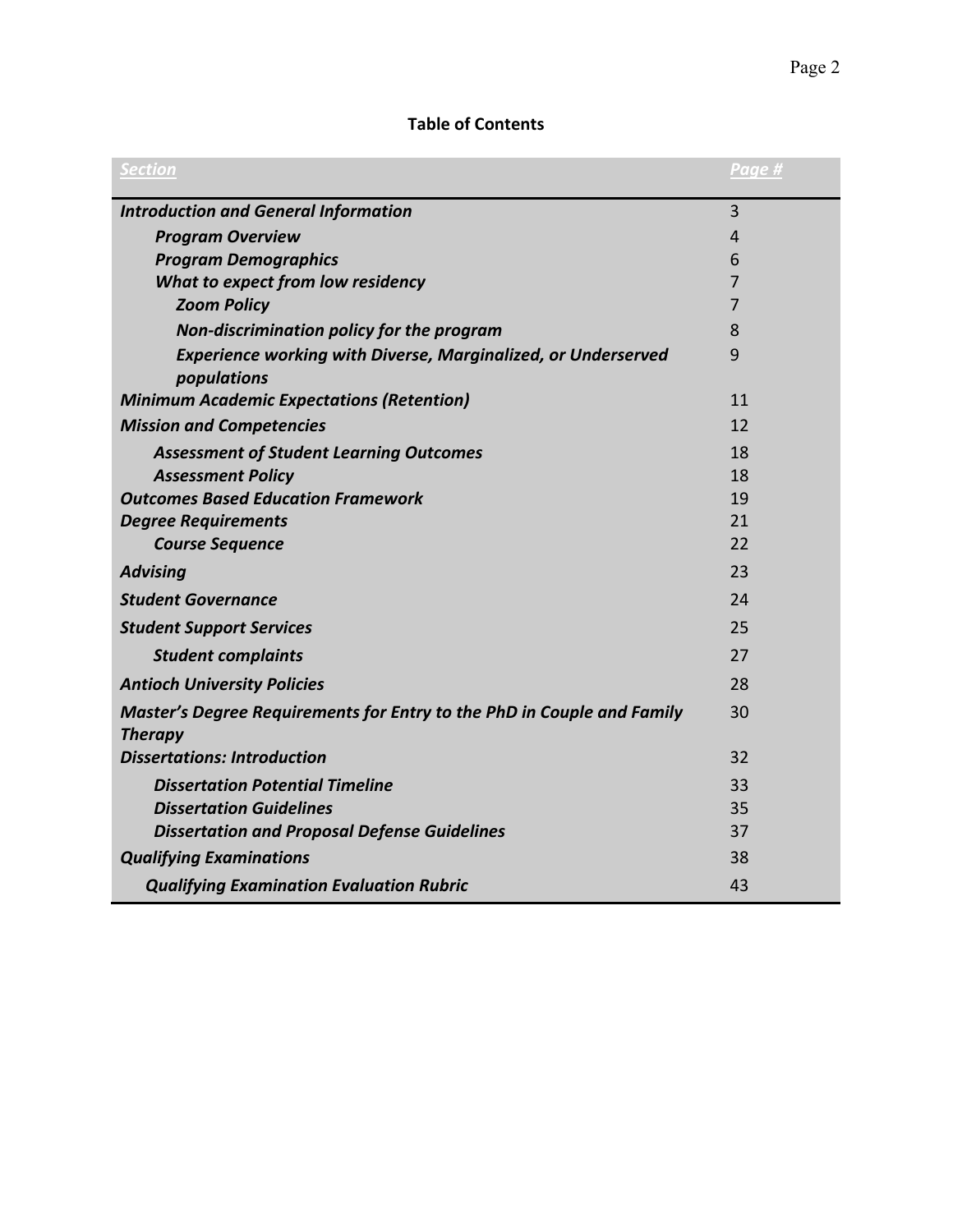## **Introduction and general information about the CFT Programs**

The Couple and Family Therapy Master of Arts and Doctor of Philosophy Programs are housed in the Department of Applied Psychology at Antioch University—New England (AUNE). Antioch University, with its central administration in Yellow Springs, Ohio, is accredited by the North Central Association of Schools. The New Hampshire Postsecondary Commission has approved all degree programs.

The CFT Programs are both fully accredited by the Commission on the Accreditation for Marriage and Family Therapy Education (COAMFTE) through November 1, 2023. Details can be viewed on the Antioch University New England website. Other programs in the department are as follows: masters and doctoral programs in Couple and Family Therapy, Dance Movement Therapy with a Concentration in Couple and Family Therapy master's degree program, and an Applied Behavior Analysis master's program (this program is on hiatus).

The Academic Catalog of Antioch University New England contains all official academic policies and degree requirements. Students should be sure to read this carefully and refer to it as necessary. The current Academic Catalog can be found in the Resources section of the AUNE website (https://www.antioch.edu/new-england/resources/). The program's web page contains general program information such as faculty bios and alumni, and program highlights. (see https://www.antioch.edu/academics/counseling-therapy/couple-and-family-therapy-phd/).

There are a number of sites within Sakai that also have important program information. The AUNE CFT Clinic site has information and policies regarding the Antioch University Couple and Family Therapy Institute (AUCFTI), our training clinic. The ANE CFT-PhD Student Resources site has information for doctoral students and the Field Experiences Resources site has information about clinical and other field experience sites.

#### **CFT PhD Program Faculty**

| Department Chairperson (Applied Psychology): | Dr. Lucy Byno                                                                                                                                                                                                       |
|----------------------------------------------|---------------------------------------------------------------------------------------------------------------------------------------------------------------------------------------------------------------------|
| Program Director:                            | Dr. Kevin Lyness                                                                                                                                                                                                    |
| <b>Full-time Faculty:</b>                    | Dr. Lucy Byno<br>Dr. Denzel Jones<br>Dr. Markie Twist (Teaching Faculty)<br>Dr. Jinsook Song (Director of Clinical<br>Training and Director AUCFTI)<br>Dr. Kristi Harrison (PD for MA program)<br>Dr. Pia Alexander |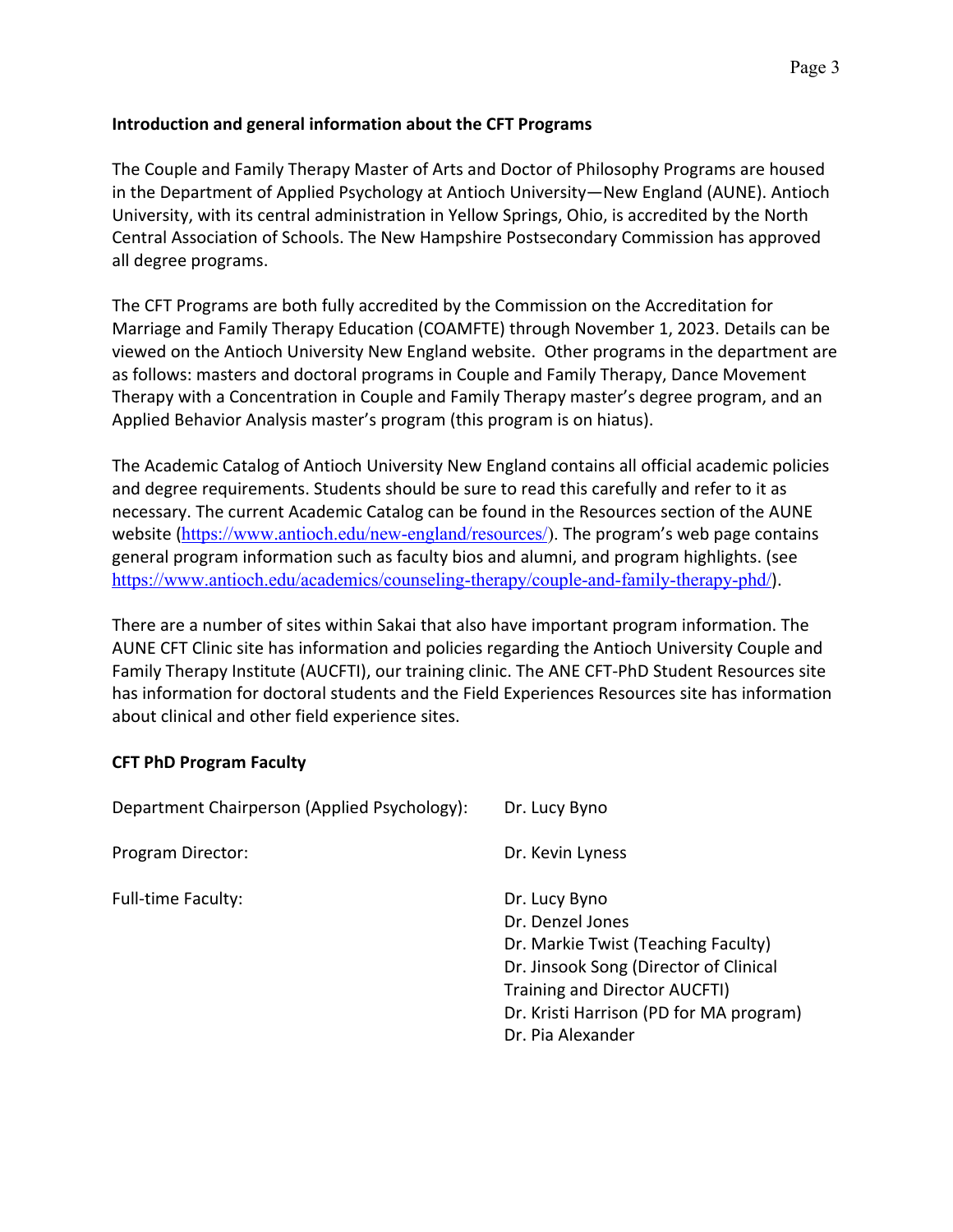The Doctor of Philosophy in Couple and Family Therapy (PhD in CFT) has a focus on Social Justice applications to couple, marriage and family therapy, and prepares graduates for academic, leadership, supervision, and research careers. As a doctoral degree, there is considerable focus on research training (a PhD is primarily a research degree), and as a degree in CFT, there is also a clinical training component. In everything we do, we emphasize principles of social justice, and our students learn about ways to apply social justice principles in research, teaching and supervision, and clinical work.

The PhD in CFT has been accredited by the Commission on Accreditation for Marriage and Family Therapy Education (COAMFTE) since 2010.

## **Program Overview**

The PhD in CFT program is a low-residency program, designed to be completed in three or four years of full-time enrollment, with two or three years of coursework and practice experience and one year of dissertation. The minimum length of time for program completion is three years, the advertised length of the program is four years (most students will take longer than three years but the program can be completed in three), and the maximum time to completion (with financial aid eligibility) is six years from initial enrollment to complete all course requirements, practical experience requirements, and dissertation.

As a low residency program, students must attend residencies in each year of the program. The first-year residencies are in the Fall and Spring, with second-year residencies in Summer, Fall, and Spring, and third-year residencies required in Summer (these residencies are in each of the first six semesters in the program). In between residencies, students will be working on learning class material and applying CFT concepts in clinical and teaching/supervision/leadership advanced practical experiences. Much of the learning will be facilitated online in a flexible format, and there will also be weekly professional seminar meetings (group supervision experiences) facilitated online via video and/or voice conferencing. The low residency nature of the program does not require students to be located in the New England area, only to attend the residencies as scheduled, but also offers the benefits of regular face-to-face contact with instructors and fellow students. Program plans can be developed for students who would need an extended program.

Students in the program will be able to use current clinical or training work positions as learning opportunities in these advanced practical experiences. For students who are located in New England, we will have clinical and supervision training opportunities on campus at the Antioch University Couple and Family Therapy Institute, which is our campus-based training clinic for master's and doctoral students. For students who are not local, we will assist you in finding suitable locations to get clinical and supervisory/leadership experiences. Clinical experiences in the program are designed to count toward post-degree experience for licensure for those students who are not yet licensed, and we will work with you to make sure you receive appropriate supervision. The PhD may also serve as a qualifying degree for licensure for those whose master's degree does not fit licensure requirements. Please refer to the Advanced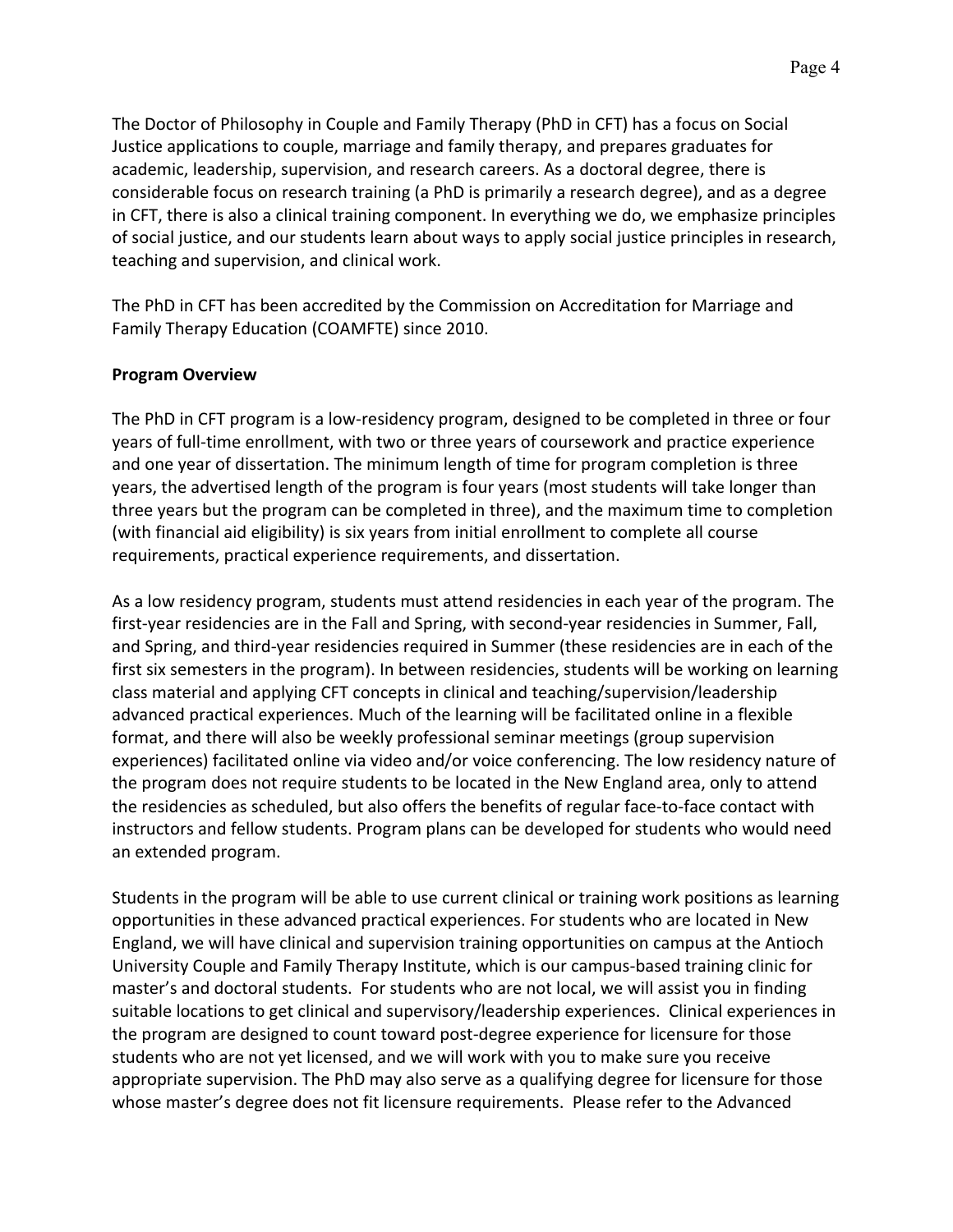Practical Experience handbook for additional information on licensure. Students who wish to use the PhD as a qualifying degree must work with the Program Director and Director of Clinical Training to look at state requirements.

The program starts in the Fall semester each year, and students enter as a cohort. We work to build the cohorts as collaborative learning environments, and cohorts move through the program together. Each course in the program has a residency component and an online component, and student learning is evaluated through the successful completion of learning achievements. Students in the program will develop an academic portfolio that includes learning achievements dedicated to clinical theory, research, teaching, supervision and leadership, all with an emphasis on social justice.

The residencies are intense gatherings combining seminars, workshops, guest lectures, advising sessions, peer discussions, and student presentations. The residencies are five days long (plus travel days) and may take place in Keene, NH or at other Antioch University campuses (e.g., Los Angeles, CA, Santa Barbara, CA, Seattle, WA, or Yellow Spring, OH).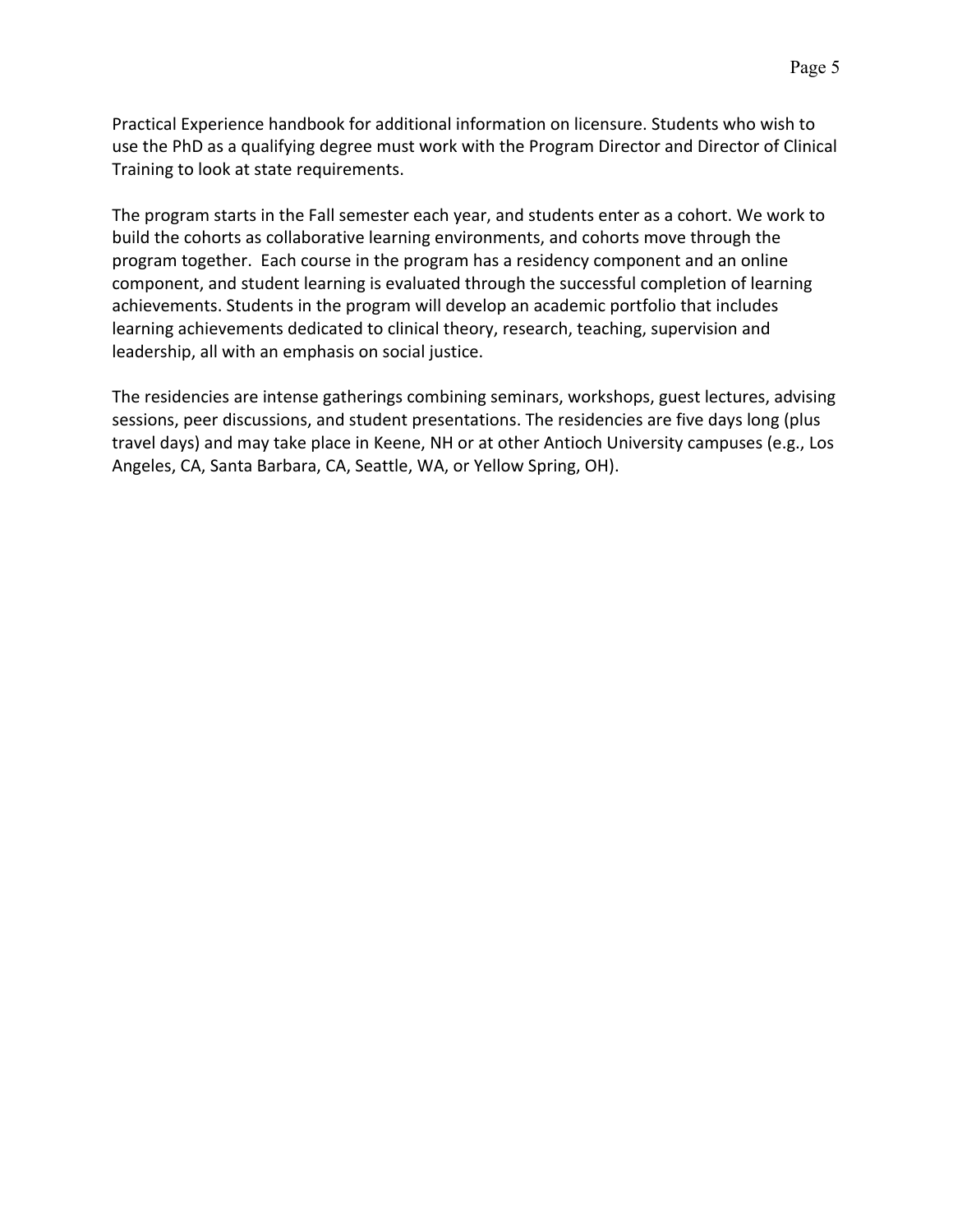## **Program Demographics**

Our accrediting body, COAMFTE, asks that we report on program demographics as well as student achievement criteria (as defined by COAMFTE). Our latest student achievement criteria report can be found on the program's website at: https://www.antioch.edu/wpcontent/uploads/2021/03/sac-disclosure-cft-phd-jan-2022-r.pdf

Here is a summary of program demographics as of January 2022:

|                                           | Faculty*       | <b>Supervisors</b> | Current<br><b>Students</b> | Graduates      |
|-------------------------------------------|----------------|--------------------|----------------------------|----------------|
| Female                                    | $\overline{4}$ | 17                 | 36                         | 17             |
| Male                                      | 6              | 11                 | 9                          | 1              |
|                                           |                |                    |                            |                |
| Non-Resident<br>(International)           | $\mathbf 0$    | $\mathbf 0$        | $\mathbf 0$                | $\mathbf 1$    |
| Asian or Pacific<br>Islander              | $\overline{1}$ | $\overline{2}$     | $\overline{1}$             | 4              |
| African-<br>American /<br>African / Black | $\overline{4}$ | 5                  | 15                         | 5              |
| White / Non-<br>Hispanic                  | 5              | 19                 | 17                         | $\overline{7}$ |
| Hispanic / Latinx<br>/ Chicano/a          | $\mathbf 0$    | $\overline{2}$     | 6                          | 0              |
| Multiethnic                               | $\mathbf{1}$   | $\mathbf{1}$       | 3                          | 0              |
| American Indian<br>or Alaska Native       | $\mathbf 0$    | $\overline{0}$     | $\overline{1}$             | 0              |
| Other                                     | $\mathbf 0$    | $\mathbf 0$        | $\overline{2}$             | 1              |

Gender and Ethnicity (based on available reporting categories):

\*One faculty member and one supervisor identifies as androgynous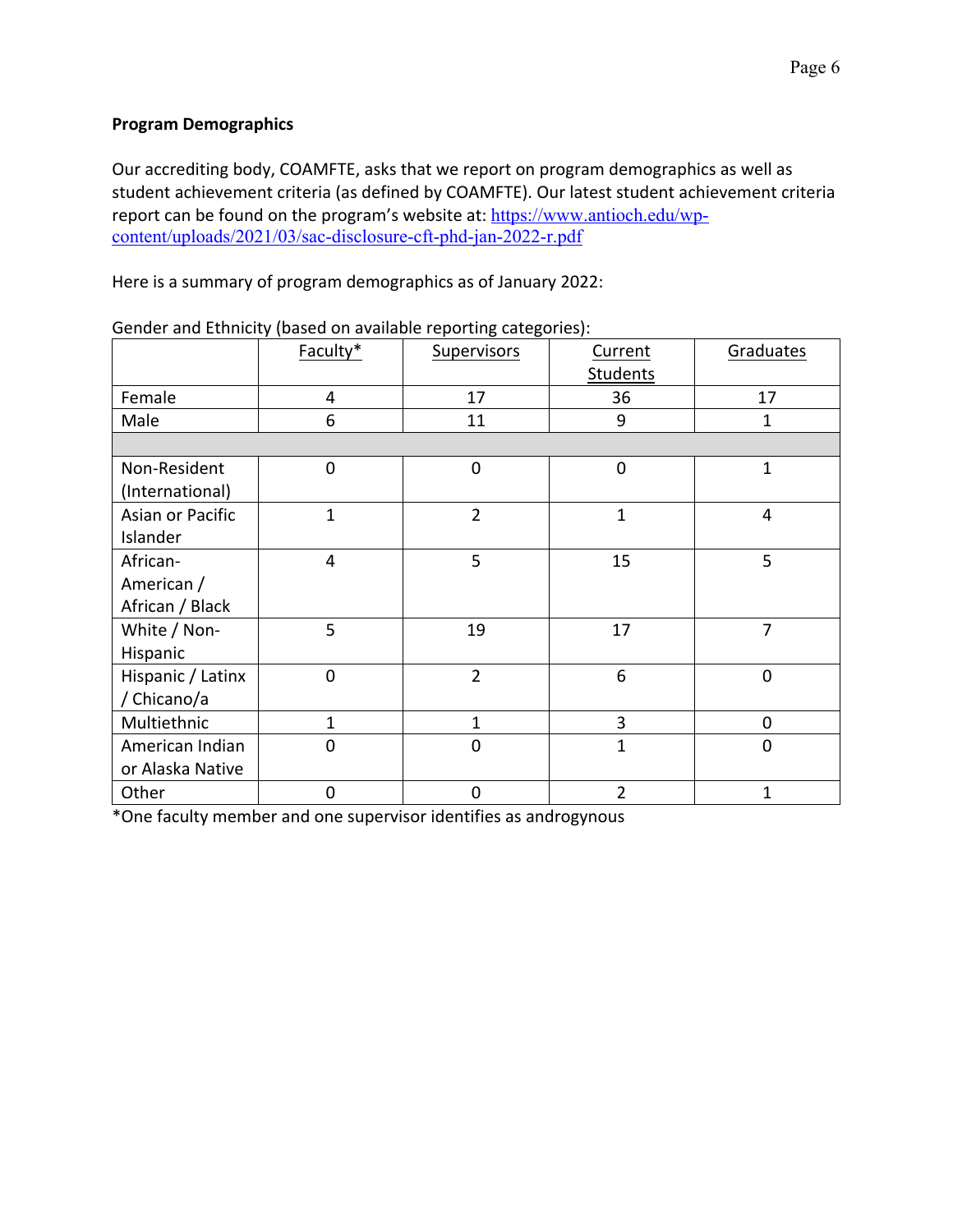## **What to expect from the Antioch University New England Low Residency PhD Program in Couple and Family Therapy**

#### *What do the residencies look like?*

Unlike traditional online programs, low residency programs are unique in that they afford students regular opportunities to interact with their peers and faculty in person. **Because the residencies are our only opportunity to interact in person, attendance is mandatory.** Most of the costs for the residency are your responsibility—you pay for your flights and hotel, and some meals, while we provide some meals (continental breakfast, lunch, a couple of dinners). The residencies are long days—we typically start at 8 a.m. (with breakfast) and may not wrap up until 8 p.m., so these are intensive learning experiences. We do include several chances for getting to know everyone, but we also spend a lot of time in learning settings, including supervision groups. Residencies may take place at any of our Antioch University campuses (Keene, NH [home campus of the program]; Los Angeles, CA; Santa Barbara, CA; Yellow Springs, OH; or Seattle, WA). Every class in the program has at least one residency session, and our residencies also include time for advising meetings, supervision sessions, research group times, and times to connect with students in our master's degree program (when we have joint residencies).

#### *What happens between residencies?*

The bulk of your learning takes place between residencies, and courses may include regular (up to weekly) video conferencing sessions as well as synchronous and asynchronous online learning (including video supervision, small group work, individual papers and presentations, online discussion forums, quizzes or exams, etc.). This is a full-time program and there is as much work as a traditional format. You'll be taking on average 11-12 credits per semester, and you should expect to spend 30+ hours/week on coursework, in addition to your advanced practical experience (clinical work, teaching, or supervision). Just because we're a low residency program does not mean that you will not have a lot of work to do—in fact, some find it more challenging because you have to structure and manage your own time and be a more active participant in your learning. The benefit of this format is that you have more flexibility for choosing when to do your work ahead of class meetings and due dates, and of course you're able to do all of this work at a distance.

#### *Zoom Policy*

While you are attending class by Zoom (our video conferencing platform-- $\frac{https://zoom.us/)}{https://zoom.us/)}$ , you will be held to the same professional dispositional standards as you would any other in-person class. Please keep the following in mind:

- Although we cannot guarantee confidentiality, please respect the confidentiality of other classmates and take precautions when using Zoom in public spaces.
- Professionalism extends to dress and settings. Please dress appropriately and be aware of your surroundings when logging into class.
- Due to safety concerns, you are not to Zoom into class while driving. Please schedule your activities around the Zoom class, so that you can be settled in a distraction free environment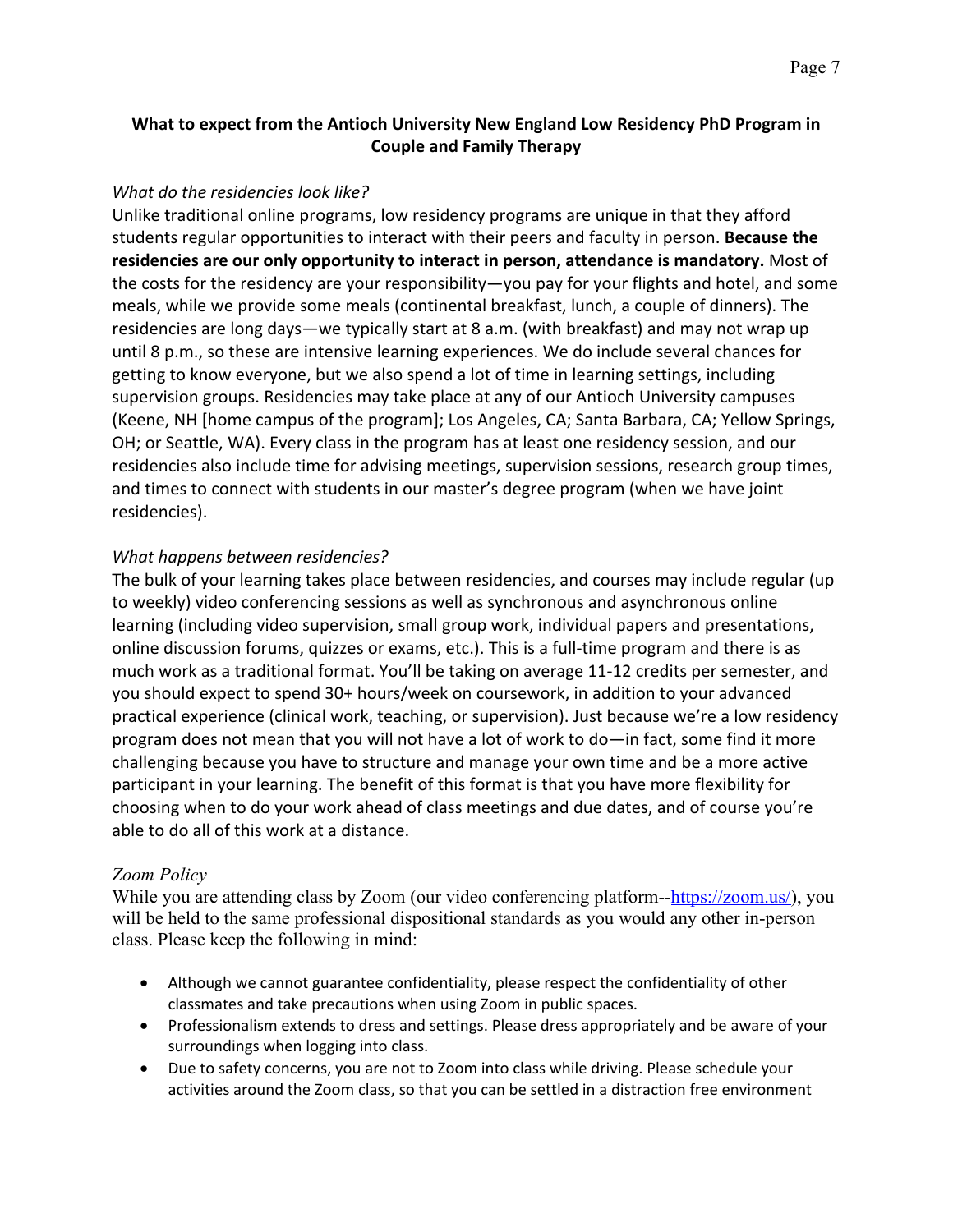prior to logging in. You will need to ensure that you have adequate network bandwidth for video conferencing.

## *What does it mean to be in a social justice program?*

Our commitment to social justice informs all aspects of this program, from its structure and evaluation to the ways we critically examine our field's theoretical foundations and professional practice. The first thing this means is that we will ask you to think about social justice, and we will support you in exploring what it means to you while collaborating as a group to situate ourselves in the social justice mission of the program and school. We will integrate the consideration of social justice issues in all of our classes, and we will ask you to reflect on these issues both during class as well as in coursework. Approaching your work through a social justice lens may challenge some of your beliefs; we expect students to be open to learning about socially just practices and principles in CFT, and we will support you in this process. We strongly value diversity in our program, which means we value students of diverse racial, ethnic, and cultural backgrounds, gender and sexual minorities, students from different religious and spiritual communities, and students from a range of social class backgrounds and political orientations, and we actively seek to have diverse representations in our students, faculty, and supervisors. Being in our program means that you are committing yourself to taking a social justice perspective toward your work as a couple, marriage, and family therapist, including your clinical work, teaching, supervision, policy advocacy, and research. You are also committing yourself to being open-minded and challenged to grow, and to thoughtfully engaging your classmates in their own growth. You will be asked to examine your privilege in ways that may not be comfortable, and to be respectful of where your peers may be in their own development as an advocate for social justice.

#### **Diversity and Inclusion Statement:**

The Applied Psychology Department is committed to building a learning community where diverse perspectives are welcome, respected, and regarded as valuable resources for enriching and strengthening our capacity for empathy, reflection, and critical thinking. While the course materials and experiential activities presented in the course are intended to be inclusive of historically underrepresented voices, overt and covert biases of privileged views may still be dominant. We encourage you to offer any suggestions to enhance a more inclusive, comprehensive learning environment especially for those whose voices have been marginalized. Antioch University New England also publishes a commitment to diversity and inclusion here: https://www.antioch.edu/new-england/sustainability-socialjustice/commitment-social-justice-diversity-inclusion/.

#### **Non-discrimination Policy Statement:**

The program does not discriminate on the basis of race, age, gender, ethnicity, sexual orientation, relationship status, gender identity, socioeconomic status, disability, health status, religious or spiritual belief, religious or spiritual affiliation or national origin in any of its activities (including admission, retention, application of policies, and work with clients, supervisees, students, and others).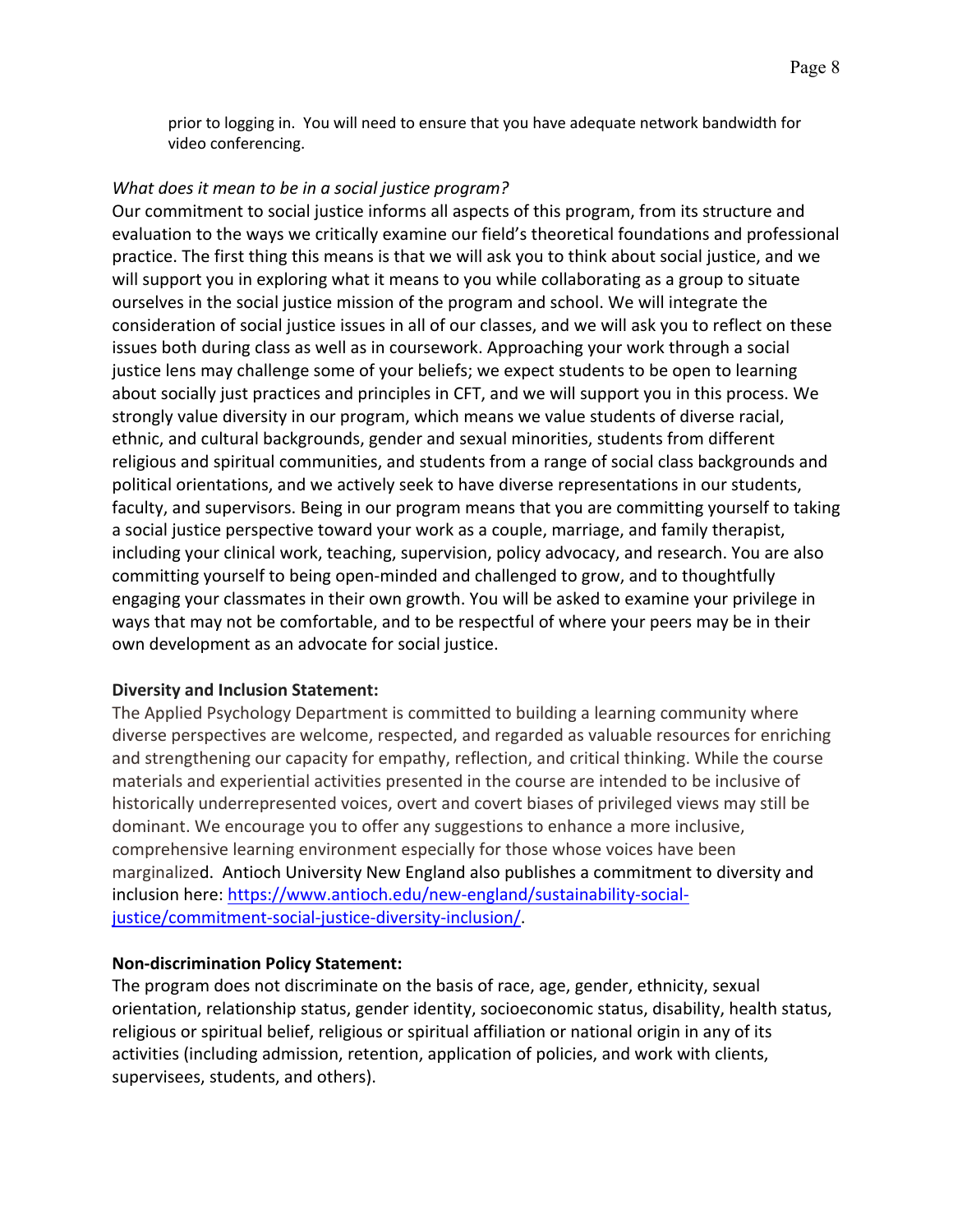**Civility Pledge:** I acknowledge that racism, sexism, heterosexism, classism, ableism, ageism, nativism, and other forms of interpersonal and institutionalized forms of oppression exist. I will do my best to better understand my own privileged and marginalized identities and the power that these afford me. I will keep an open mind, listen, and respect everyone. I will share personal experiences in the context of the course topic. I understand that what I share is kept confidential unless otherwise agreed upon. I trust that I am not regarded as a representative spokesperson for a given group of people. If I feel my coursework is being impacted by my experiences, I will reach out to my professors, peers, Department Chair, the Associate Provost &/or Chief Student Services Officer.

## **Experience working with Diverse, Marginalized, or Underserved populations:**

During your time in the program, you must demonstrate experience in Couple or Marriage and Family Therapy practice with diverse, marginalized, and/or underserved communities. Experiences may include:

- Professional activities (such as therapy, research, C/MFT relational/systemic supervision, consultation, teaching, etc.) with diverse, marginalized, and/or underserved communities; and/or
- Other types of activities (such as projects, service, interviews, workshops, etc.), as long as the experience is directly related to C/MFT activities, and you are in interaction with members of these communities.

COAMFTE defines **Diverse, Marginalized, and/or Underserved Communities** as groups from non-majority populations currently discriminated against and underrepresented with regard to their race, age, gender, ethnicity, sexual orientation, gender identity, socioeconomic status, disability, health status, religious and spiritual practices, nation of origin or other social categories, immigration status, and/or language.

You will write a paper for your Qualifying Examination Portfolio describing this experience.

## *What else should I know?*

- The program takes a minimum of three years to complete, but most students will likely take longer. Dissertations most often take longer than you think they will. As a student in a research-based degree, you will be expected to be actively involved in research projects, writing, and presenting your work to the academic community.
- There is a clinical component to your practical experience and you will be expected to be clinically active in the first year of your program. We have a training clinic in Keene (the Antioch University Couple and Family Therapy Institute: https://www.antioch.edu/new-england/resources/centers-institutes/couple-familytherapy-institute/) where you can choose to complete your clinical work, your supervision experience in your second year, and potentially clinical research. Students working toward licensure should check with their state licensure board about requirements for clinical experience and supervision.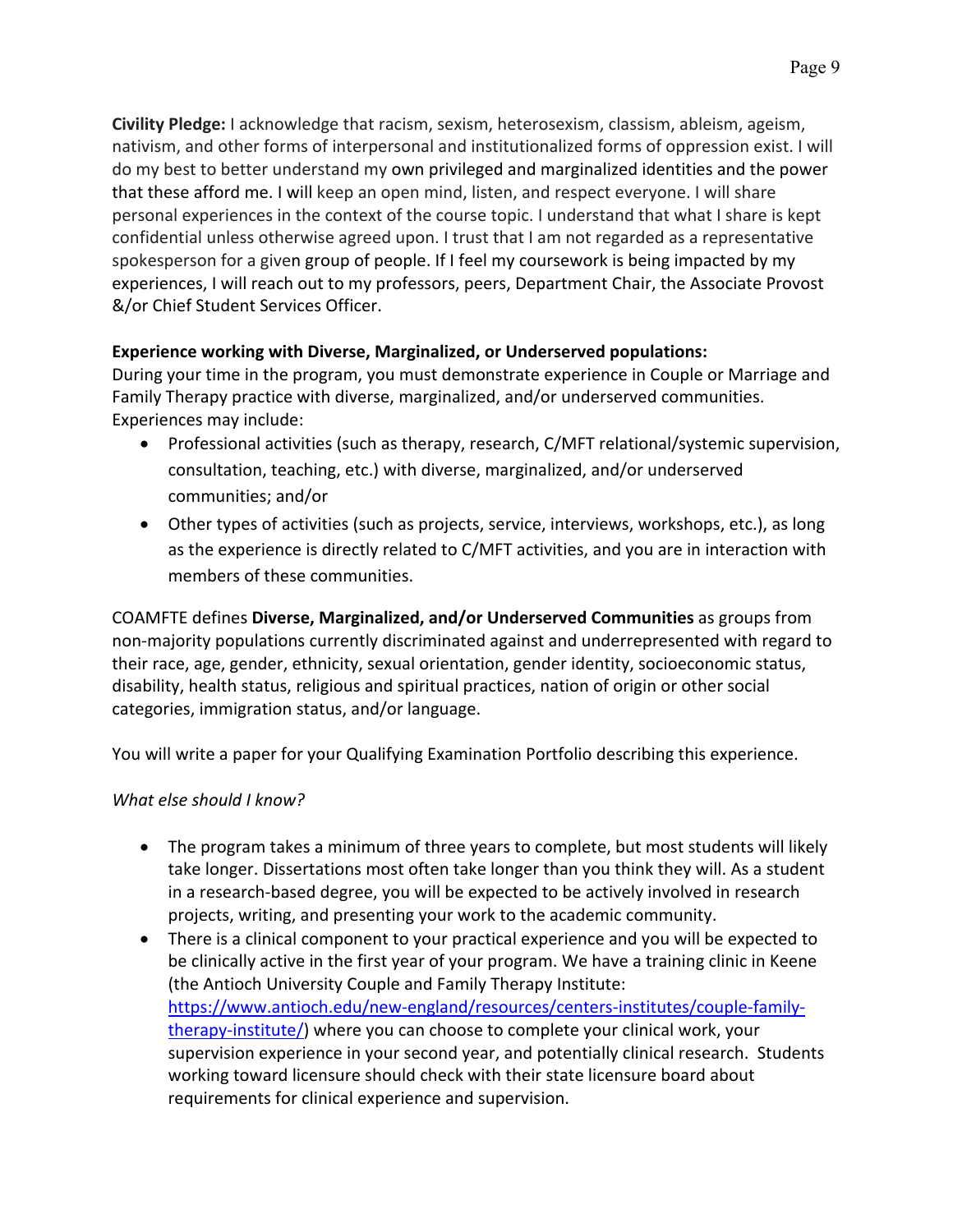- Technology Requirements: Because this program involves online learning, you must have access to a fast internet connection and a computer with a webcam. You will also need a private place to participate in video conferencing and supervision. As part of supervision we review video recordings of sessions, so you should have a way to record sessions in your place of practice, and a secure place to store them. Please do not join video sessions while driving. Supervision sessions typically take place using a platform called Supervision Assist, which has HIPAA-compliant video conferencing and storage.
- In the second year of the program your advanced practical experience focuses on supervision as well as teaching, consultation, and leadership. While we have teaching opportunities, we do not guarantee that you'll be able to teach in the program—we select student instructors as we would other adjunct faculty based on experience and expertise.
- If you did not graduate from a COAMFTE-accredited master's degree program, we will evaluate your master's curriculum to assess whether you have taken all of the required master's degree courses. This may mean that you will have to take additional coursework while you are in the program. If your degree is in another discipline, you may need to take additional time to complete the program. We can create a customized plan of study for you if that is the case.
- We expect a high level of professionalism and commitment to ethical standards. You will need to maintain a high level of academic performance in order to stay in the program. Since you will be in contact with your peers and professors primarily online throughout the year, it is important that you can commit to being responsive via email within reasonable timeframes. Note that you must use your Antioch email for communication with the University and your professors and expect to receive office AU emails only at that address.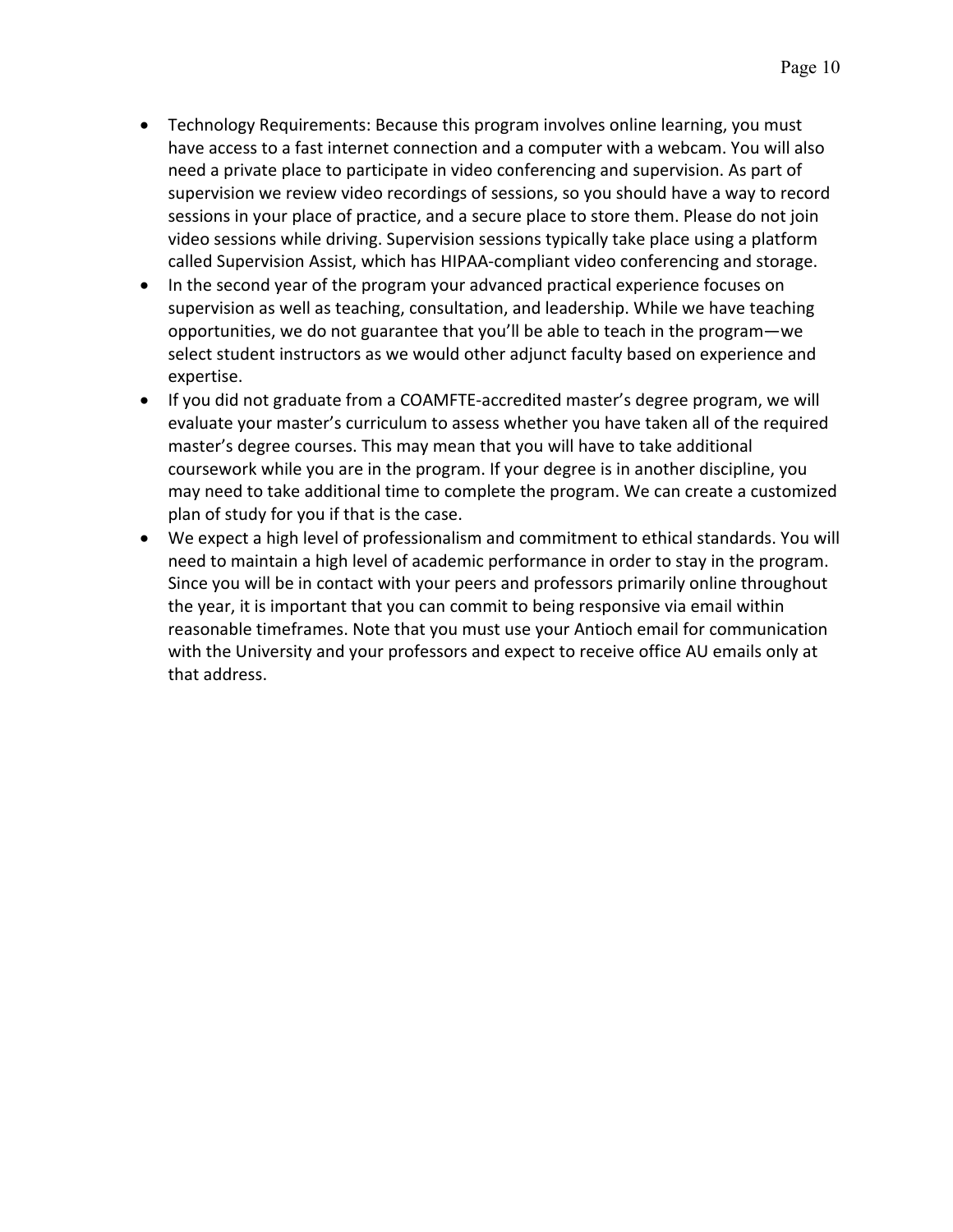#### **Minimum Academic Expectations (Student Retention)**

As a doctoral program we have high expectations for student work. Students are expected to earn a rating of "Good" or better in the "Overall Course Performance" category for all courses. The "Overall Course Performance" is the overall rating that a faculty member gives in their course evaluations.

Students may be placed on Academic Warning if they receive more than one Overall Course Performance rating of "Satisfactory" or receive "No Credit" or an Overall Course Performance rating of "Unsatisfactory" in any course.

Students may also be required to engage in an academic review for violations of academic policies, unprofessional and/or unethical behavior, and poor academic performance or progress as noted above and in the University's Satisfactory Academic Progress policies. Students may be disenrolled from the program following academic review and unsuccessful attempts at remediation (including receiving an Overall Course Performance rating less than "Good" in retaking a course). Specific university policies (as note above and later) may also involve specific procedures and have specific appeal procedures—these policies include the Student Grievance Policy and Student Conduct Policy, among others.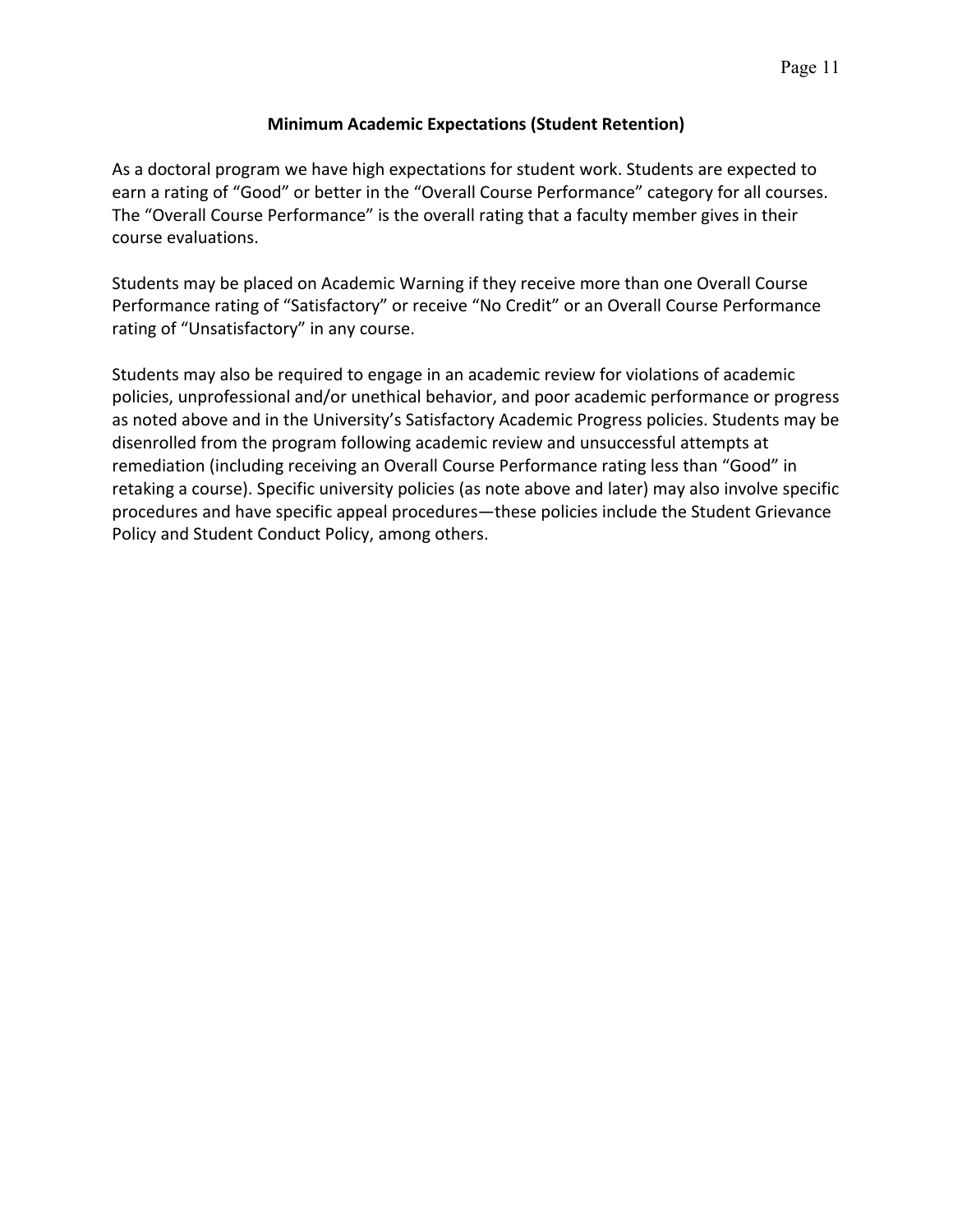# **Mission and Competencies**

The mission of the Antioch University New England PhD program in Couple and Family Therapy is to develop highly competent advanced clinicians in CFT and to develop students who are competent in teaching CFT, in providing clinical supervision in CFT, and in conducting CFT-related research utilizing both quantitative and qualitative methodologies. CFT doctoral students will also develop a focus on social justice and human diversity issues across all areas of the curriculum.

Derived from our program mission, the program has identified the following Program Goals:

- 1. Prepare graduates who are advanced CFT clinicians
- 2. Prepare graduates who are competent in CFT teaching, leadership, and/or consultation and in clinical supervision
- 3. Prepare graduates who are competent in various CFT research methods
- 4. Prepare graduates who have a social justice focus

The following lists the Competency Areas developed in the PhD in CFT program. In each competency area are listed the Program Student Learning Outcomes (SLOs), the specific language from the Commission on Accreditation for Marriage and Family Therapy Education (COAMFTE) Accreditation Standards Version 12.5 Advanced Curriculum components, the specific Courses and Learning Achievements and areas in the curriculum where additional learning takes place to address each Competency Area as well as a list of the evidence to be used to evaluate each SLO.

# • *Advanced Clinical Skills in Couple/Marriage and Family Therapy*

- o Program Student Learning Outcome 1: Students will demonstrate advanced understanding of multiple family and couple therapy models.
	- COAMFTE Accreditation Language: Addresses ACA 2(a): demonstrate an advanced understanding and application of multiple family and couple models and empirically-supported interventions
- o Courses:
	- Advanced Clinical Skills and Clinical Ethics (CFT 7500) and first-year Professional Seminars (CFT 7401, CFT 7402, CFT 7403)
- $\circ$  Additional Learning:
	- Elective prosems IV, V, and VI (CFT  $7404$ , CFT  $7405$ , CFT  $7406$ )
- $\circ$  Evidence used to determine competence:
	- Quality of Documentation evaluations for courses
		- Overall evaluation in Prosems I-VI
	- Clinical Evaluations (Antioch Skills Evaluation Device [ASkED]) by faculty and site supervisors
	- Qualifying Examination Portfolio and Defense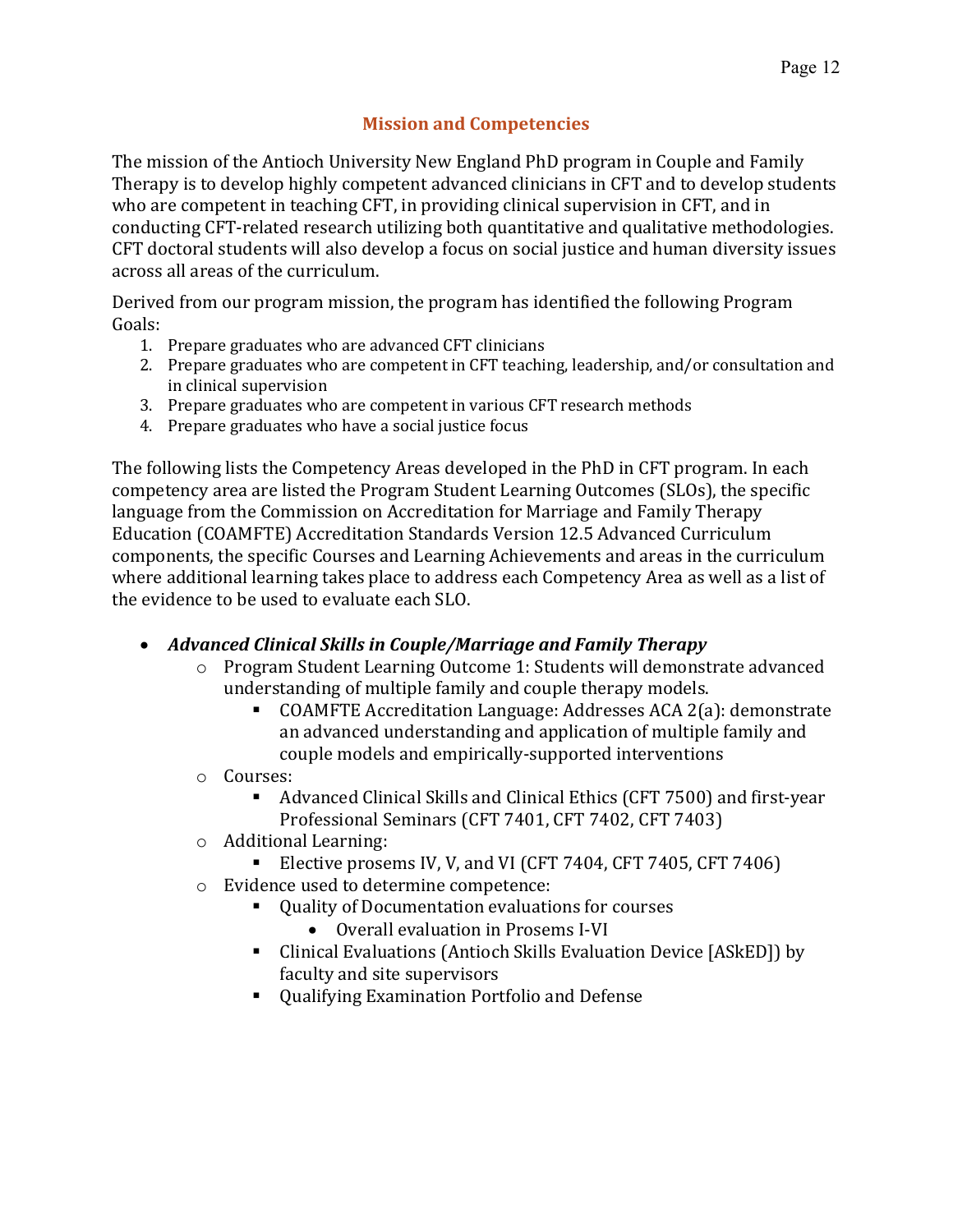- *Advanced Relational/Systemic Clinical Theory*
	- $\circ$  Program Student Learning Outcome 2: Students will develop a specialized clinical area that is grounded in research and is at an advanced level of intervention and understanding.
		- COAMFTE Accreditation Language: Addressed Advanced Curriculum Area  $(ACA)$   $2(d)$ : development of a specialized clinical area that is grounded in research and is at an advanced level of intervention and understanding;
	- $\circ$  Courses and Learning Achievements:
		- Relational/Systemic Theory and Applications (CFT 7030)
		- Advanced Clinical Skills and Clinical Ethics (CFT 7500)
	- $\circ$  Additional Learning:
		- Professional Seminars
	- $\circ$  Evidence used to determine competence:
		- Mastery of Course Content evaluations for CFT 7030 and CFT 7500
		- Qualifying Examination Portfolio and Defense

## • *Relational/Systemic Applications to Contemporary Challenges*

- $\circ$  Program Student Learning Outcome 3: Students will demonstrate the ability to develop relational/systemic innovations across multiple domains.
	- COAMFTE Accreditation Language: Addresses ACA 3: development of leading-edge professionals who are competent in relational/systemic innovations. This includes application to controversial moral and advanced ethical dilemmas, international, cross-cultural, and multicultural issues in Marriage and Family Therapy professional roles, responsibilities, practices, and applications to other contemporary problems. This area also includes a focus on family policy and/or family law.
- o Courses and Learning Achievements:
	- Relational/Systemic Theory and Applications (CFT 7030)
	- Family Policy and Advocacy (CFT 7040)
	- Clinical Innovations w/ Diverse Populations (CFT 7300)
- $\circ$  Additional Learning:
	- Professional Seminars
- $\circ$  Evidence used to determine competence:
	- Mastery of Course Content evaluations for courses
	- Oualifying Examination Portfolio and Defense
- *Social Justice Applications*
	- o Program Student Learning Outcome 4: Students will demonstrate competency in social justice approaches to CFT teaching, research, supervision, and practice, demonstrating attention to multiple domains of diversity.
		- COAMFTE Accreditation Language: Addresses ACA 1, 2, 3 and 4: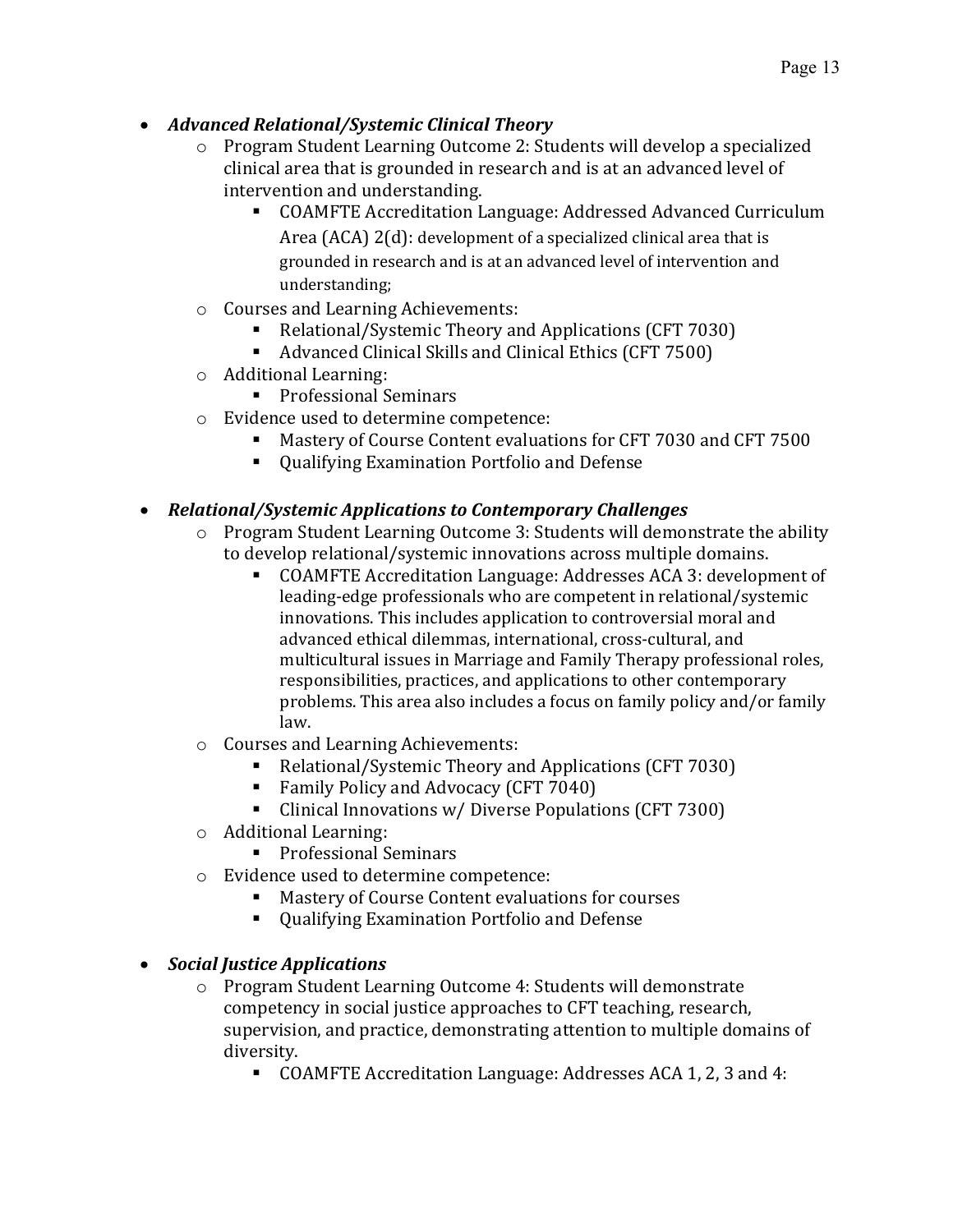- $ACA1(d)$ : understanding and demonstrating sensitivity to and awareness of how issues of diversity in terms of culture, gender, sexual orientation, age, socio-economic status, etc. play a role in their choice of research topics and their conduct of research activities;
- ACA2(b): skill in working with diverse populations across the lifespan through direct clinical work or in MFT relational/systemic supervision of the therapy of others;
- $ACA2(c)$ : awareness of cultural issues, differences, and personal blind spots in their clinical and supervisory work;
- ACA3: This includes application to controversial moral and advanced ethical dilemmas, international, cross-cultural, and multicultural issues in Marriage and Family Therapy professional roles, responsibilities, practices, and applications to other contemporary problems.
- ACA4: This area facilitates the development of competencies in relational/systemic teaching, MFT relational/systemic supervision, and/or MFT consultation. This may include educational/learning theories, relevant research, multicultural content... Students who have teaching opportunities in formal or informal settings will demonstrate a sensitivity to issues of diversity in the material they teach, to the persons they are teaching, and in the ways in which information and correction is provided.
- o Courses:
	- Social Justice Theory and Application (CFT 7010)
	- Clinical Innovations w/ Diverse Populations (CFT 7300)
- o Evidence used to determine competence:
	- Mastery of Course Content evaluations for CFT 7010 and CFT 7300
	- Qualifying Examination Portfolio and Defense
	- Evidence across other domains (ASkED scores on Social Justice, Diversity and Power, Supervisor Evaluation Items 15, 16, and 21, diversity content in dissertations)

# • *Introductory Research Methods in Quantitative and Qualitative Research*

- $\circ$  Program Student Learning Outcome 5: Students will demonstrate proficiency in quantitative and qualitative CFT research methods and analysis.
- $\circ$  COAMFTE Accreditation Language: This area facilitates the development of competencies in ACA1:
	- a) advanced research, including demonstrated proficiency in quantitative methods and analysis techniques, qualitative methods and analysis techniques, or mixed methods and analysis techniques appropriate to carrying out relational research;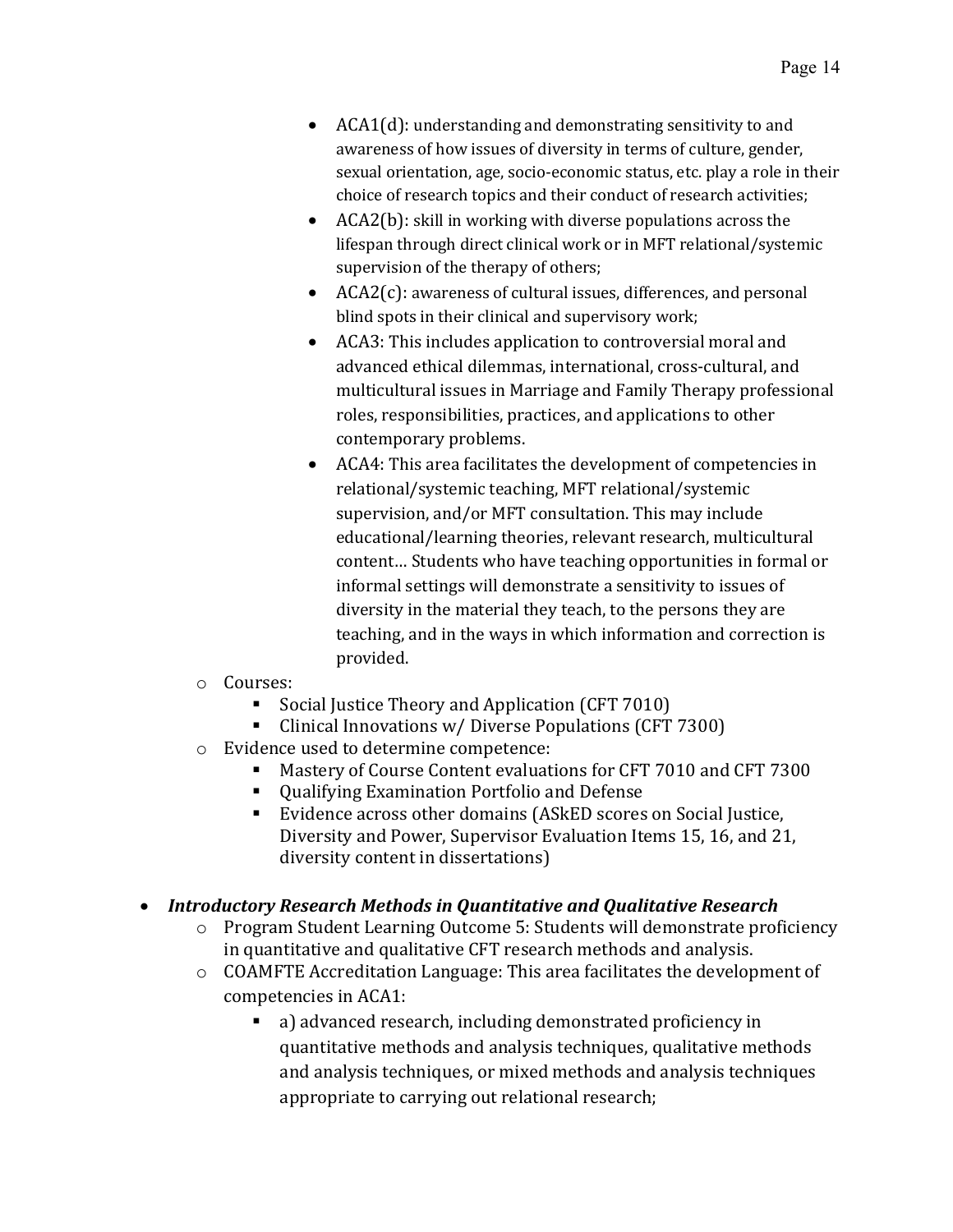- b) methodologies and analysis techniques outside of their proficiency area (e.g., if a student decides to become proficient in quantitative methods, they will have a working knowledge of qualitative methods as well);
- $\bullet$  c) understanding the theoretical complexity of change within relationships and how this complexity informs research;
- d) understanding and demonstrating sensitivity to and awareness of how issues of diversity in terms of culture, gender, sexual orientation, age, socio-economic status, etc. play a role in their choice of research topics and their conduct of research activities; and
- e) preparing and disseminating research through a variety of activities (e.g., grants and grant writing, program evaluation, professional publications and presentations).
- $\circ$  Courses and Learning Achievements:
	- Introduction to Research and Research Ethics (CFT 7020)
	- Introduction to Qualitative Methods (CFT 7190)
	- Introduction to Quantitative Methods (CFT 7110)
	- Introduction to Statistics (CFT 7050)
	- Advanced Statistics (CFT 7930)
- $\circ$  Additional Learning:
	- Research Groups, T/C/L/S Prosems
- $\circ$  Evidence used to determine competence:
	- Quality of Documentation and Mastery of Course Content evaluations for courses
	- Qualifying Examination Portfolio and Defense

# • *Advanced Research Methods and Applications*

- o Program Student Learning Outcome 6: Students will demonstrate understanding of change research with relationships and will demonstrate application of research methods through grant-writing, publication, and presentation.
	- COAMFTE Accreditation Language: Addresses ACA 1: (See above for language).
- o Courses and Learning Achievements:
	- Advanced Research Methods, Program Eval, and Applications (CFT 7920)
	- Advanced Research Seminar (CFT 7940)
	- Grant and Professional Writing (CFT 7210)
	- Dissertation Seminar (CFT 8000)
		- Dissertation (CFT 8981, CFT 8982, CFT 8983)
			- Dissertation
- $\circ$  Additional Learning:
	- Research Groups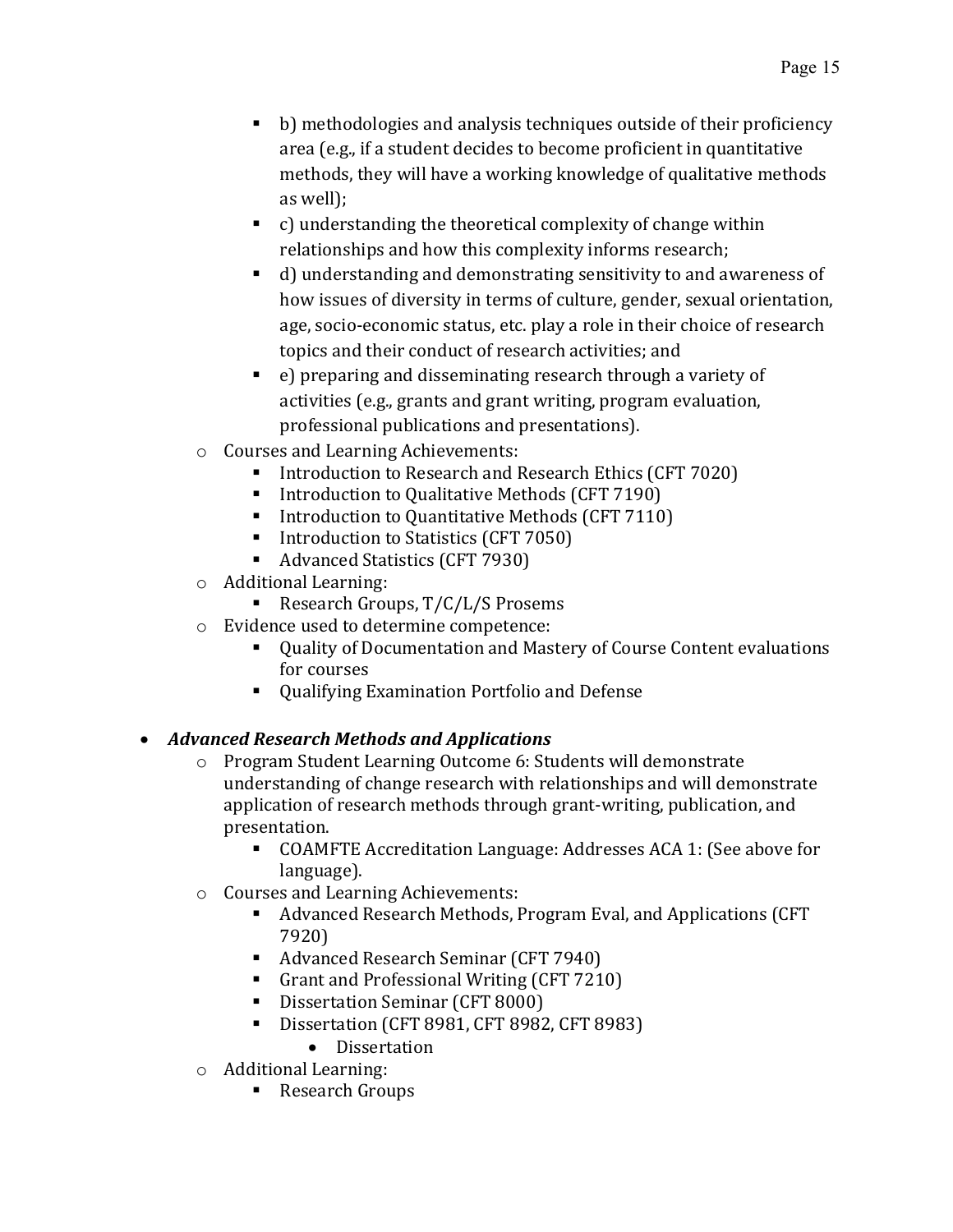- $\circ$  Evidence used to determine competence:
	- Quality of Documentation evaluations for courses
	- Evidence of publication and/or presentation of research/scholarship in QE portfolio
	- Dissertation Proposal and Dissertation Defense results
	- Qualifying Examination Portfolio and Defense

# • *Couple and Family Therapy Supervision*

- $\circ$  Program Student Learning Outcome 7: Students will demonstrate competency in CFT supervision.
	- COAMFTE Accreditation Language: Addresses ACA 4: development of competencies in ... MFT relational/systemic supervision. All students will demonstrate skills in clinical MFT relational/systemic supervision
- o Courses:
	- Supervision in CFT (CFT 7090)
	- Advanced Supervision (CFT 7510)
- $\circ$  Additional Learning:
	- Professional Seminar in T/C/L/S (CFT 7201, CFT 7202, CFT 7203)
- $\circ$  Evidence used to determine competence:
	- Quality of Documentation and Mastery of Content evaluations for courses (CFT 7090, CFT 7510)
	- Supervision evaluations by supervisees
	- Qualifying Examination Portfolio and Defense

# • Teaching/Leadership/Consultation in Couple and Family Therapy

- o Program Student Learning Outcome 8: Students will demonstrate competency in teaching, leadership, and/or consultation.
	- COAMFTE Accreditation Language: Addresses ACA 4: This area facilitates the development of competencies in relational/systemic teaching, ..., and/or MFT consultation. This may include educational/learning theories, relevant research, multicultural content, evaluation and assessment methods, ethics and professional issues, and personal philosophy. This area also addresses administrative competencies including program development and policy, leadership roles and evaluation of MFT educational and service-oriented institutions and agencies. Students who intend to teach at the higher education level will develop and apply a teaching philosophy, as well as demonstrate the capacity to develop and apply course evaluation methods and student learning outcomes.
- o Courses:
	- **Introduction to Teaching/Consultation/Leadership**  $(T/C/L)$  **(CFT** 7150)
	- T/C/L Applications (CFT 7200)
- $\circ$  Additional Learning:
	- Professional Seminar in T/C/L/S (CFT 7201, CFT 7202, CFT 7203)
- $\circ$  Evidence used to determine competence: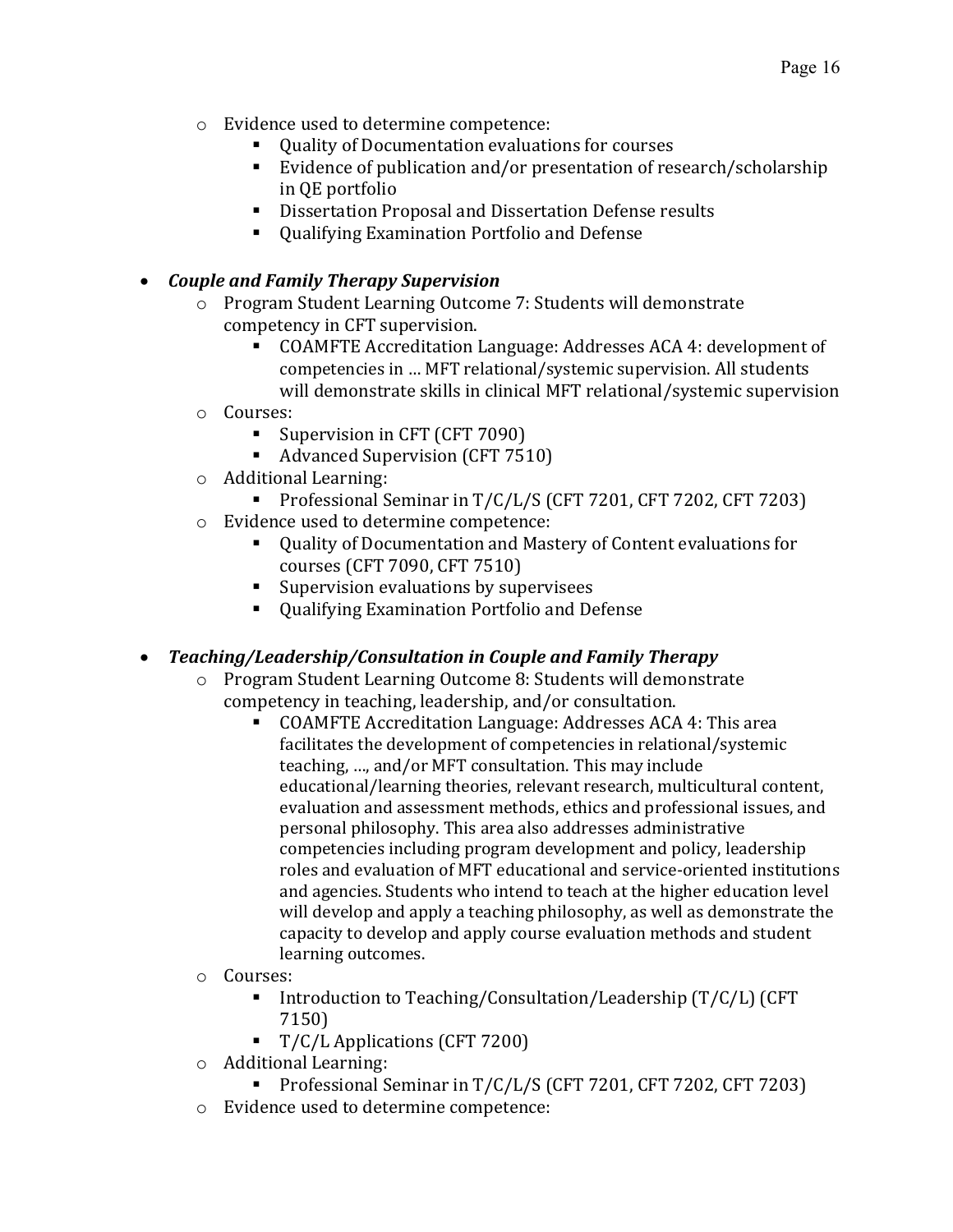- Quality of Documentation evaluations for courses
- Teaching Evaluations (if applicable)
- Qualifying Examination Portfolio and Defense

Summary Table

| Competency Area                      | <b>Learning Outcome</b>                                      |
|--------------------------------------|--------------------------------------------------------------|
| <b>Advanced Clinical Skills in</b>   | 1. Students will demonstrate advanced understanding of       |
| Couple/Marriage and Family Therapy   | multiple family and couple therapy models                    |
|                                      | 2. Students will develop a specialized clinical area that is |
| <b>Advanced Relational/Systemic</b>  | grounded in research and is at an advanced level of          |
| <b>Clinical Theory</b>               | intervention and understanding                               |
| Relational/Systemic Applications to  | 3. Students will demonstrate the ability to develop          |
| <b>Contemporary Challenges</b>       | relational/systemic innovations across multiple domains      |
|                                      | 4. Students will demonstrate competency in social justice    |
|                                      | approaches to CFT teaching, research, supervision, and       |
| <b>Social Justice Applications</b>   | practice, demonstrating attention to multiple domains of     |
|                                      | diversity                                                    |
| <b>Introductory Research Methods</b> | 5. Students will demonstrate proficiency in quantitative and |
| <b>Quantitative and Qualitative</b>  | qualitative CFT research methods and analysis                |
|                                      | 6. Students will demonstrate understanding of change         |
| Advanced Research Methods and        | research with relationships and will demonstrate application |
| Applications                         | of research methods through grant-writing, publication, and  |
|                                      | presentation                                                 |
| Couple and Family Therapy            | 7. Students will demonstrate competency in CFT supervision   |
| Supervision                          |                                                              |
| Teaching/Leadership/Consultation in  | 8. Students will demonstrate competency in teaching,         |
| Couple and Family Therapy            | leadership, and/or consultation                              |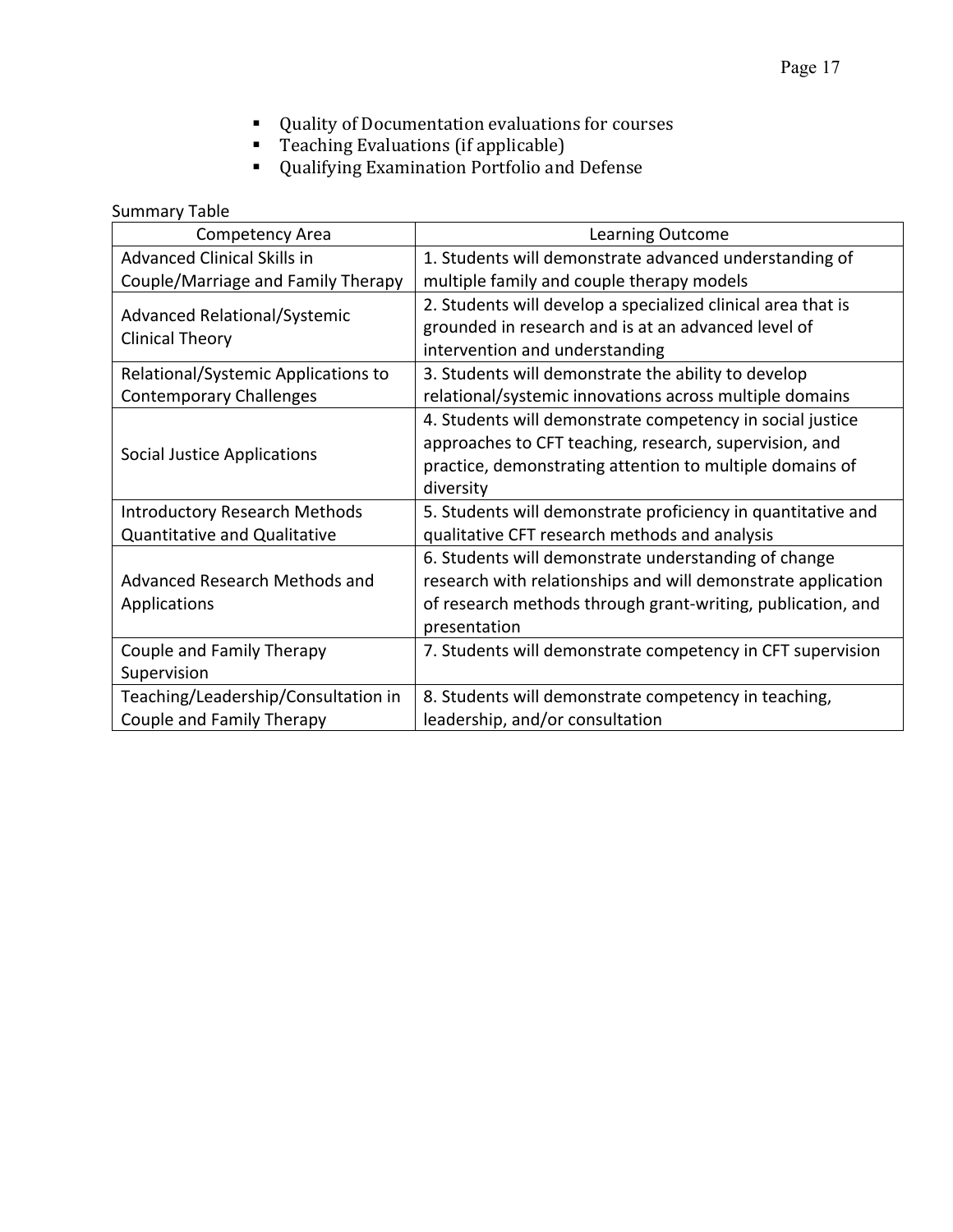#### **Assessment of Student Learning Outcomes**

Student learning outcomes will be assessed in a variety of ways (as noted above), and at multiple levels. At the course level, each course will have specific outcomes-based learning objectives that students must meet to achieve passing grades for courses. Doctoral students will meet educational outcomes through a variety of means, including through the use of papers, presentations, observed clinical work, observed supervision, and so forth.

Student learning outcomes will be assessed through the use of specific assessment tools designed to measure core competencies, specifically those core competencies that address the educational goals noted earlier (for example, clinical competence, supervisory competence, teaching competence, and research competence). Teaching will be evaluated through summative and formative teaching evaluations.

Student learning outcomes will also be assessed through the use of qualifying examinations exams that are used to assess readiness to be considered a candidate for the degree. Qualifying exams will include content assessing the competency areas noted above (clinical, supervisory, teaching and research). As examples, the clinical qualifying exam will include a cohesive presentation of clinical work related to a theory of change paper and other papers noted in the clinical competencies areas, while the teaching qualifying exam may include a teaching portfolio and teaching philosophy.

Finally, students will complete a research dissertation on a topic important to the field of Marriage and Family Therapy, and only will be awarded the degree upon successful defense of the dissertation.

#### **Program Assessment Policy**

It is the policy of the CFT Programs (Master of Arts and Doctor of Philosophy) to collect and aggregate a variety of data in order to facilitate program improvement. These data include, but are not limited to, course evaluations, assessments of student learning from course materials, clinical assessments, capstone projects (at the doctoral level this includes qualifying examinations as well as dissertations), as well as surveys of graduating students, alumni, and employers. The program will gather information on graduation rates, licensure exam pass rates, and job placement in addition to the above specified data. Information from these assessments will be used to evaluate program effectiveness in meeting identified outcomes (including student learning outcomes, program outcomes, and faculty outcomes) and will also be used to fulfill requirements of accreditation (including regional university accreditation as well as program accreditation).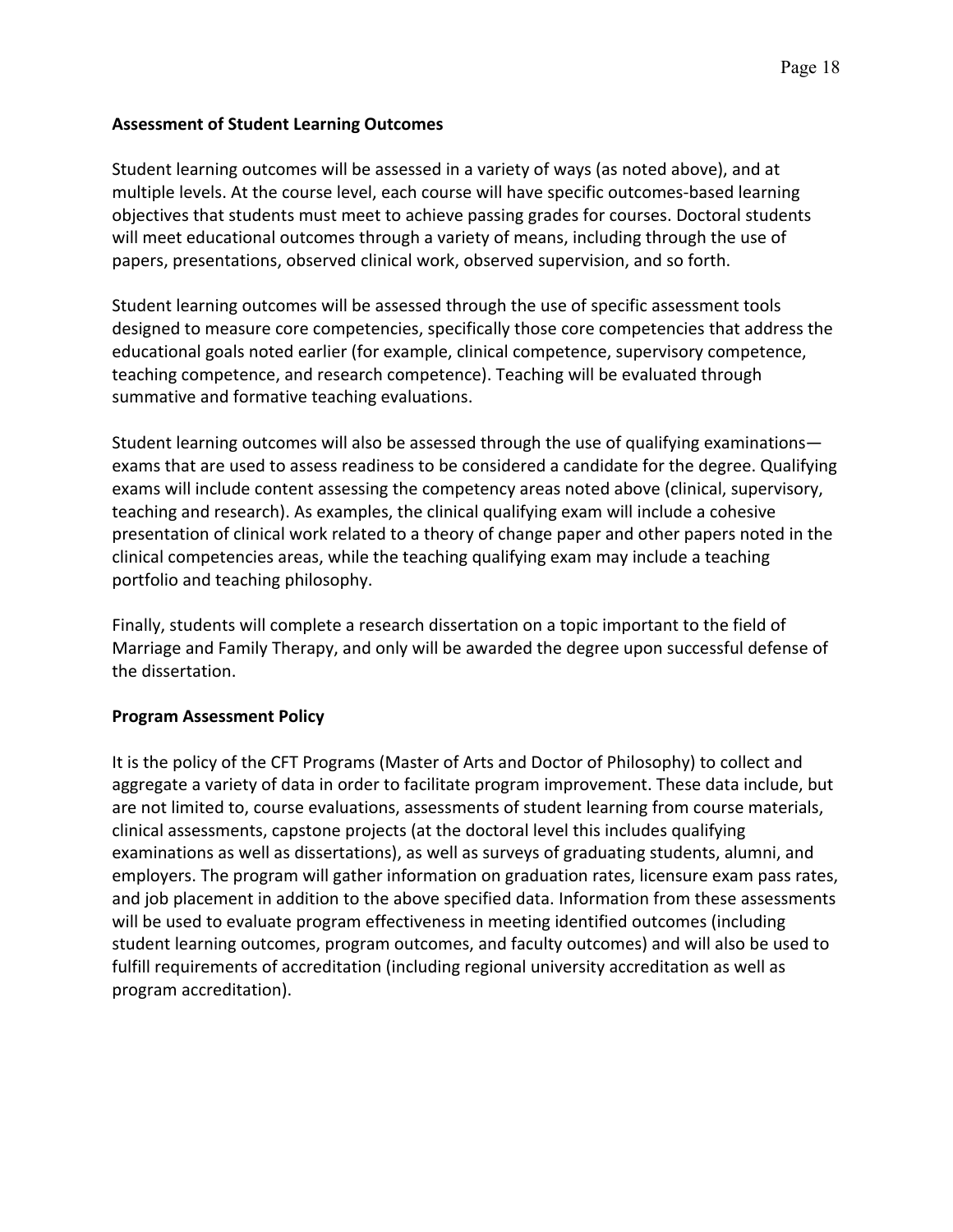# Outcomes Based Education Framework

The following table summarizes the program's goals, outcomes, and targets based on the information above (mission and competencies and assessment policies).

| <b>Program Goals</b><br><b>Student Learning Outcomes</b>                               |                                                                                                                                                                  | <b>Target and Measure</b>                                                                                                                                                                                                                                                                                                                                                                                                                                  |  |  |
|----------------------------------------------------------------------------------------|------------------------------------------------------------------------------------------------------------------------------------------------------------------|------------------------------------------------------------------------------------------------------------------------------------------------------------------------------------------------------------------------------------------------------------------------------------------------------------------------------------------------------------------------------------------------------------------------------------------------------------|--|--|
| Program Goal #1                                                                        |                                                                                                                                                                  |                                                                                                                                                                                                                                                                                                                                                                                                                                                            |  |  |
| Prepare<br>graduates who<br>are advanced                                               | SLO #1 Students will<br>demonstrate advanced<br>understanding of multiple family<br>and couple therapy models                                                    | 85% of students will score at least 2 (adequate) on the<br>Qualifying Exam Rubric component.<br>85% of students will receive a "Very Good" or better Overall<br>rating in the final clinical Professional Seminar<br>85% of students and graduates who take the LMFT licensure<br>exam will pass.<br>Students will average at least 40 on the Antioch Skills<br>Evaluation Device Theory section in the 3 <sup>rd</sup> semester of<br>clinical practicum. |  |  |
| <b>CFT</b> clinicians                                                                  | SLO #2. Students will develop a<br>specialized clinical area that is<br>grounded in research and is at<br>an advanced level of<br>intervention and understanding | 85% of students will score at least 2 (adequate) on the<br>Qualifying Exam Rubric component<br>Students will average at least 40 in the 3 <sup>rd</sup> semester of<br>clinical work on the ASkED scales covering intervention skills<br>85% of students will receive an evaluation of "Very Good" or<br>better on Mastery of Course Content in CFT 7500 and CFT<br>7030                                                                                   |  |  |
|                                                                                        | SLO #3. Students will<br>demonstrate the ability to<br>develop relational/systemic<br>innovations across multiple<br>domains                                     | 85% of students will score at least 2 (adequate) on the<br>Qualifying Exam Rubric component<br>85% of students will receive an evaluation of "Very Good" or<br>better on Mastery of Course Content in CFT 7300, CFT 7040<br>and CFT 7030                                                                                                                                                                                                                   |  |  |
| <b>Program Goal #2</b>                                                                 |                                                                                                                                                                  |                                                                                                                                                                                                                                                                                                                                                                                                                                                            |  |  |
| Prepare<br>graduates who<br>are competent in<br>CFT teaching,<br>leadership,<br>and/or | SLO #7. Students will<br>demonstrate competency in CFT<br>supervision                                                                                            | 85% of students will score at least 2 (adequate) on the<br>Qualifying Exam Rubric component<br>Evaluation of Supervisor rating form item averages will be<br>4.75 or better.<br>85% of students will receive Mastery of Course Content<br>evaluations of "Very Good" or better in CFT 7090 and CFT<br>7510<br>85% of students will receive a "Very Good" or better Overall<br>rating in the T/C/L/S Professional Seminars                                  |  |  |
| consultation and<br>in clinical<br>supervision                                         | SLO #8. Students will<br>demonstrate competency in<br>teaching, leadership, and/or<br>consultation                                                               | 85% of students will score at least 2 (adequate) on the<br>Qualifying Exam Rubric component<br>Students will average above a 4 on each area of course<br>evaluations for courses they teach<br>85% of students will receive Mastery of Course Content<br>evaluations of "Very Good" or better in CFT 7200 and CFT<br>7150                                                                                                                                  |  |  |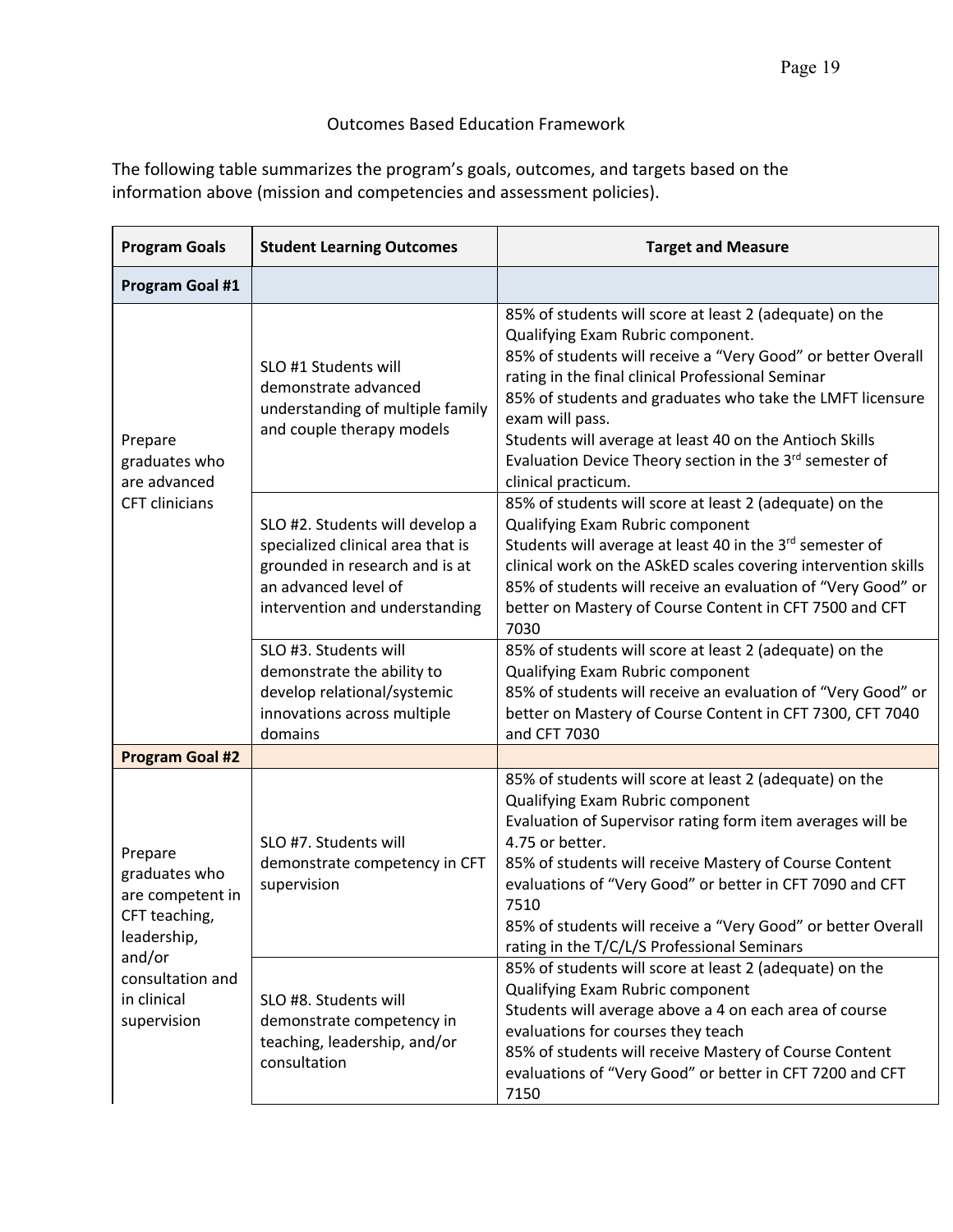|                                                                                    | 85% of students will receive a "Very Good" or better Overall<br>rating in the T/C/L/S Professional Seminars                                                                                                          |                                                                                                                                                                                                                                                                                                                                                                                                                                                                                                                                                                            |  |
|------------------------------------------------------------------------------------|----------------------------------------------------------------------------------------------------------------------------------------------------------------------------------------------------------------------|----------------------------------------------------------------------------------------------------------------------------------------------------------------------------------------------------------------------------------------------------------------------------------------------------------------------------------------------------------------------------------------------------------------------------------------------------------------------------------------------------------------------------------------------------------------------------|--|
| <b>Program Goal #3</b>                                                             |                                                                                                                                                                                                                      |                                                                                                                                                                                                                                                                                                                                                                                                                                                                                                                                                                            |  |
| Prepare<br>graduates who<br>are competent in<br>various CFT<br>research<br>methods | SLO #5. Students will<br>demonstrate proficiency in<br>quantitative and qualitative CFT<br>research methods and analysis                                                                                             | 85% of students will score at least 2 (adequate) on the<br>Qualifying Exam Rubric components (Quantitative and<br>Qualitative)<br>85% of students will receive Mastery of Course Content<br>evaluations of "Very Good" or better in CFT 7020, CFT 7190,<br>CFT 7110, CFT 7050 and CFT 7930                                                                                                                                                                                                                                                                                 |  |
|                                                                                    | SLO #6. Students will<br>demonstrate understanding of<br>change research with<br>relationships and will<br>demonstrate application of<br>research methods through<br>grant-writing, publication, and<br>presentation | 85% of students will score at least 2 (adequate) on the<br>Qualifying Exam Rubric component<br>90% of students will have presented at a conference or<br>submitted a paper for publication by the Qualifying Exam<br>85% of students will receive Mastery of Course Content<br>evaluations of "Very Good" or better in CFT 7920, CFT 7940,<br>CFT 7210, and CFT 8000                                                                                                                                                                                                       |  |
| <b>Program Goal #4</b>                                                             |                                                                                                                                                                                                                      |                                                                                                                                                                                                                                                                                                                                                                                                                                                                                                                                                                            |  |
| Prepare<br>graduates who<br>have a social<br>justice focus                         | SLO #4. Students will<br>demonstrate competency in<br>social justice approaches to CFT<br>teaching, research, supervision,<br>and practice, demonstrating<br>attention to multiple domains of<br>diversity           | 85% of students will score at least 2 (adequate) on the<br>Qualifying Exam Rubric component<br>Student supervisors will average at least 4.75 on items 15<br>and 16 of the Evaluation of Supervisor form<br>Students will average at least 40 on Antioch Skills Evaluation<br>Device section on Social Justice, Diversity, and Power by<br>their 3rd semester of practicum<br>85% of students will receive an evaluation of "Very Good" or<br>better on Mastery of Course Content in CFT 7300 and CFT<br>7010<br>85% of dissertations will have a social justice component |  |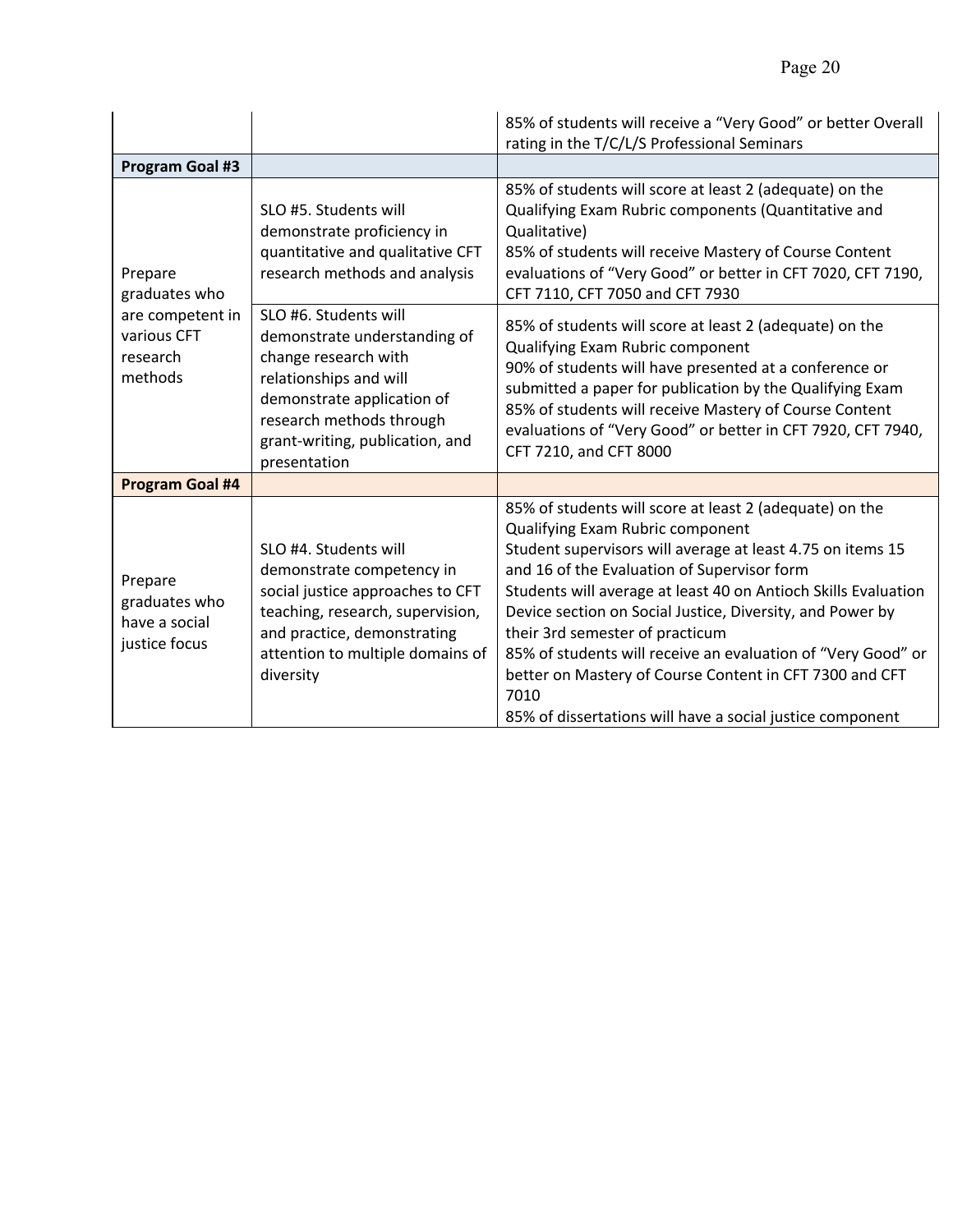#### **Degree Requirements**

The official degree requirements are listed in the AUNE Online Academic Catalog at https://catalog.antioch.edu/preview\_program.php?catoid=3&poid=546&returnto=97.

#### Additional Requirements

Students in the CFT program are required to maintain membership in the American Association for Marriage and Family Therapy (see the membership tab on the AAMFT website at www.aamft.org).

#### Tracking Academic Progress

Students can use the Degree Audit Report (DAR) to regularly track their progress toward program requirements and can discuss this with their academic advisors. You can find information about the DAR and other academic information (e.g., current catalog, academic calendar, information on academic standing, etc.) on the Registrar's page here: https://sites.google.com/a/antioch.edu/registrar-office/resources. Note that you will need to be logged in to your Antioch Gmail account or AUDirect to be able to access some of these resources.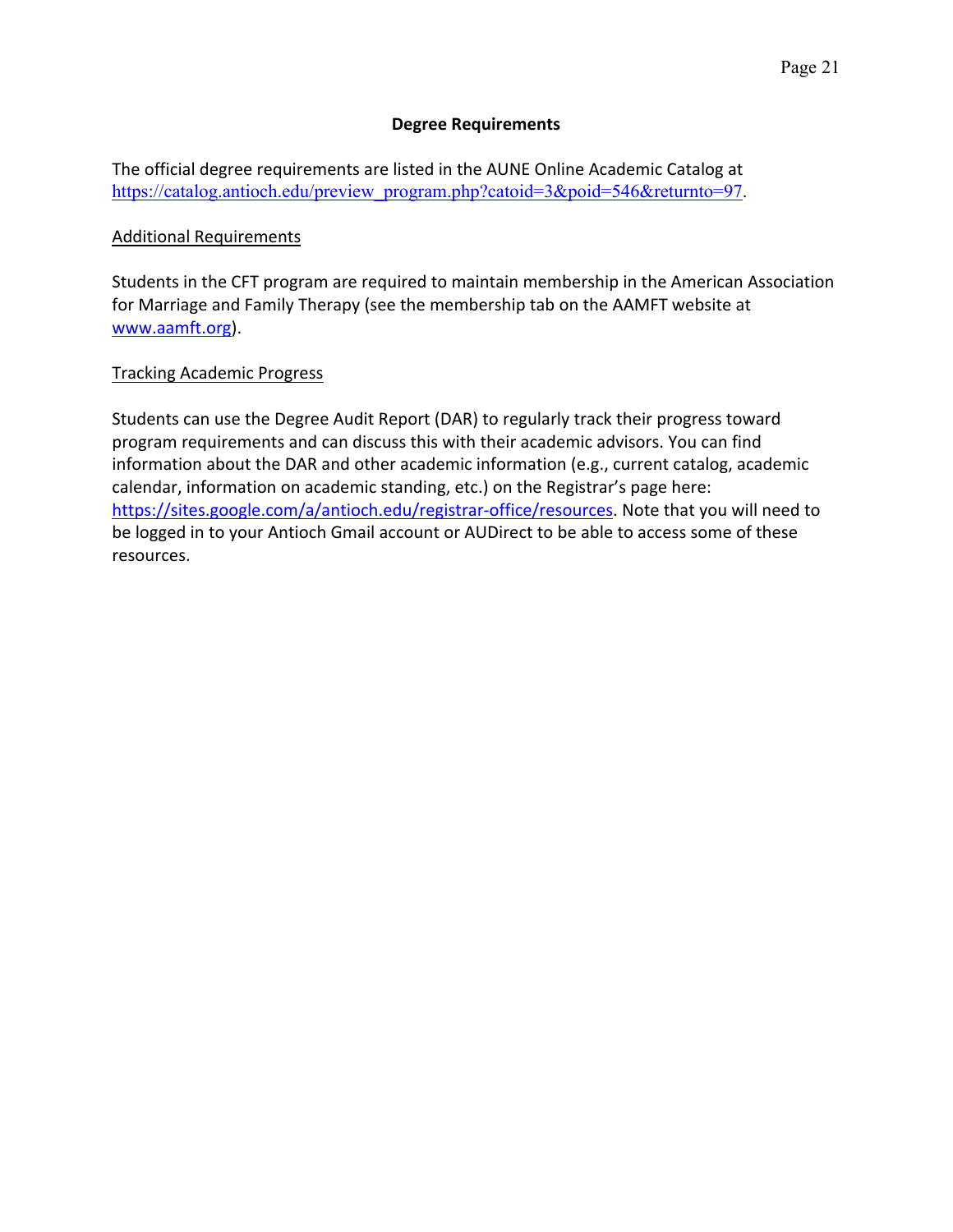## **Course Sequence CFT PhD Program**

| Course #        | Courses                                               | <b>Timing</b> | <b>Credits</b> | <b>Semester</b><br><b>Credits</b><br><b>Required</b> |
|-----------------|-------------------------------------------------------|---------------|----------------|------------------------------------------------------|
| <b>CFT 7020</b> | Introduction to Research and research ethics          | Fall 1        | 3              |                                                      |
| <b>CFT 7010</b> | Social Justice Theory and Application                 | Fall 1        | 3              |                                                      |
| CFT 7030        | Relational Systemic Theory and Applications           | Fall 1        | 3              |                                                      |
| <b>CFT 7401</b> | Doc Prof/Pract I                                      | Fall 1        | 3              | 12 credits                                           |
| CFT 7110        | Introduction to Quantitative Methods                  | Spring 1      | 3              |                                                      |
| CFT 7190        | Introduction to Qualitative Methods                   | Spring 1      | 3              |                                                      |
| CFT 7050        | Intro to Statistics                                   | Spring 1      | 3              |                                                      |
| CFT 7402        | Doc Prof/Pract II                                     | Spring 1      | 3              | 12 credits                                           |
| CFT 7040        | Family Policy and Advocacy                            | Summer 1      | 3              |                                                      |
| <b>CFT 7150</b> | Intro to Teaching/ Consultation/ Leadership (T/C/L)   | Summer 1      | $\overline{2}$ |                                                      |
| <b>CFT 7090</b> | Supervision in CFT                                    | Summer 1      | 3              |                                                      |
| <b>CFT 7403</b> | Doc Prof/Pract III                                    | Summer 1      | 3              | 11 credits                                           |
| CFT 7930        | <b>Advanced Statistics</b>                            | Fall 2        | $\mathbf{1}$   |                                                      |
| <b>CFT 7200</b> | Teaching/Consultation/Leadership (T/C/L) Applications | Fall 2        | 2              |                                                      |
| <b>CFT 7500</b> | Advanced Clinical Skills and Clinical Ethics          | Fall 2        | 3              |                                                      |
| CFT 7510        | <b>Advanced Supervision</b>                           | Fall 2        | 3              |                                                      |
| CFT 7404        | Doc Prof/Pract IV (Elective)                          | Fall 2        | $\mathbf{1}$   |                                                      |
| CFT 7201        | T/C/L/S Prof/Pract I                                  | Fall 2        | 3              | 12 credits                                           |
| <b>CFT 7300</b> | Clinical Innovations w/ Diverse Populations           | Spring 2      | 3              |                                                      |
| <b>CFT 7120</b> | <b>Grant and Professional Writing</b>                 | Spring 2      | 3              |                                                      |
| <b>CFT 7920</b> | Adv Res Methods, Prog Eval, and Applications          | Spring 2      | 3              |                                                      |
| <b>CFT 7405</b> | Doc Prof/Pract V (Elective)                           | Spring 2      | $\mathbf{1}$   |                                                      |
| <b>CFT 7202</b> | T/C/L/S Prof/Pract II                                 | Spring 2      | 3              | 12 credits                                           |
| <b>CFT 7940</b> | <b>Advanced Research Seminar</b>                      | Summer 2      | $\overline{2}$ |                                                      |
| <b>CFT 8000</b> | <b>Dissertation Seminar</b>                           | Summer 2      | 2              |                                                      |
| CFT 8100        | Qualifying Examination                                | Summer 2      | 2              |                                                      |
| CFT 7406        | Doc Prof/Pract VI (Elective)                          | Summer 2      | $\mathbf{1}$   |                                                      |
| CFT 7203        | T/C/L/S Prof/Pract III                                | Summer 2      | 3              | 9 credits                                            |
| CFT 8981        | Dissertation I                                        | Fall 3        | 6              |                                                      |
| CFT 8901        | Dissertation Writing Seminar I (elective)             | Fall 3        | $\mathbf{1}$   |                                                      |
| <b>CFT 7204</b> | T/C/L/S Prof/Pract IV (elective)                      | Fall 3        | $\mathbf{1}$   | 6 credits                                            |
| <b>CFT 8982</b> | <b>Dissertation II</b>                                | Spring 3      | 6              |                                                      |
| CFT 8902        | Dissertation Writing Seminar II (elective)            | Spring 3      | 1              |                                                      |
| CFT 7205        | T/C/L/S Prof/Pract V (elective)                       | Spring 3      | $\mathbf{1}$   | 6 credits                                            |
| <b>CFT 8983</b> | <b>Dissertation III</b>                               | Summer 3      | 6              |                                                      |
| CFT 8903        | Dissertation Writing Seminar III (elective)           | Summer 3      | $\mathbf{1}$   |                                                      |
| <b>CFT 7206</b> | T/C/L/S Prof/Pract VI (elective)                      | Summer 3      | $\mathbf{1}$   | 6 credits                                            |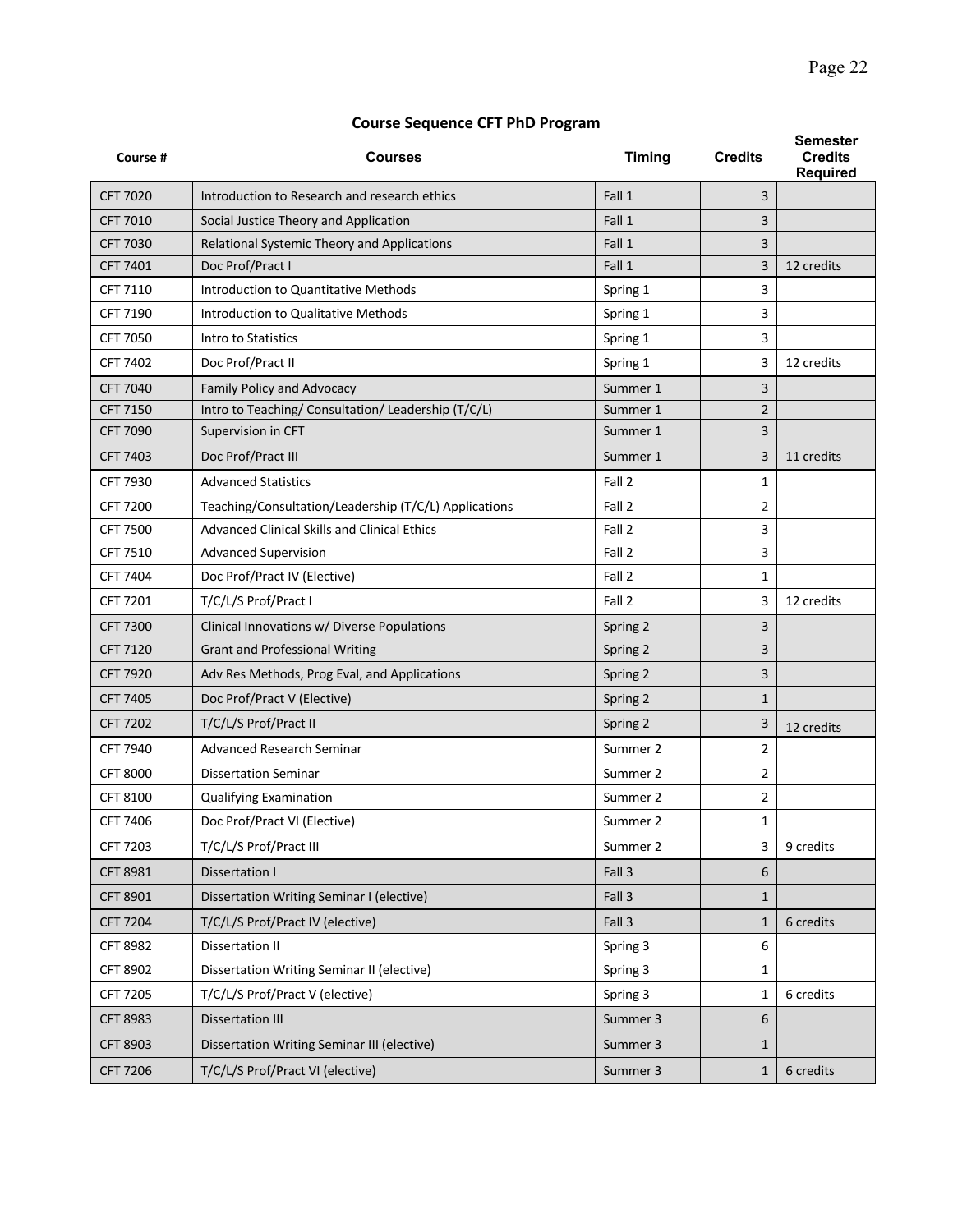## **Advising**

Doctoral students are assigned an initial faculty advisor for academic advising but will chose a dissertation chair who will take over the academic advising by the end of the  $2^{nd}$  year.

The assigned Academic Advisor is the primary person to sign off on routine registration forms, requests for advanced placement or transfer credits, and working with the student regarding any Supervised Individual Study contracts. Students and advisors will also maintain regular contact throughout the academic year via phone or video conference. The Director of Clinical Training is the primary contact for clarifying decision-making regarding advanced practical experience placements.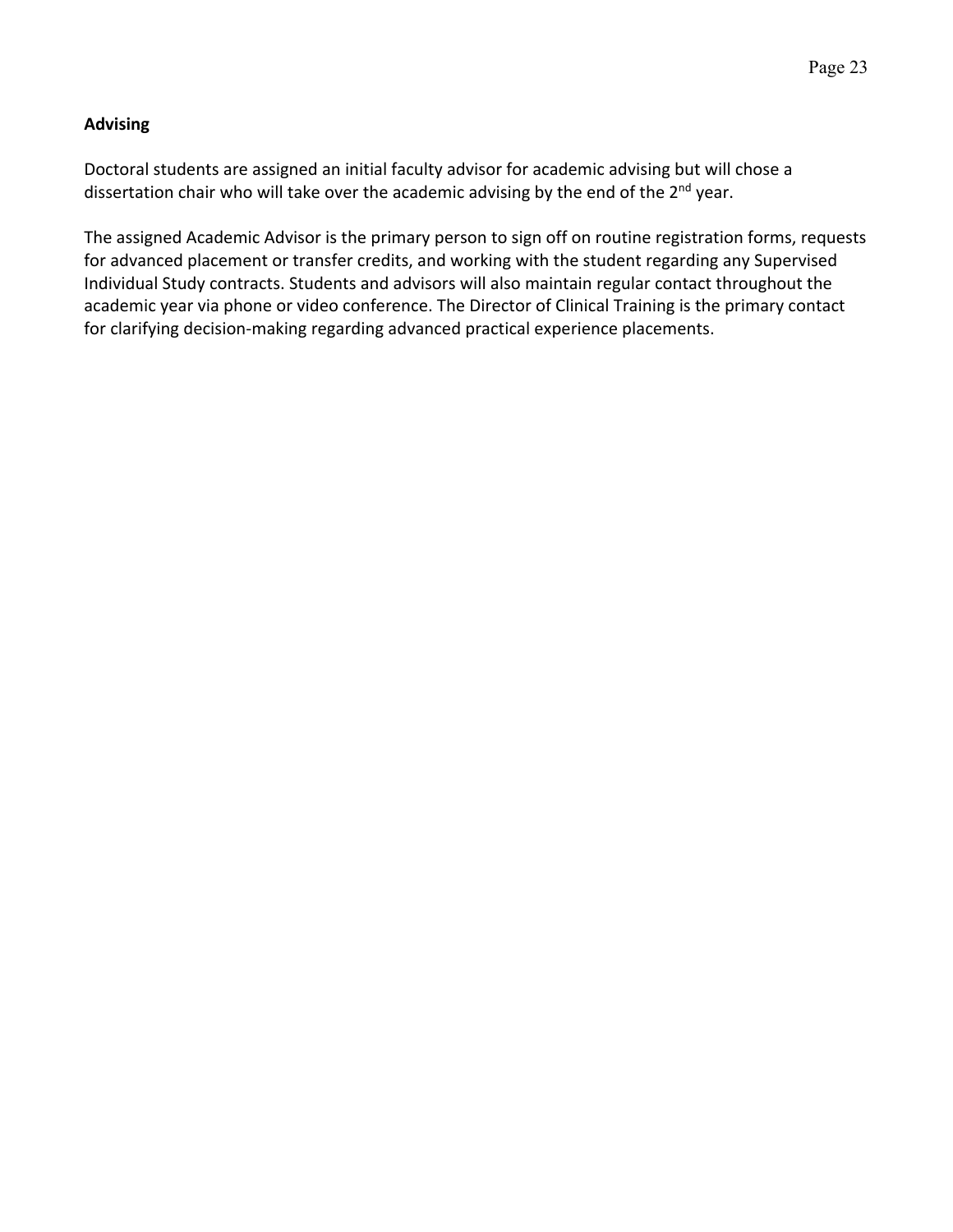#### **Student Governance**

Doctoral students in the CFT programs have two opportunities to engage in governance. At the program level the doctoral students elect a student representative to attend selected faculty meetings and bring student issues to the faculty as well as communicate program issues back to the doctoral student body. Student representatives provide input into the structure and implementation of the program, particularly around our 5 student learning outcome areas.

At the campus level, Antioch University New England has a student government that students from all programs can participate in (see https://www.antioch.edu/new-england/resources/students/studentorganizations/ for more information).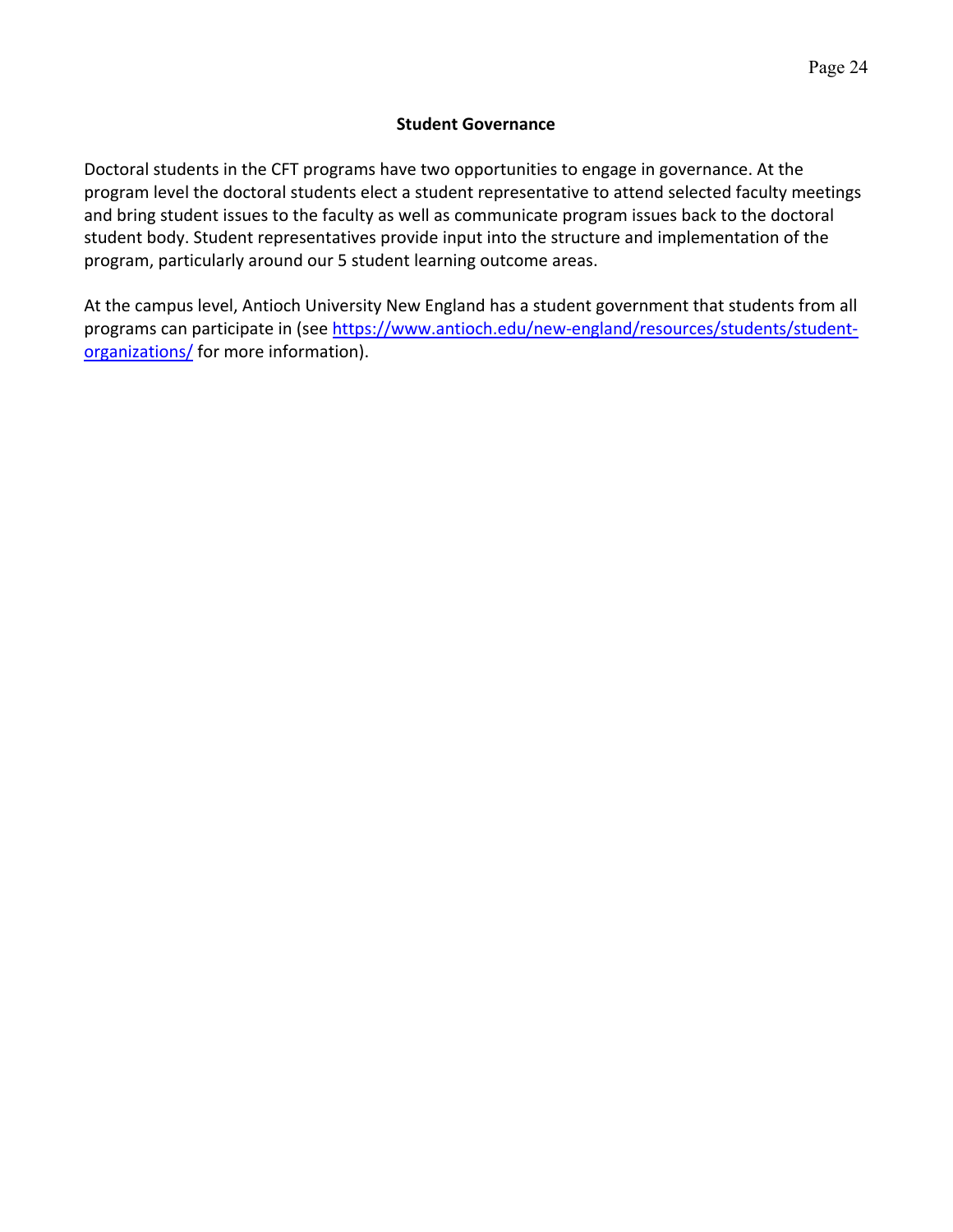#### **Student Support Services**

#### **Integrated Student Services**

Services that help students enroll and maintain their student status at AUNE are provided by four offices: Admissions, Financial Aid, the Registrar's Office, and the Student Accounts Office. These offices are staffed from 8:30 am to 4:30 pm, Monday through Friday, and may also receive requests during off hours through email. Visit "People & Offices" on the AUNE website for helpful information, including current tuition and fees, how to apply for financial aid, academic calendars, course registration information, how to order transcripts, and much more.

Access to student resources: https://www.antioch.edu/new-england/resources/

#### **Reasonable Accommodation for Students with Disabilities**

Antioch University is committed to providing reasonable accommodations to qualified students with disabilities in accordance with Section 504 of the Rehabilitation Act of 1973 and the Americans with Disabilities Act of 2008. Students with disabilities may contact the Disability Support Services office to initiate the process and request accommodations that will enable them to have an equal opportunity to benefit from and participate in the institution's programs and services. Students are encouraged to do this as early in the term as possible, since reasonable accommodations are not retroactive. The Disability Support Services office is available to address questions regarding reasonable accommodations at any point in the term. For more information, please contact Fran Ziperstein, Director of Student Disability Services, 603.283.2438, fziperstein@antioch.edu.

#### **Support for Research & Audiovisual Services**

The **AUNE Library** offers research support, both face-to-face and long-distance via telephone, email, Gchat, and Skype. Your librarian, Rachel Sperling, is available weekdays 9 - 4:30 and by appointment to discuss topics, research strategies, citation management, and more. For more information about the AUNE Library, visit our website:\_https://www.antioch.edu/new-england/resources/students/library/

In addition to books, DVDs, and journals, the library has a large collection of audiovisual equipment available for checkout. For a complete list of AV equipment and borrowing guidelines, visit this page: http://libguides.antioch.edu/library\_AV

Any research materials that the library does not own can be requested through our excellent Interlibrary Loan service: https://antioch.illiad.oclc.org/illiad/

#### **Support for Writing and Presentations:**

The **AUNE Writing Center**, located in the library, offers free peer support for all parts of the writing process, including brainstorming and starting an assignment; organizing and structuring a draft; revising at the paragraph and sentence level; polishing near-final work; integrating your sources, and more. The AUNE Writing Center also supports Power Points, Prezis, Resumes, Cover Letters, and CVs.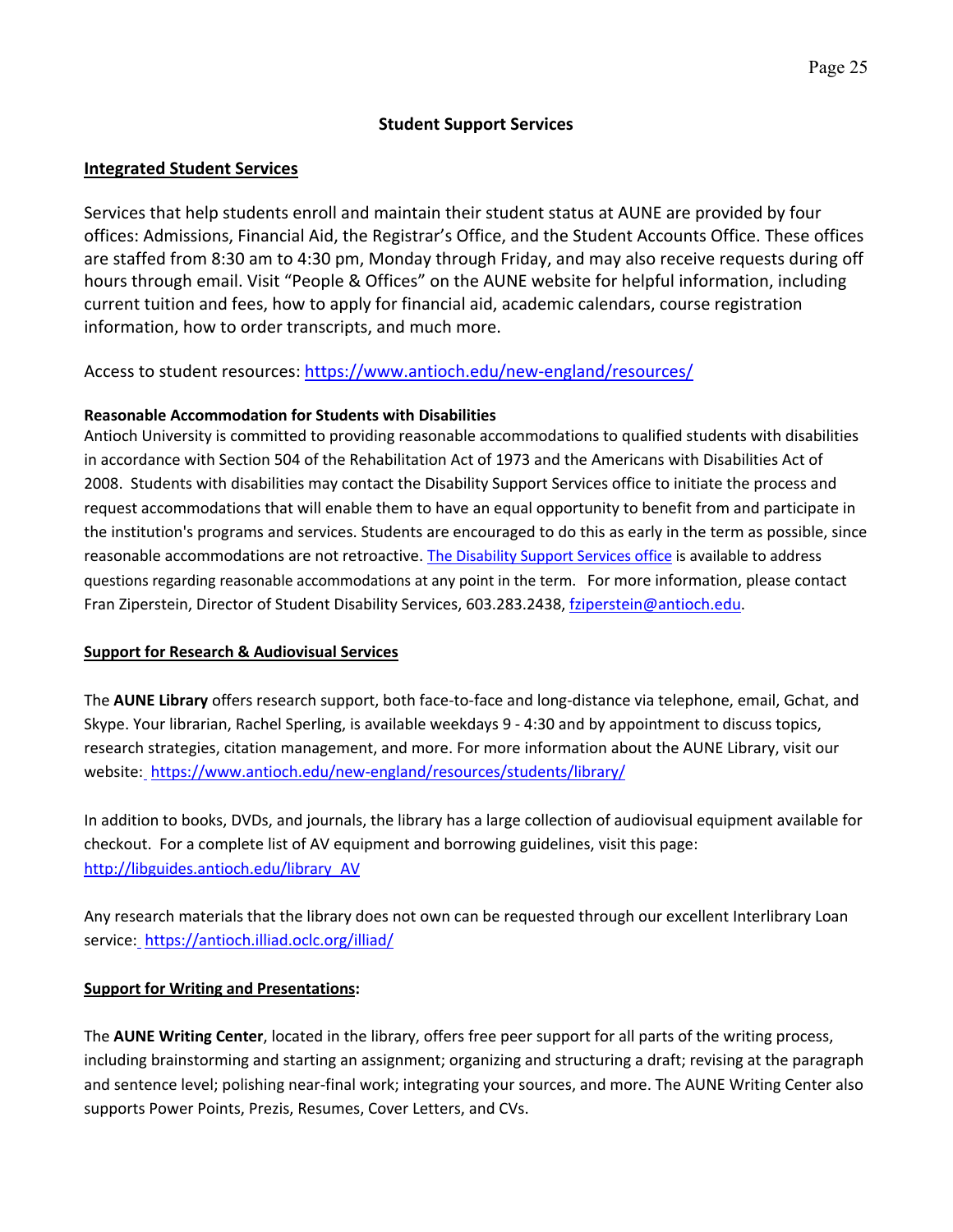- Support at the **AUNE Writing Center** is available in via face-to-face, phone, or skype sessions. You can see our schedule, make appointments, and access resources at the Writing Center website, https://www.antioch.edu/new-england/resources/students/writing-center/.
- For written feedback on writing, you can submit your work to the **Virtual Writing Center**, which operates out of Antioch Seattle and is available to all AU students. You can submit a paper to the VWC at https://www.antioch.edu/resources/students/virtual-writing-center/ and you will receive a response in 24-48 hours.
- Another excellent (but not free) resource is The Writer's Exchange (http://wex.antioch.edu). They offer dissertation coaching and editing, in addition to other helpful resources.
- Be sure to review this page on citing sources and academic honesty: https://www.antioch.edu/resources/students/virtual-writing-center/using-sources-avoiding-plagiarismacademic-honesty/

## **Career Services:**

Antioch University New England assists students in planning their careers and seeking employment in several ways. The primary route is through myCareer Planner, an online career counseling tool for AUNE students, available through the myCareer Planner button on AUDirect (see also https://www.antioch.edu/resources/students/my-career-planner/). Reference books on resume writing and interviewing for jobs are available in the library as are licensure exam preparation guides. Your advisor can also help you with advice on career planning and professional networking in your field of interest. Academic departments also sponsor practicum/internship and job fairs for current students. Alumni resources may be found here: https://www.antioch.edu/resources/alumni/.

#### **Licensure:**

Students are required to sign an acknowledgement that they have received information regarding the portability of the degree. This form will be signed at orientation prior to students beginning the program and notes that licensure requirements vary by state/province or other location, and that the program may not meet all the educational or licensure requirements in every state. See the Advanced Practical Experience handbook for additional information regarding licensure regulations.

## **Counseling Services**

Students on campus or in the New England region can access counseling services at the Antioch Psychological Services Center: https://www.antioch.edu/new-england/resources/centersinstitutes/psychological-services-center/

Members of the entire Antioch University community, including Antioch students, faculty, and staff, have access to mental health and wellness services through Antioch University WellConnect. WellConnect provides a range of supports accessible to Antioch community members throughout the United States. Services include counseling and coaching (in-person, video or telephone, or text), as well as consultations on finances, legal needs, health and wellness, and referrals for local resources related to daily living, utilities, childcare, and eldercare. Please see the WellConnect website for more information: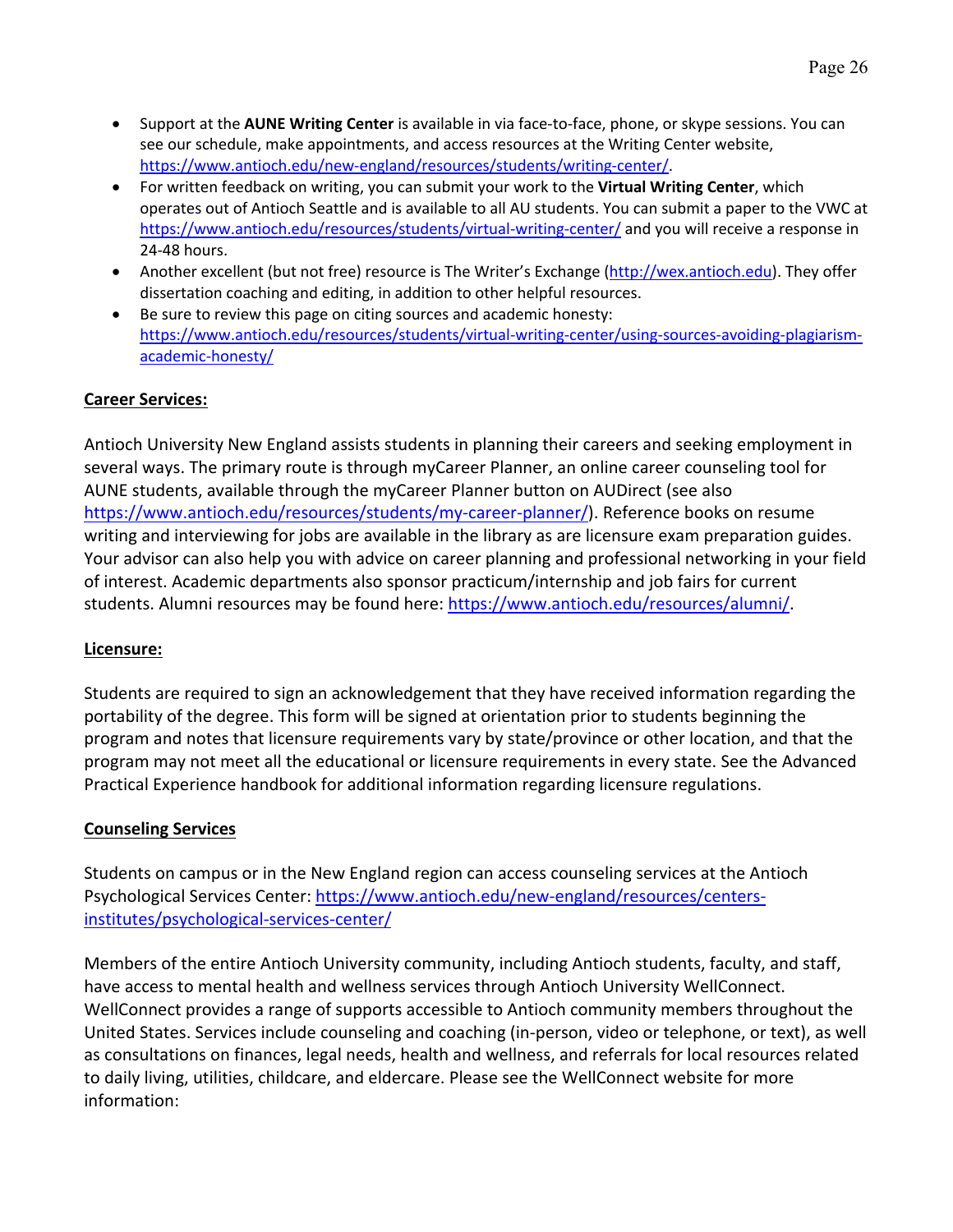https://sites.google.com/antioch.edu/auwellconnect/home?pli=1&authuser=2 (requires Antioch login to access).

## **Student Concerns:**

While we hope that you never have any concerns about the program, we realize that you may. There are several avenues for this. First, we ask that any time you have a complaint first try to work with the person or persons you are having a problem with. We find that many times things can be worked out at this level. If you find that you cannot work out your complaint, we would ask that you speak with the Program Director (unless your complaint is with the Program Director, in which case you can speak with the Department Chair or the Chief Student Services Officer). The next section details specific university policies to follow for grade appeals, grievances, and reporting of sexual harassment (among other university policies).

We also engage in regular requests for feedback from students (using anonymous surveys) and you can also provide feedback to the program in that way. We realize that not everything rises to the level of a formal complaint, and we want you to know that we listen to informal and formal feedback.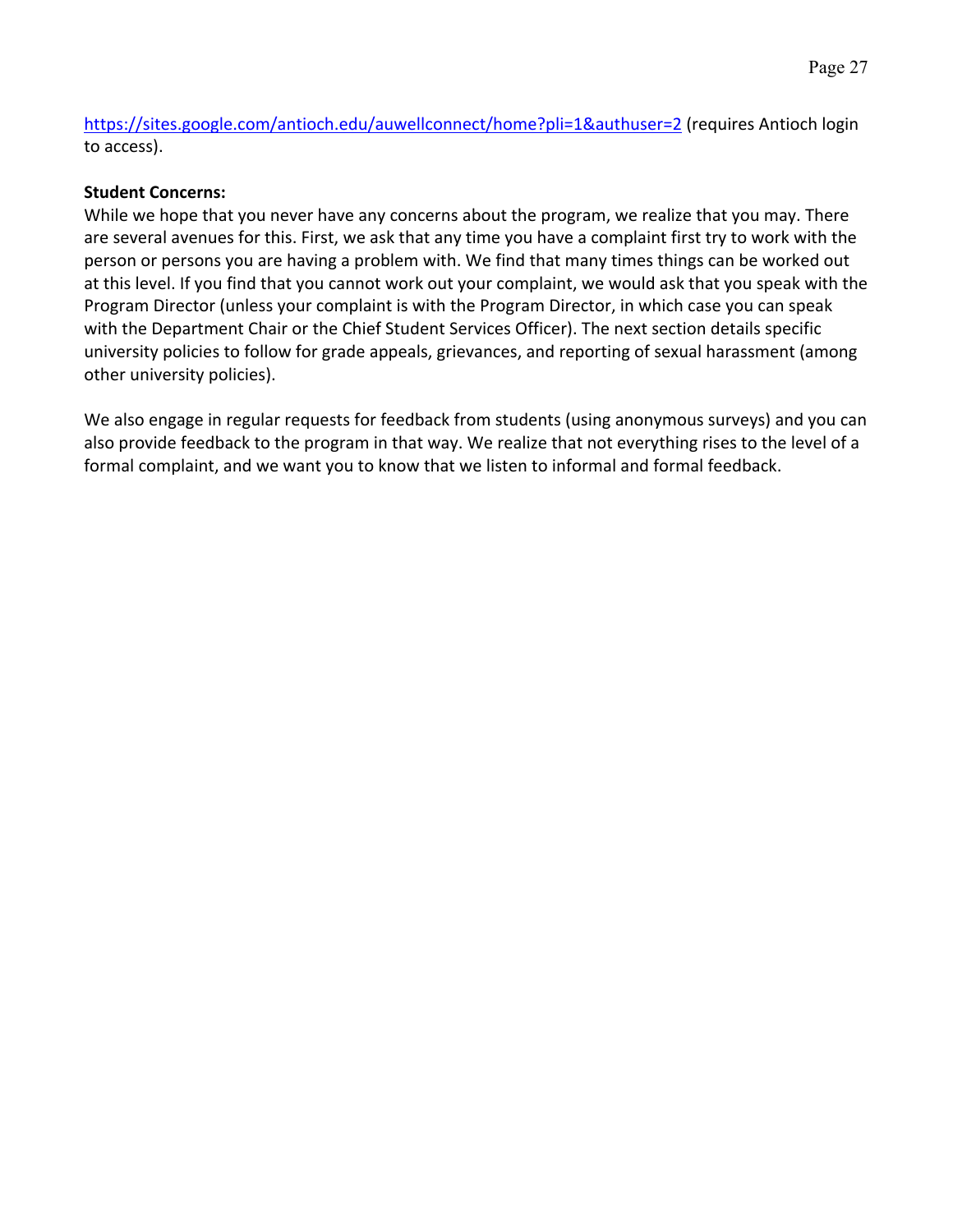## **Antioch University Policies**

Antioch University is committed to building a vibrant and inclusive educational environment that promotes learning and the free exchange of ideas. Our academic and learning communities are based upon the expectation that their members uphold the shared goal of academic excellence through honesty, integrity, and pride in one's own academic efforts and the respectful treatment of the academic efforts of others.

As a student at Antioch University, you have certain rights and responsibilities. While you may never need to immerse yourself in many of the policies below, we expect you to familiarize yourself with them. A quick guide to some Antioch University policies are gathered here with a quick overview of the contents and a link for convenient access to the full details.

All students are expected to comply with Antioch University policies, including the Title IX Sexual Harassment and Sexual Violence Policy and the Student Conduct Policy. Academic, student, and other university policies are available online at https://www.antioch.edu/newengland/resources/students/student-policies/

Antioch University (AU) and Antioch University New England (AUNE) reserve the right to revise or modify these policies and procedures or create new policies and procedures at any time as deemed necessary and appropriate. Find all AU policies http://aura.antioch.edu/au\_policies/

|       | Policy Policy Name                                         | Overview of Policy                                                                                                                                                                                                                                                                                                                                              | <b>Policy URL</b>                           |
|-------|------------------------------------------------------------|-----------------------------------------------------------------------------------------------------------------------------------------------------------------------------------------------------------------------------------------------------------------------------------------------------------------------------------------------------------------|---------------------------------------------|
| 4.607 | Sexual<br>Harassment and<br>Sexual Violence<br>Policy      | This policy informs students and employees about<br>the University's prohibitions of all forms of unlawful<br>sex discrimination directed at both students and<br>employees, including sexual harassment, gender<br>harassment, and sexual misconduct. This policy<br>includes both efforts at prevention and steps to<br>ameliorate the effects of violations. | http://aura.antioch.edu/policies_400_6x/12/ |
|       | <b>Grading System</b><br>5.227 and Transcript<br>Recording | The purpose of this policy is to communicate to<br>students and faculty the Antioch University grading<br>system and the symbols that will be used to<br>communicate the faculty's assessment of student<br>lachievement on student academic records and<br>official transcripts.                                                                               | http://aura.antioch.edu/policies_500_2x/14/ |
| 6.101 | Services Policy                                            | This policy outlines the steps one must take to<br>request reasonable accommodation for a disability,<br>Disability Support provides a directory of the staff members on your<br>campus who can help you with this, and a variety of<br>other relevant items. It also includes the process of<br>how to file a grievance related to disability.                 | http://aura.antioch.edu/policies_600_1x/1/  |
|       | Student<br>6.102 Academic Rights<br>land Freedom           | This policy informs students and faculty of the<br>university's expectation regarding students'<br>academic freedom as well as the responsibilities that $\frac{http://aura.antioch.edu/policies_600_1x/7}{$<br>students accept as members of the academic<br>community.                                                                                        |                                             |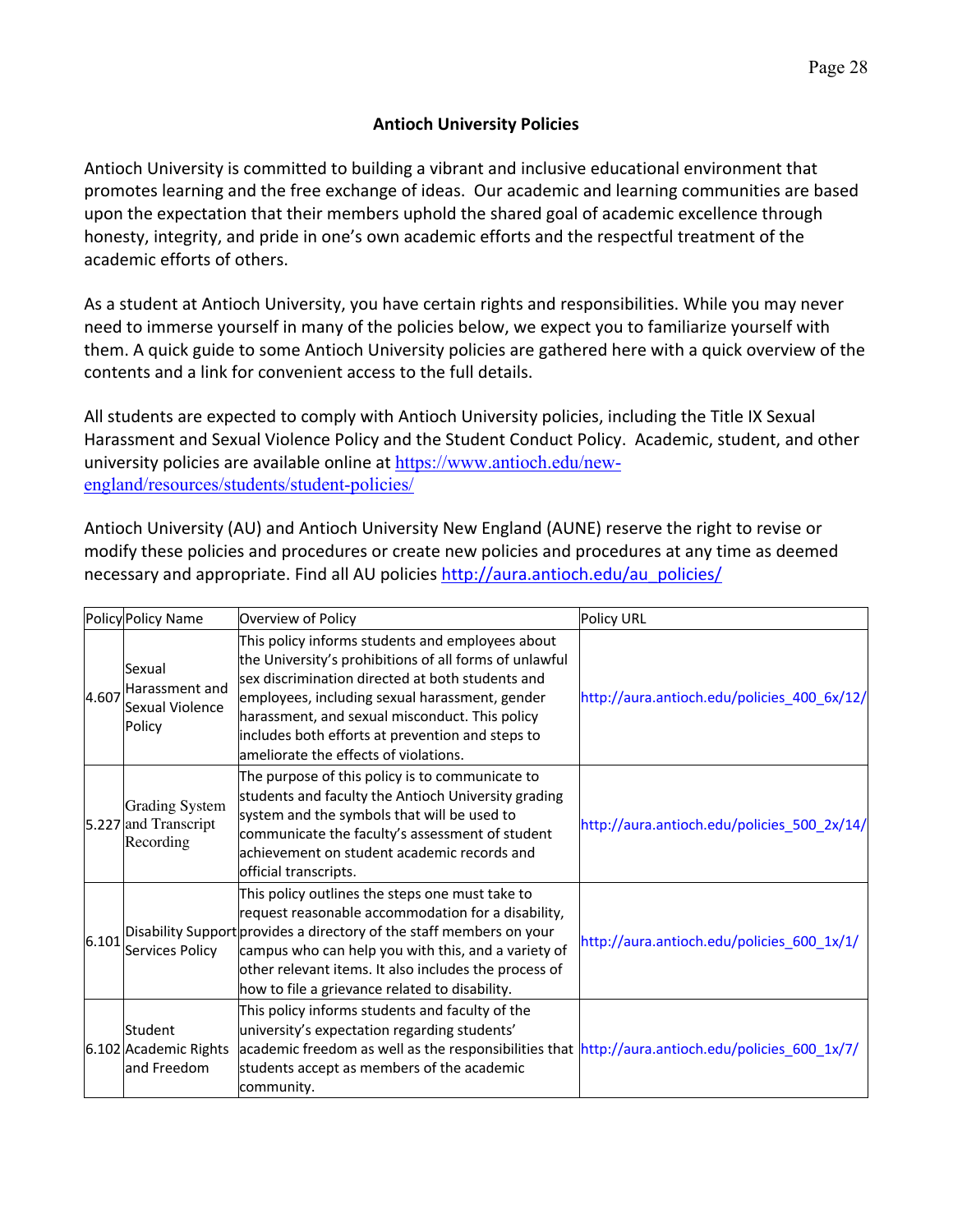| 6.103 | <b>Student Conduct</b><br>Policy                        | This policy informs students and student<br>organizations general notice of the required<br>standards of conduct, the nature of prohibited<br>behavior, and their rights and responsibilities during<br>a disciplinary process, should one arise.                                                                                                                                                                                                                                                      | http://aura.antioch.edu/policies_600_1x/2/ |
|-------|---------------------------------------------------------|--------------------------------------------------------------------------------------------------------------------------------------------------------------------------------------------------------------------------------------------------------------------------------------------------------------------------------------------------------------------------------------------------------------------------------------------------------------------------------------------------------|--------------------------------------------|
|       | Student<br>6.105 Academic<br>Integrity                  | The purpose of this policy is to establish and<br>communicate the university's standards of student<br>academic integrity, the nature of prohibited<br>behavior, and the protection of students' rights as<br>well as expectations regarding students'<br>responsibilities during the disciplinary process. It<br>touches on areas such as clear expectations about<br>thorough attribution of sources in writing and<br>presentations, avoiding plagiarism, and the standards<br>of academic honesty. | http://aura.antioch.edu/policies_600_1x/6/ |
| 6.109 | Student<br><b>Grievance Policy</b>                      | The purpose of this policy is to provide students with<br>a mechanism to address non-academic actions taken<br>by others within the University community about<br>which students believe they have legitimate grounds<br>to grieve.                                                                                                                                                                                                                                                                    | http://aura.antioch.edu/policies_600_1x/5/ |
| 6.111 | <b>Academic Appeal</b><br>Policy                        | The purpose of this policy is to provide students with<br>a mechanism to address specifically academic actions<br>taken by faculty or administration which students<br>believe they have legitimate grounds to appeal.<br>Complaints related to academic warning, academic<br>probation and academic dismissals; assessment of<br>satisfactory academic progress; or unfair,<br>inconsistent, or inequitable treatment in a program<br>may also be appealed under this policy.                         | http://aura.antioch.edu/policies_600_1x/4/ |
|       | Satisfactory<br>6.119 Academic<br>Progress              | The purpose of this policy is to inform students of the<br>University's expectation regarding the review and<br>assessment of satisfactory academic progress, the<br>relationship of satisfactory academic progress to a<br>student's eligibility for financial aid, as well as<br>students' right of appeal.                                                                                                                                                                                          | http://aura.antioch.edu/policies 600 1x/9/ |
| 6.127 | Student<br>Organizations,<br>Speech and<br>Publications | This policy sets forth students' rights and<br>responsibilities as well as University expectations<br>with regard to the establishment of conduct of<br>student organizations and student publications                                                                                                                                                                                                                                                                                                 | http://aura.antioch.edu/policies_600_1x/3/ |

Questions about policies and their application, should be addressed to your campus Chief Student Services Officer: Linda Drake Gobbo, Associate Provost: Idrakegobbo@antioch.edu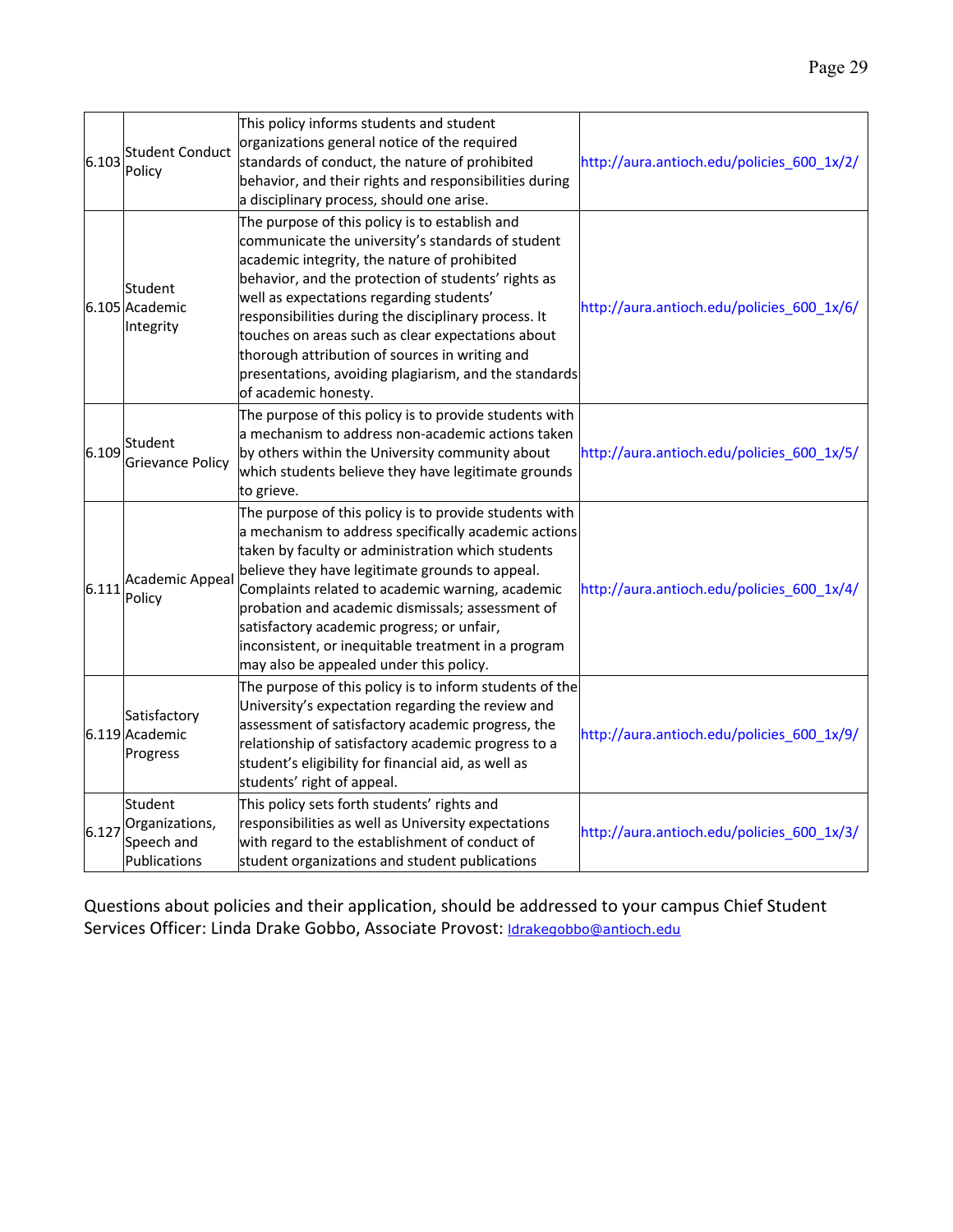#### **Master's Degree Requirements for Entry to the PhD in Couple and Family Therapy** Revised Spring 2022 based on COAMFTE Standards v 12.5

Entering students must demonstrate a master's degree or equivalent coursework that addresses the **COAMFTE Developmental Competency Components.** These competency components refer to the primary areas of professional learning and skill-development central to the effective and ethical practice of a future Marriage and Family Therapy professional including: knowledge of the profession; practice of therapy; human diversity and social structures; professional identity, ethics, and law; and research and evidence-based practice. This framework is intended to encompass historical, current, and future elements of MFT professional identity and practice, and to organize student learning outcomes expected of a graduate of the COAMFTE Accredited program.

Graduates of COAMFTE-Accredited master's degree programs and Licensed Marriage and Family Therapists are assumed to have met these standards. **Graduates of non-COAMFTE-Accredited programs must demonstrate the following (via transcripts, syllabi, etc.):**

## **Courses Required:**

#### *Knowledge of the profession:*

• At least two 3-semester-credit or 4-quarter-credit equivalent courses in Couple/Marriage and Family Therapy Models (e.g., Foundational Theories of MFT, Postmodern Approaches, etc.)

## *Practice of therapy:*

- At least two 3-semester-credit or 4-quarter-credit equivalent academic courses in the practice of C/MFT (applications courses like Couples Therapy, Family Therapy with Addiction, etc.)
- A clinical practicum that involved documented clinical work with couples and/or families.

#### *Human diversity and social structures:*

- At least one 3-semester-credit or 4-quarter-credit equivalent course (or equivalent hours) in human diversity
- At least one 3-semester-credit or 4-quarter-credit equivalent course (or equivalent hours) in human development or human sexuality
- At least one 3-semester-credit or 4-quarter-credit equivalent course (or equivalent hours) in family structures or family relations

#### *Professional identity, ethics, and law:*

• At least one 3-semester-credit or 4-quarter-credit equivalent course (or equivalent hours) in ethics and therapy, with explicit content in C/MFT ethics, including the AAMFT Code of Ethics and ethical issues unique C/MFT practice.

#### *Research and evidence-based practice:*

• At least one 3-semester-credit or 4-quarter-credit equivalent course (or equivalent hours) in clinical research with attention to C/MFT-specific research.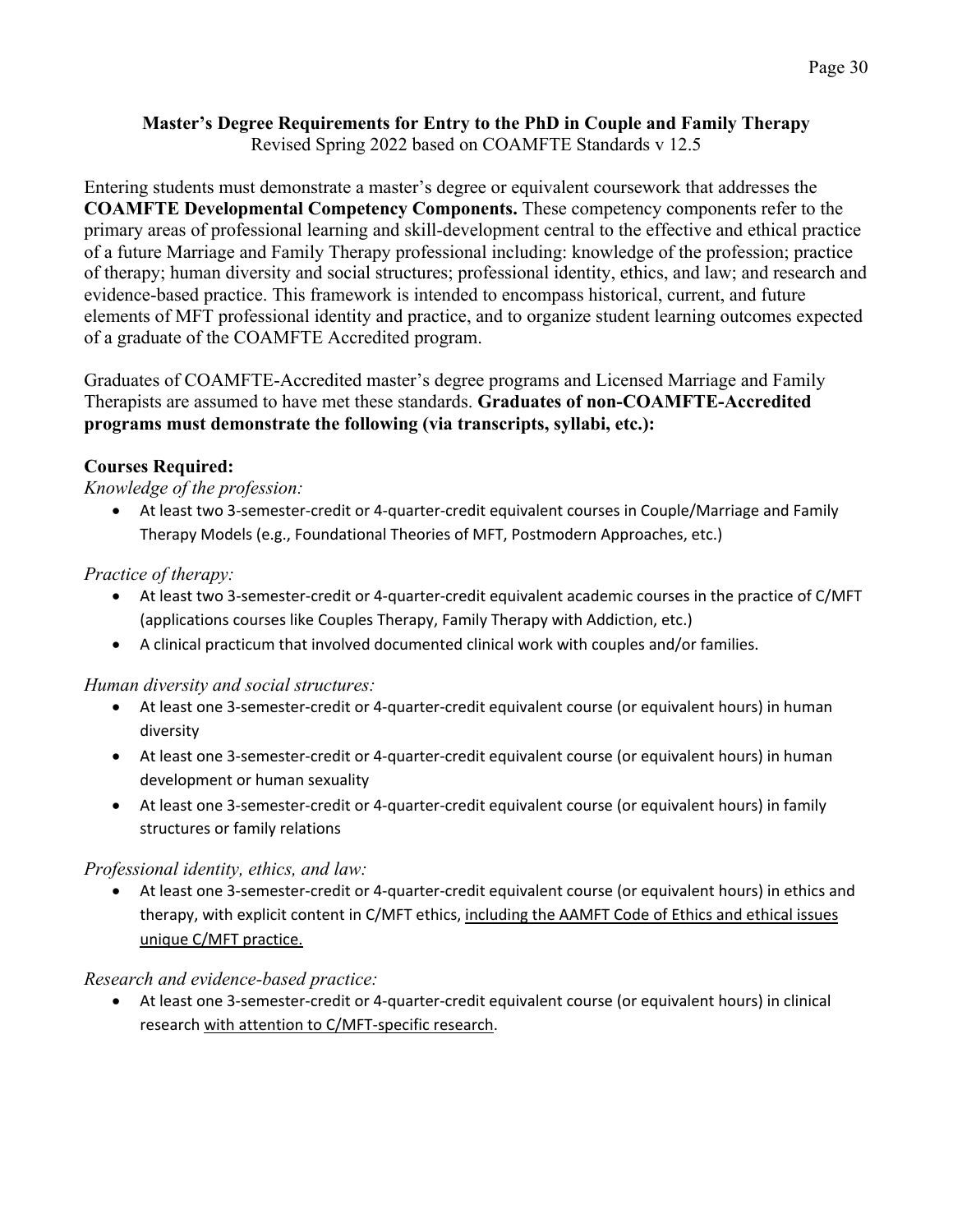Students from non-COAMFTE master's degree programs who submit materials to document this coursework will receive a determination of the remedial coursework needed to meet the foundational curriculum requirements. The core CFT faculty will collaborate in evaluating syllabi and determining remedial work required.

Since the master's level courses are considered prerequisites for doctoral level work, the bulk of these requirements must be met prior to official enrollment in the doctoral program. Students who have three or fewer remedial courses will be allowed to simultaneously enroll in the doctoral program and to take remedial courses within the master's program. Those students who have more than three courses to take must enroll as a special student [note: need specific language from registrar's office].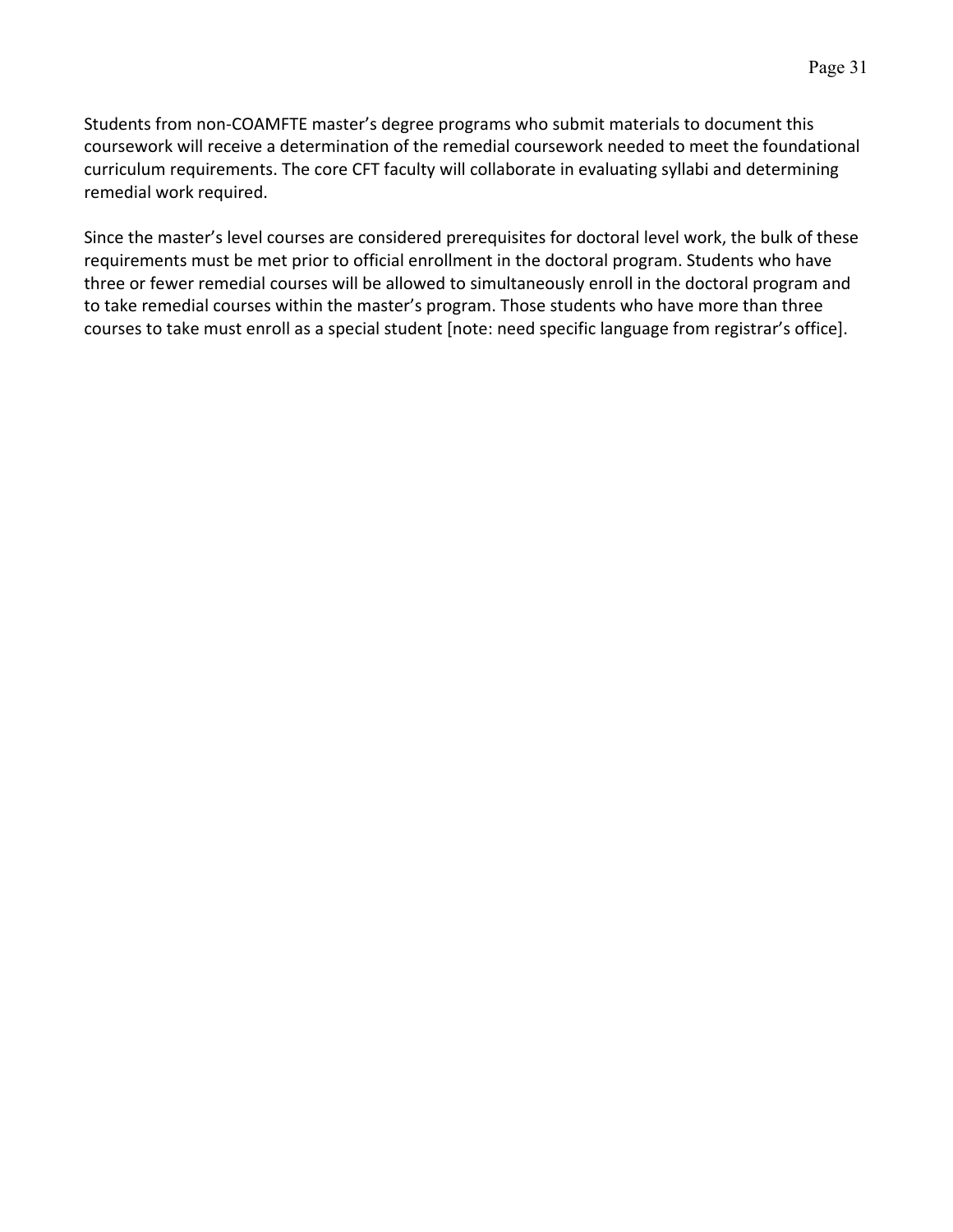## **Dissertations: Introduction**

Students are required to enroll in the Dissertation Seminar in their second summer in order to begin preparation of their dissertation proposals. Guidelines for the dissertation proposal will be disseminated during the Dissertation Seminar. **Students may not propose their dissertation until they have successfully passed their qualifying examinations.**

The dissertation committee must include three faculty members, including one non-AUNE CFT core faculty member. The chair of the committee must be an CFT core faculty member. Students should choose their committee chair based on interest and availability and should consult with their chair on appropriate selection of additional committee members. The dissertation committee should be formed after the Dissertation Seminar.

The dissertation must involve research on a topic in the field of couple and family therapy or a closely related field (e.g., family studies, family science, human development, child development, gerontology) and include a comprehensive discussion of implications for the field of couple and family therapy. The dissertation is intended to be the final demonstration of research competence, and may involve either (or both) qualitative or quantitative methodologies.

Students who do not complete the dissertation within three semesters must enroll in dissertation continuation and will be charged a dissertation advising fee.

The final dissertation must be submitted electronically via the OhioLink Electronic Thesis and Dissertation (ETD) process. Information on this process can be found here: http://libguides.phd.antioch.edu/AUETDCentral.

The dissertation must be submitted to the ETD center by the end of the semester (the date grades are due) in order for you to graduate that semester. If you do not submit by that date, you will be required to register for an additional semester and will not be able to graduate until the end of that semester. This means that you must defend your dissertation **at least two weeks prior** to the end of the semester in order to have time to make revisions, undergo final formatting checks, and make the deposit. The defense is not the last step in the process, so please plan accordingly.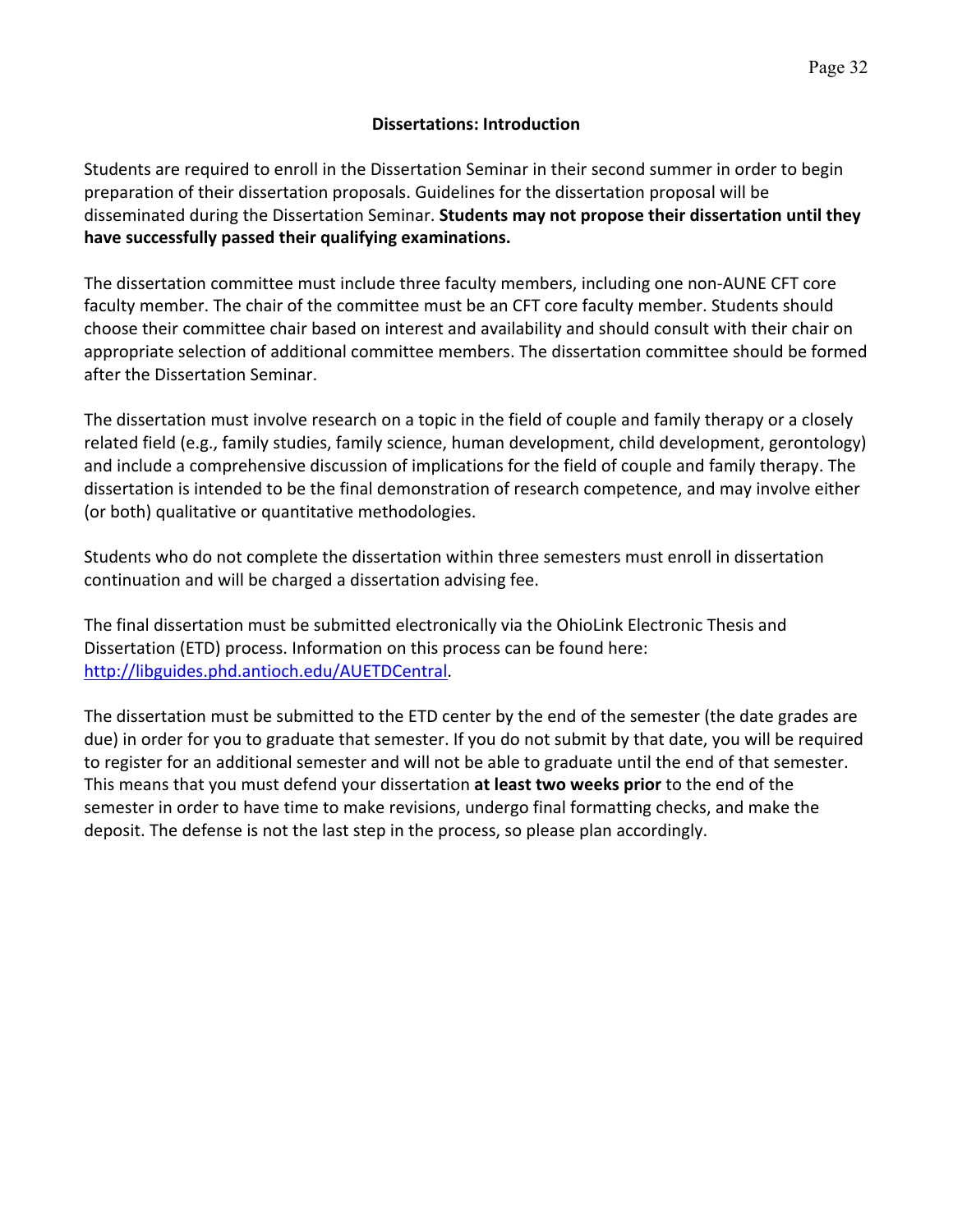#### POTENTIAL DISSERTATION TIMELINE

#### **Summer before dissertation:**

You will have two courses in the summer that related to dissertation. The first is the Qualifying Exam seminar, which prepares you for completing your qualifying exams as soon as Fall starts. The second is the Dissertation Seminar, which is a course designed to prepare you for the dissertation process, including getting started on your proposal. You also have an advanced research seminar that can also support your dissertation work, so all of your summer course work is geared toward preparing you for QEs and dissertation.

## **The Beginning of the Dissertation Process:**

Each semester of your third year you will enroll in a 6-credit dissertation course, with the expectation that you would spend at least 20 hours/week working on your dissertation as a full-time student.

You can defend your QEs the first week of the Fall semester (our policy is that you must have completed and passed all course work prior to defending the QE as a capstone, so you have to have passed all summer courses first)

Once your QEs have been passed, you can defend your dissertation proposal. But that doesn't mean you can't be working on it prior to that time (in fact, you should be working on it!). You need to give your committee 2 weeks to review the proposal before the defense date, so the earliest you could defend the proposal would be mid-September.

Once you've passed the proposal defense and completed any edits, you can submit for IRB approval (if required). This can take one to three weeks depending on the complexity of the application.

It would be possible to have all of this completed by October  $1<sup>st</sup>$  if you are aggressive with your time. (So, you could get this done in 5 or 6 weeks with an aggressive timeline).

## **The Middle:**

At this point, you've received IRB approval and you are ready to collect data (you can't engage in any data collection activities until you receive IRB approval). Depending on your method this could go quickly or slowly.

Once you collect your data, you analyze it, write up the results, write up the discussion (either as separate chapters or as a publishable article in the 2-article format), and work with your chair on getting it in shape to defend.

If you've moved quickly, this gives you 9 months to gather data and write it up (see the next section for dates at the end).

#### **The End (working backwards a bit):**

End of August – Submit to Electronic Thesis and Dissertation Database (this is the final step for graduation)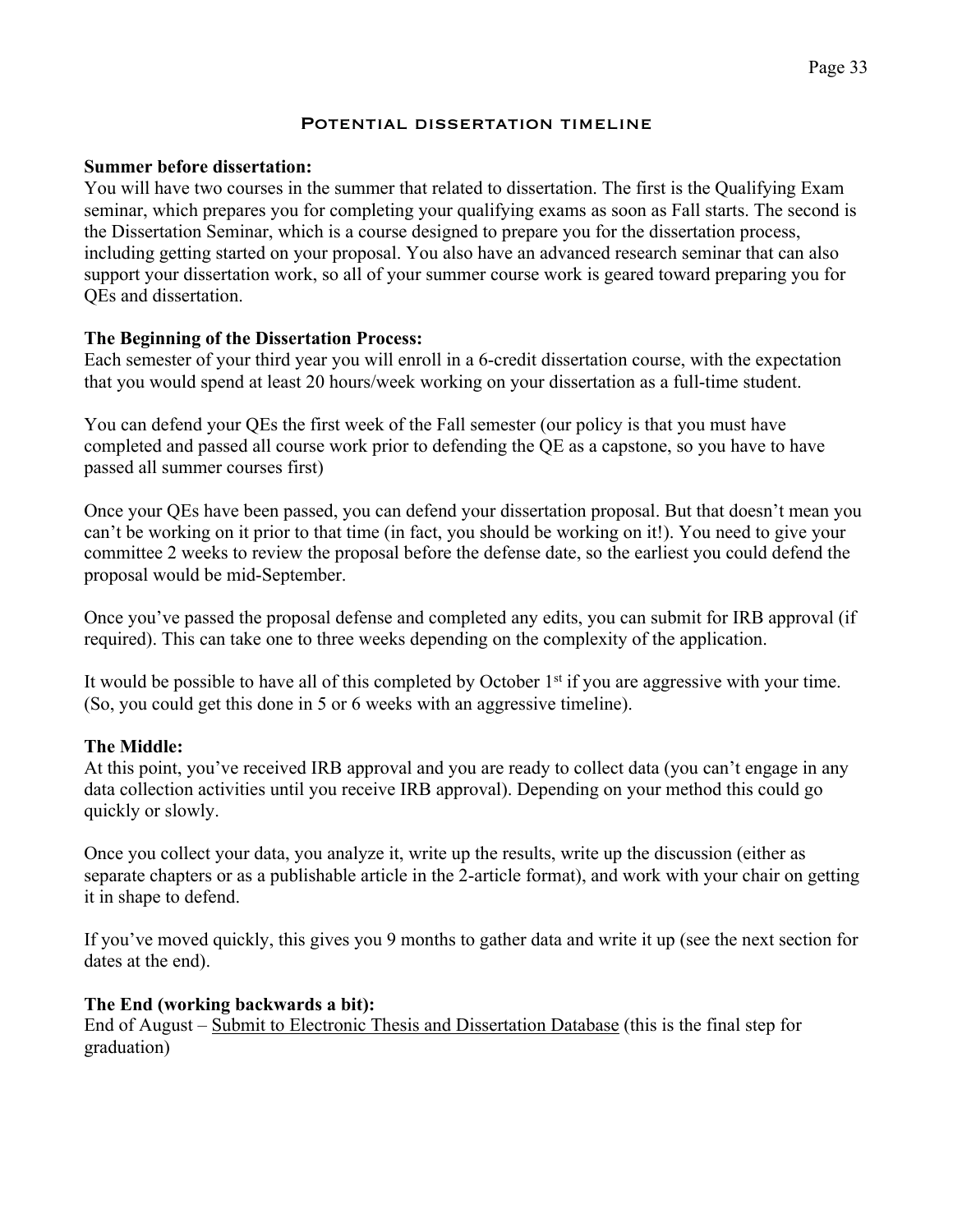You need to defend the final dissertation at least two weeks prior in order to have time for final edits. Note that many faculty are on vacation in the middle of August, so you should plan to defend by August 1st.

You need to give your committee 2 weeks to review the final dissertation, so your writing needs to be done by mid-July at the latest.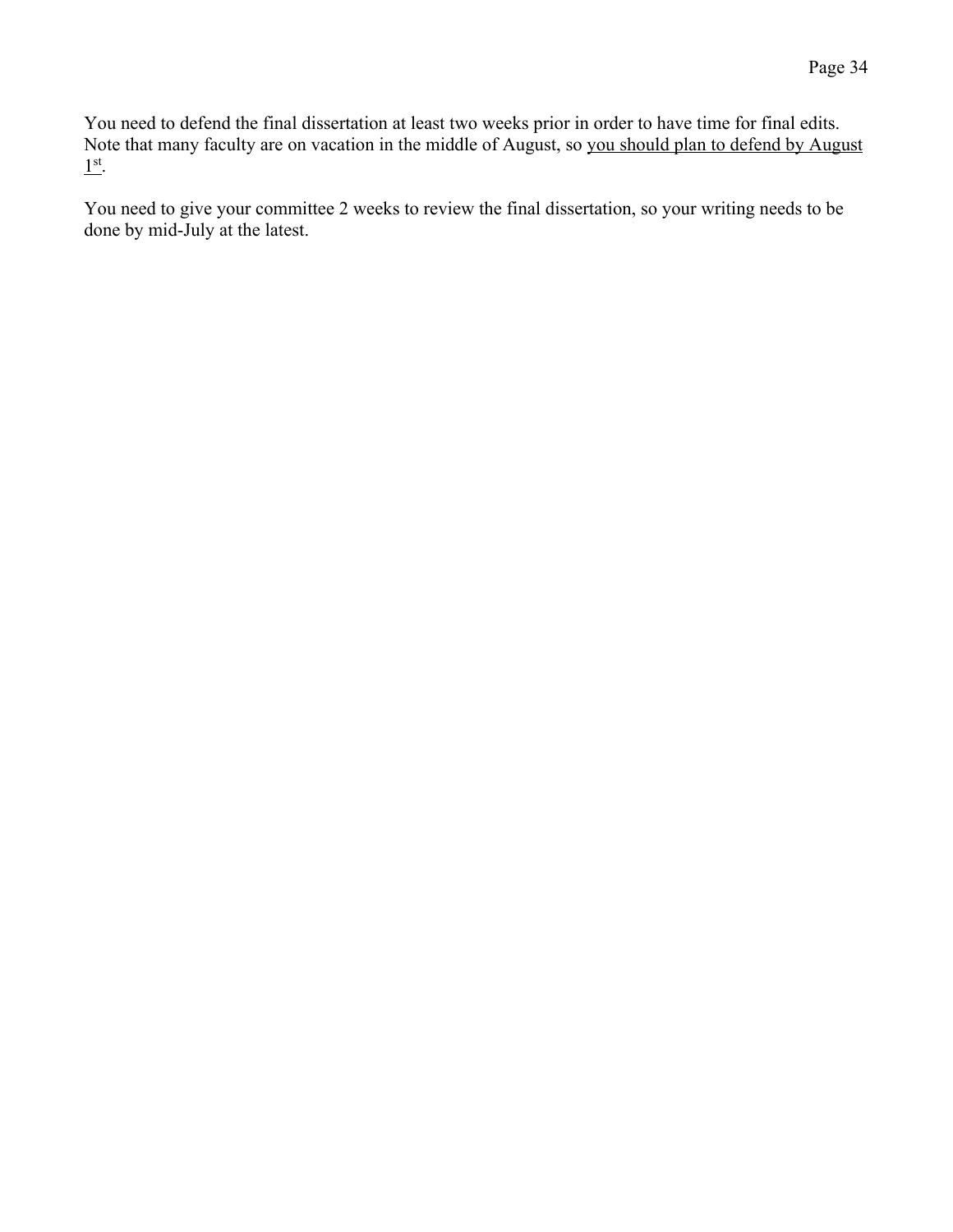## **Dissertation Guidelines**

There are two options for dissertations in the PhD program at AUNE.

## Option One: Traditional Dissertation

The traditional dissertation entails a full-length manuscript that has the following structure:

- Chapter One: Introduction
	- $\circ$  This chapter is a brief introduction that provides an overview of the topic and need for the study. This introduction should include a very general introduction to the dissertation, any operational definitions that will be relevant to the dissertation including a description of each chapter that will be included in the dissertation. The research questions and/or hypotheses must be integrated into this Chapter.
- Chapter Two: Review of the relevant and critical empirical and theoretical literature
- Chapter Three: Methods
- Chapter Four: Results
- Chapter Five: Discussion

The proposal for a traditional dissertation will include the first three chapters listed above (though certain qualitative methodologies require limited review of the literature, so this section will need to be negotiated with one's committee). An abstract must be included in the final document.

## Option Two: Publishable Manuscript Dissertation

The publishable manuscript dissertation option entails a structure that includes two publishable manuscripts. The first manuscript should be a publishable thorough and critical review of the literature (taking the place of Chapter Two in the traditional option), while the second manuscript should be a publishable research report ready to be submitted for publication and meeting the requirements of the particular journal identified for publication in terms of formatting, structure, and page length. The final dissertation for AUNE will have the following structure:

- Chapter One: Introduction
	- $\circ$  This chapter is a brief introduction that provides an overview of the topic and need for the study. This introduction should include a very general introduction to the dissertation, any operational definitions that will be relevant to the dissertation including a description of each chapter that will be included in the dissertation. The research questions and/or hypotheses must be integrated into this Chapter.
- Chapter Two: Manuscript One (critical literature review)
- Chapter Three: Manuscript Two (research report)
- Chapter Four: Discussion (if needed)

The proposal for a Manuscript option should include Chapters One and Two, plus an in-depth description of the proposed methods for review (including design, sample/participants, instruments,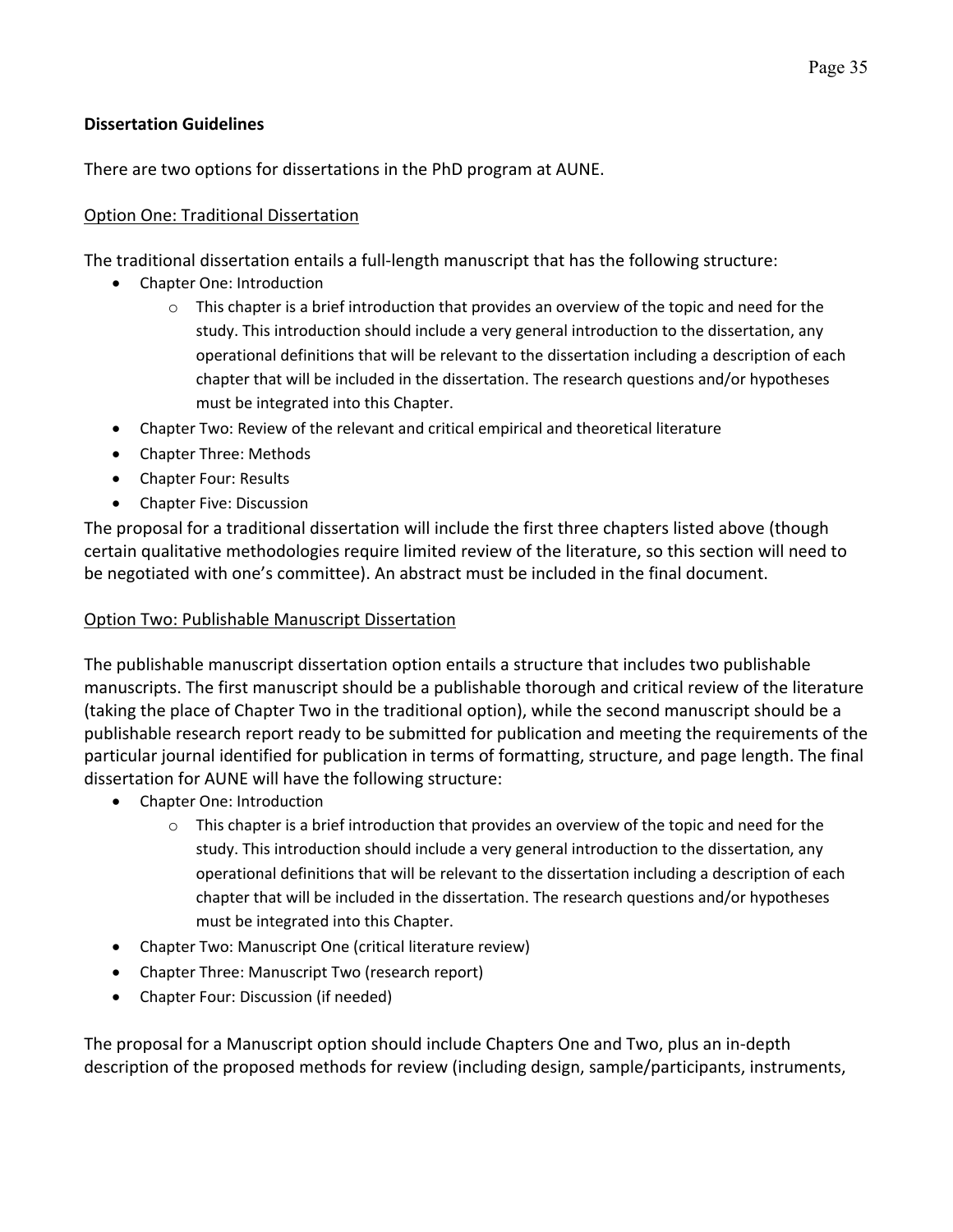proposed data analysis, research questions, and/or hypotheses to be explored in the study, depending on methodology).

## **Publishing the Dissertation:**

It is an expectation of the program that students will publish their dissertations upon completion (this is an ethical issue as research should be disseminated or it is not valuable and is not of benefit to society). Typically the student will be first author, the chair second author, and other committee members may or may not be included as authors (please work this out with your committee members prior to the defense). If you do not publish your dissertation within one year, your chair then has the right to edit and submit for publication as first author, with you as second author.

## **Common Content:**

Regardless of which option the student chooses, the final dissertation must have the following content (in this order):

- Title Page
- Copyright Page
- Signature Page (note that the final deposited version will not have signatures)
- Dedication Page (optional)
- Acknowledgement Page (optional)
- Table of Contents
- List of Tables
- List of Figures
- Abstract (this is p. 1—all prior pages use lower case roman numerals)
- Body of the Dissertation
- Appendices
	- $\circ$  must include documentation of IRB approval (it is not necessary to include the IRB application materials, just the approval email)
	- o must include copies of instruments used (if not copyrighted) or interview protocols utilized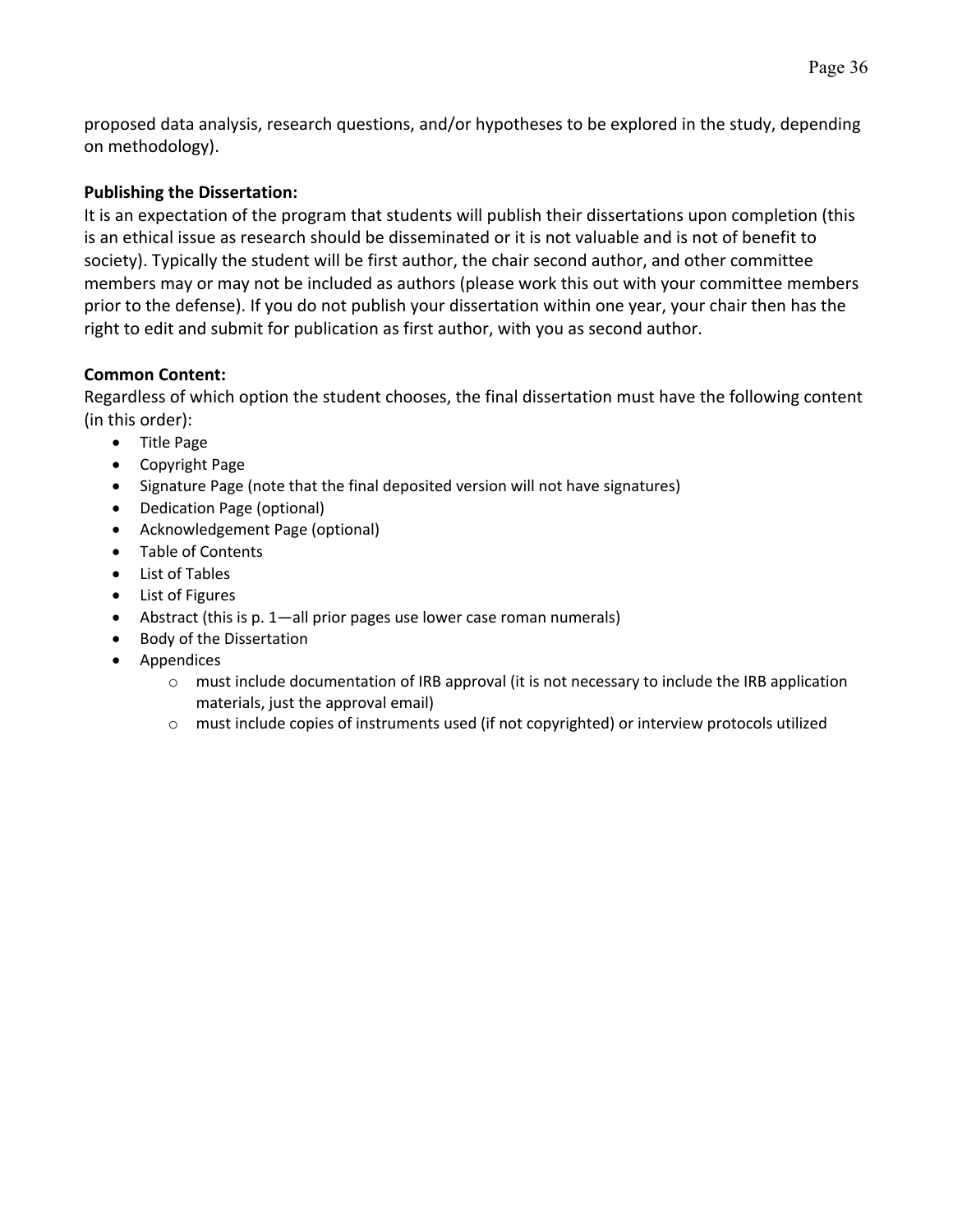# **Dissertation Defense (and Proposal Defense) Guidelines**

To avoid any major surprises, your dissertation defense should only be scheduled after consultation with your advisor and committee in regard to the quality and completion of your dissertation. You are responsible for scheduling this meeting and reserving a seminar room, and for inviting your fellow students to attend (in person or via Zoom). The CFT faculty have developed the following guidelines for a defense:

- A. The proposal or final dissertation will be sent to the Committee at least two weeks prior to the defense.
- B. Committee may meet alone at the beginning of the scheduled final examination to discuss evaluation of thesis/dissertation and expected result of oral.
- C. Committee invites students and everyone else who wants to attend into the meeting room.
- D. Student is given uninterrupted time (generally about 30 minutes) to introduce/summarize the dissertation.
- E. After the student presentation, questions may be asked of the student. For the first 30 to 40 minutes, questions are limited to the Dissertation Committee of the student. After this, students, other faculty, and other guests are welcome to ask questions as well.
- F. After about 1-1/2 hours, the student and all non-committee members leave the room while the committee discusses whether the student should pass or fail and what changes, if any, should be made to the dissertation.
- G. Student returns alone to meet with the committee to find out if s/he has passed or failed and what changes s/he needs to make in the dissertation.
- H. It is recommended that the final examination should last no longer than two hours.
- I. The student will send out an invitation to the CFT community (all students and faculty) to invite them to attend the defense.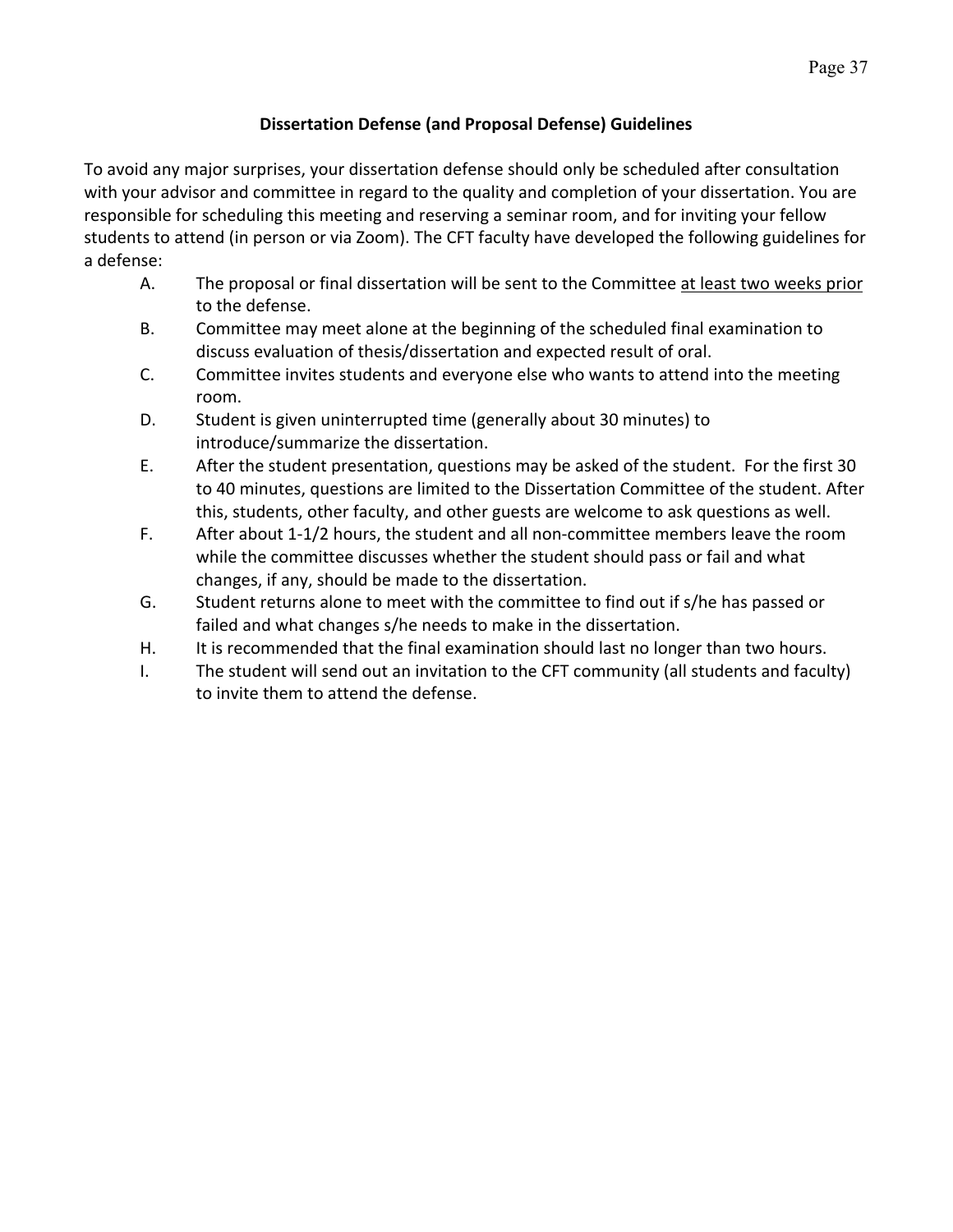## **Qualifying Examinations**

#### **Basic Requirements:**

In order to present the qualifying examinations, students must have passed all required coursework prior to the last summer of courses. It is expected that students will present their qualifying examinations after the end of the final semester of courses and portfolios must be available for review at least two weeks prior to the presentation. Students who do not pass the examination on the first attempt will be asked to revise and resubmit their work, and will be given specific feedback on what needs to improve. The faculty must approve the written materials prior to a second presentation, if one is required. Students will be given a specific time frame in which they must produce revisions that are approved by the faculty. Students who do not pass the second presentation will not be able to continue in the program. Qualifying exams will be evaluated by the Core CFT Faculty. Once the student has satisfactorily completed the QE, final grades for CFT 8100 (Qualifying Examination) will be awarded (note that the seminar portion of this course is in the final summer).

## **Components of Qualifying Examinations for Antioch University New England's Couple and Family Therapy Doctoral Program**

Qualifying Examinations take the form of portfolios and presentations. Each portfolio should include a variety of sources of evidence of competence, including course papers, evaluations and evaluative summaries, additional materials developed (e.g., syllabi, research projects, etc.), and a summary and reflection component. Each QE portfolio will include attention to issues of diversity/culture/context/social justice. Some of the materials should document progress toward competence over time while other materials will be developed specifically for this portfolio. See the attached rubric for summary evaluation related to specific competency areas.

#### **Portfolio Areas:**

#### **Clinical**

The Clinical Portfolio is one of the primary outcome measures for Student Learning Outcome 1: "Students will demonstrate advanced understanding of multiple family and couple therapy models", and 2: "Students will develop a specialized clinical area that is grounded in research and is at an advanced level of intervention and understanding,"

The clinical portfolio will include a variety of materials developed by the student over time. This will include an updated theory of therapy paper, a model exploration paper, a clinical specialization paper, summaries of evaluations of the student's clinical competence from supervisors, documentation of clinical hours to date, documentation of licensure if available, and a final summary/reflection paper summarizing the student's learning regarding clinical competence over the first two years of the doctoral program. The presentation should focus on the student's theory of therapy and should illustrate the student's current thinking and understanding about their clinical work.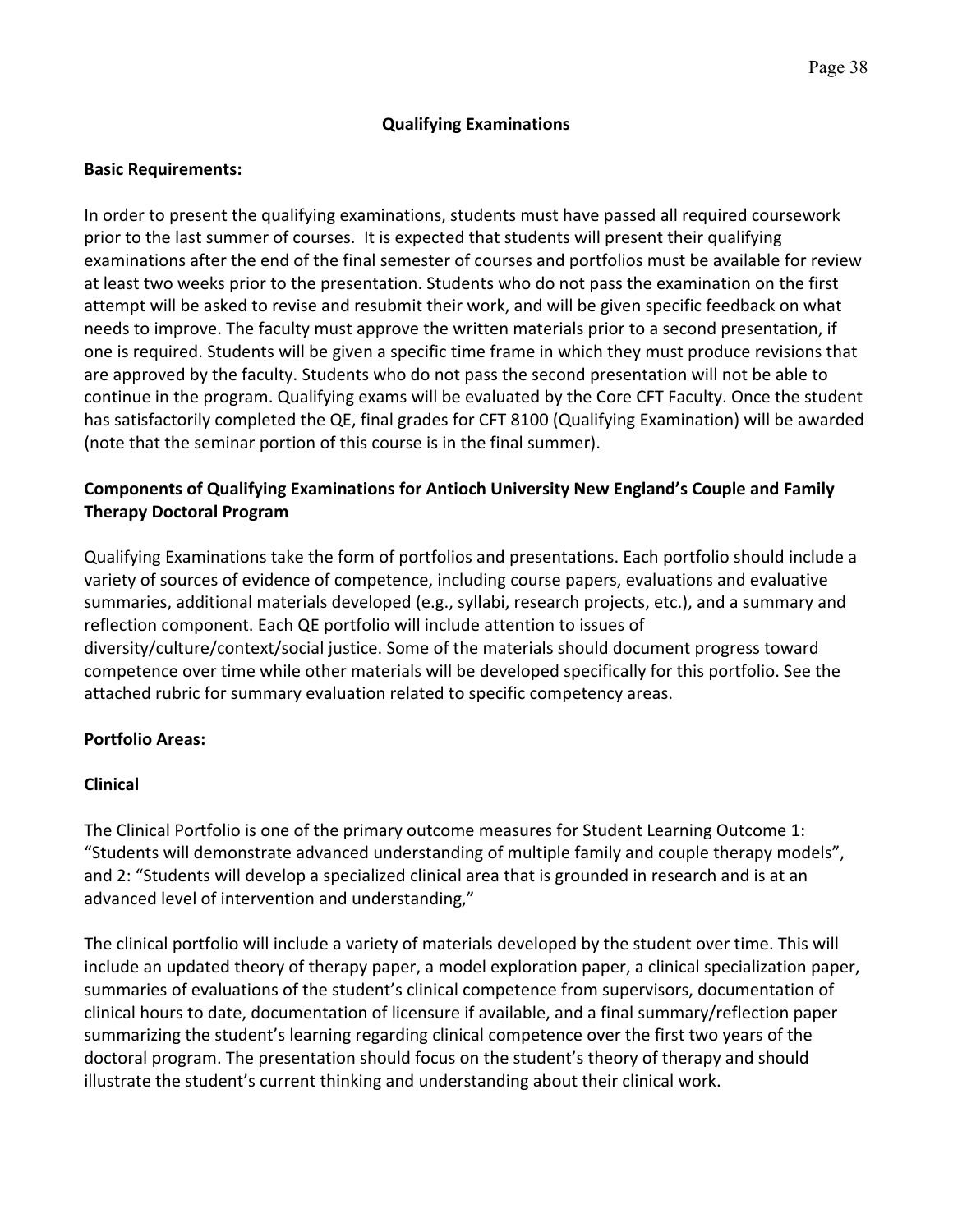## **Relational/Systemic Applications to Contemporary Challenges**

This portfolio area addresses Student Learning Outcome 3: "Students will demonstrate the ability to develop relational/systemic innovations across multiple domains,"

This portfolio will include an innovation paper, a family policy paper, an applications to diverse populations paper, and any other materials that demonstrate relational/systemic innovations (may reference clinical work, teaching/consultation/leadership, supervision and/or research). During the presentation, students will include innovations content in areas that fit (e.g., clinical, supervision, etc.).

## **Social Justice Applications**

Student Learning Outcome 4: "Students will demonstrate competency in social justice approaches to CFT teaching, research, supervision, and practice, demonstrating attention to multiple domains of diversity" is evaluated as a component of each portfolio, and is reflected in the rubric. Each area must adequately address issues of social justice. Students will prepare a social justice reflection paper that summarizes their learning and competence in social justice approaches across these areas. Each area during the presentation will include social justice applications. Students will also prepare a paper describing experience during the program with diverse, marginalized, or underserved populations. Experiences may include: professional activities (such as therapy, research, MFT relational/systemic supervision, consultation, teaching, etc.) with diverse, marginalized, and/or underserved communities; and/or other types of activities (such as projects, service, interviews, workshops, etc.). You will need to demonstrate that the experience is directly related to C/MFT activities, and that you were in interaction with members of these communities.

## **Research Methods**

The Research Portfolio is one outcome measure for Student Learning Outcome 5: "Students will demonstrate proficiency in quantitative and qualitative CFT research methods and analysis," (split on rubric to separately evaluate quantitative and qualitative competencies) and 6: "Students will demonstrate understanding of change research with relationships and will demonstrate application of research methods through grant-writing, publication, and presentation." The research portfolio will include a variety of materials developed by the student over time. These will include research proposals developed for courses, critiques of literature from coursework, summaries of research work experience (e.g., work done as research assistants, if the student had such experiences), and other research products (e.g., completed research projects, presentations, papers, documentation of research ethics training, IRB applications, grant applications, etc.). Finally, a summary/reflection paper summarizing the student's learning up to the point of the QE should be included. This summary paper should include information how the pieces of the portfolio fit together and should highlight the student's areas of strength and competence. It should be recognized that the final evaluation of research competency comes in the form of the dissertation, but the research portfolio illustrates ongoing research competencies developed prior to the start of the dissertation. A draft dissertation proposal may be used to document competency in this area, fitting where appropriate (qualitative, quantitative, or mixed methods) The presentation should focus on highlighting and summarizing the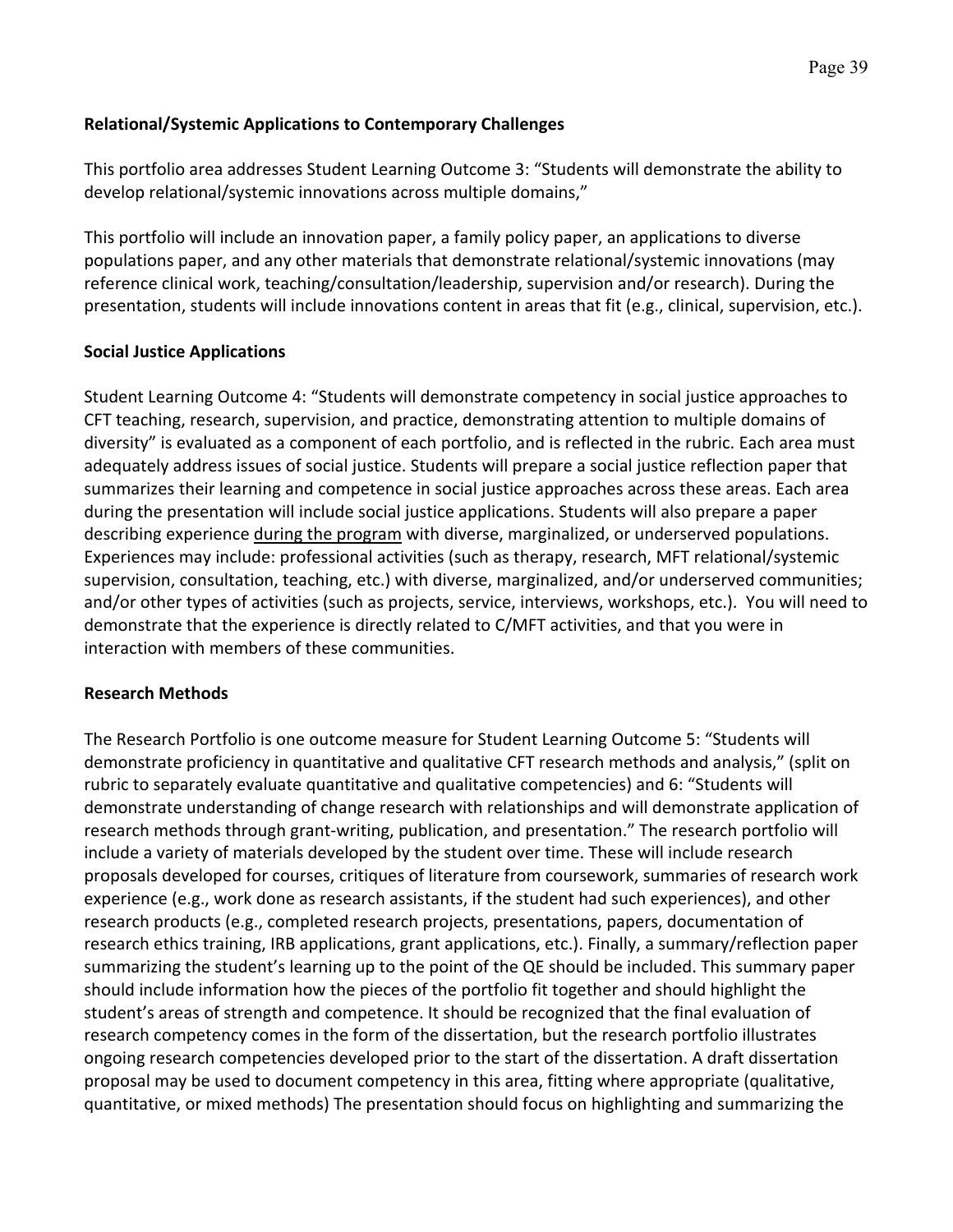current level of research competency, along with how the student plans to proceed (including preliminary dissertation plans).

## **Supervision**

The Supervision Portfolio is one of the primary outcome measures for Student Learning Outcome 7: "Students will demonstrate competency in CFT supervision." The supervision portfolio will include a variety of materials developed by the student over time, including materials developed for supervision coursework and used in supervising students. Specific materials will include a philosophy of supervision paper and other papers relating to supervision, summaries of evaluations of supervision (by supervisees, self, and by the supervision mentors). Students will document hours of supervision provided and supervision mentorship received. Additionally, students will write a summary/reflection paper summarizing their learning from supervision practical experience and discuss their ongoing philosophy of supervision. The presentation will focus on the development of the philosophy of supervision and linking the philosophy to supervision methods employed.

# **Teaching/Consultation/Leadership (T/C/L)**

The T/C/L Portfolio is one primary outcome measure for Student Learning Outcome 8: "Students will demonstrate competency in teaching, leadership, and/or consultation." The teaching portfolio must include an updated philosophy of teaching/consultation/leadership paper, sample syllabi or program development plans, additional artifacts of teaching, consultation, or leadership activities/learning (e.g., syllabi, assignments, rubrics, prepared lectures, etc.). For teaching, it is expected that students will develop materials for both clinical and non-clinical coursework. For students who have taught, copies of course evaluations and summaries of evaluations should be included. Finally, a summary/reflection paper summarizing the student's learning up to the point of the QE should be included. Part of the summary paper will address continuing education plans for updating courses throughout the teaching career. In addition, students will address how they see their professional teaching goals being informed by and informing student learning goals within their identified courses. The presentation for the teaching portfolio should focus on integration of the teaching philosophy with teaching methods and materials.

## **Publication or Presentation**

It is expected that students will submit papers for publication and/or engage in conference presentations during their time at AUNE prior to submission of their QE portfolios. Papers or presentations may be in any of the areas noted above. Students will provide an up-to-date vita with their portfolio, as well as a copy of any publications or presentations made.

## **Presentation Guidelines**

Presentation will be 45 minutes with 15 minutes for responding to questions from faculty. The presentation will focus on common themes across these areas of competence. As a prompt, think about answering the question "Who are you as a doctoral candidate? What do you bring to the table?"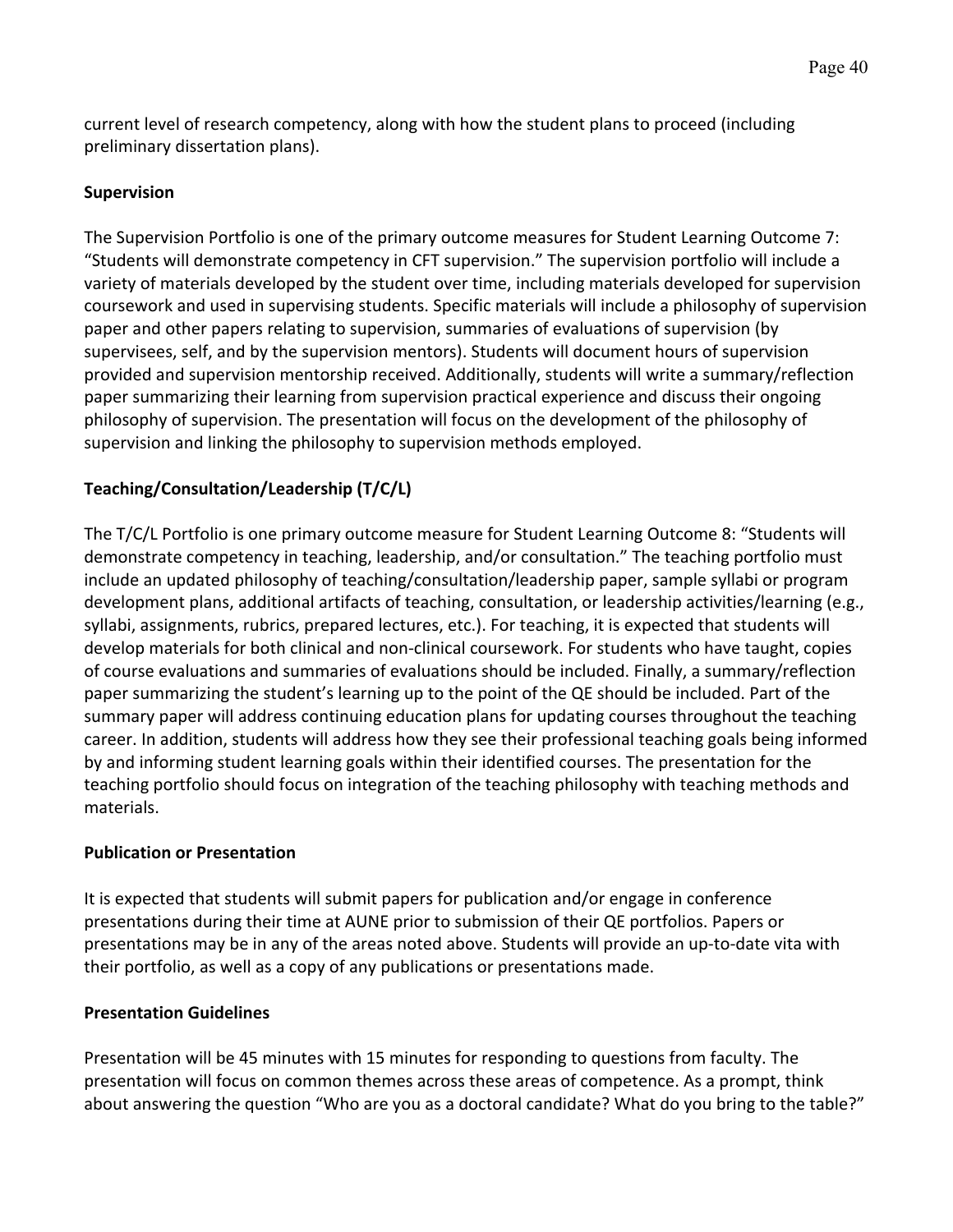You should talk some about models that influence you across areas and how that influence can be seen in your work, and you should touch at least briefly on the following areas: clinical work, supervision, teaching, and research. The student is responsible for sending an invitation to the MFT community (students and faculty) to attend the QE presentation.

## **Portfolio Guidelines**

You will submit a portfolio to the faculty that includes all of the following components (summarized above). Your portfolio must be complete 2 weeks prior to your presentation. The portfolio will be reviewed and evaluated by your academic advisor and a second reader (a faculty member selected by the faculty).

| <b>Competency Area (SLOs)</b>                                | <b>Portfolio Components</b>                                       |  |  |  |
|--------------------------------------------------------------|-------------------------------------------------------------------|--|--|--|
|                                                              | <b>Advanced Clinical Skills and Clinical Theory</b>               |  |  |  |
| 1. Students will demonstrate advanced understanding of       | Theory of Change paper demonstrating understanding of             |  |  |  |
| multiple family and couple therapy models                    | multiple MFT models, including specific applications              |  |  |  |
|                                                              | Clinical Reflection paper                                         |  |  |  |
| 2. Students will develop a specialized clinical area that is | Clinical Specialization paper                                     |  |  |  |
| grounded in research and is at an advanced level of          | Clinical Reflection paper (note that only one clinical reflection |  |  |  |
| intervention and understanding                               | paper is required, but it should address SLOs 1, 2, and 3)        |  |  |  |
|                                                              | <b>Relational/Systemic Applications</b>                           |  |  |  |
| 3. Students will demonstrate the ability to develop          | Clinical Innovations paper or other evidence                      |  |  |  |
| relational/systemic innovations across multiple domains      | Family Policy paper                                               |  |  |  |
|                                                              | <b>Clinical Reflection Paper</b>                                  |  |  |  |
|                                                              | <b>Social Justice Applications</b>                                |  |  |  |
| 4. Students will demonstrate competency in social justice    | Social Justice Reflection paper                                   |  |  |  |
| approaches to MFT teaching, research, supervision, and       |                                                                   |  |  |  |
| practice, demonstrating attention to multiple domains of     |                                                                   |  |  |  |
| diversity (rated across portfolios)                          |                                                                   |  |  |  |
|                                                              | <b>Introductory and Advanced Research</b>                         |  |  |  |
| 5a. Students will demonstrate proficiency in quantitative    | Research proposal or project that includes quantitative           |  |  |  |
| MFT research methods and analysis                            | methods                                                           |  |  |  |
|                                                              | Statistics application paper                                      |  |  |  |
|                                                              | Research Reflection paper (including reflections on learning      |  |  |  |
|                                                              | re: quantitative methods)                                         |  |  |  |
| 5b. Students will demonstrate proficiency in qualitative     | Research proposal or project that includes qualitative methods    |  |  |  |
| MFT research methods and analysis                            | Research Reflection paper (including reflections on learning      |  |  |  |
|                                                              | re: qualitative methods)                                          |  |  |  |
| 6. Students will demonstrate understanding of change         | Grant proposal, publication, or presentation                      |  |  |  |
| research with relationships and will demonstrate             | Evidence of change research (may be covered in proposals or       |  |  |  |
| application of research methods through grant-writing,       | projects submitted for 5a and 5b)                                 |  |  |  |
| publication, and presentation                                |                                                                   |  |  |  |
| Supervision                                                  |                                                                   |  |  |  |
| 7. Students will demonstrate competency in MFT               | Philosophy of Supervision paper                                   |  |  |  |
| supervision                                                  | Supervision Reflection paper                                      |  |  |  |
| Teaching/Consultation/Leadership                             |                                                                   |  |  |  |
| 8. Students will demonstrate competency in teaching,         | Teaching Philosophy paper                                         |  |  |  |
| leadership, and/or consultation                              | Other evidence regarding consultation or leadership areas         |  |  |  |
|                                                              | T/C/L Reflection paper                                            |  |  |  |
|                                                              | Up-to-date vita                                                   |  |  |  |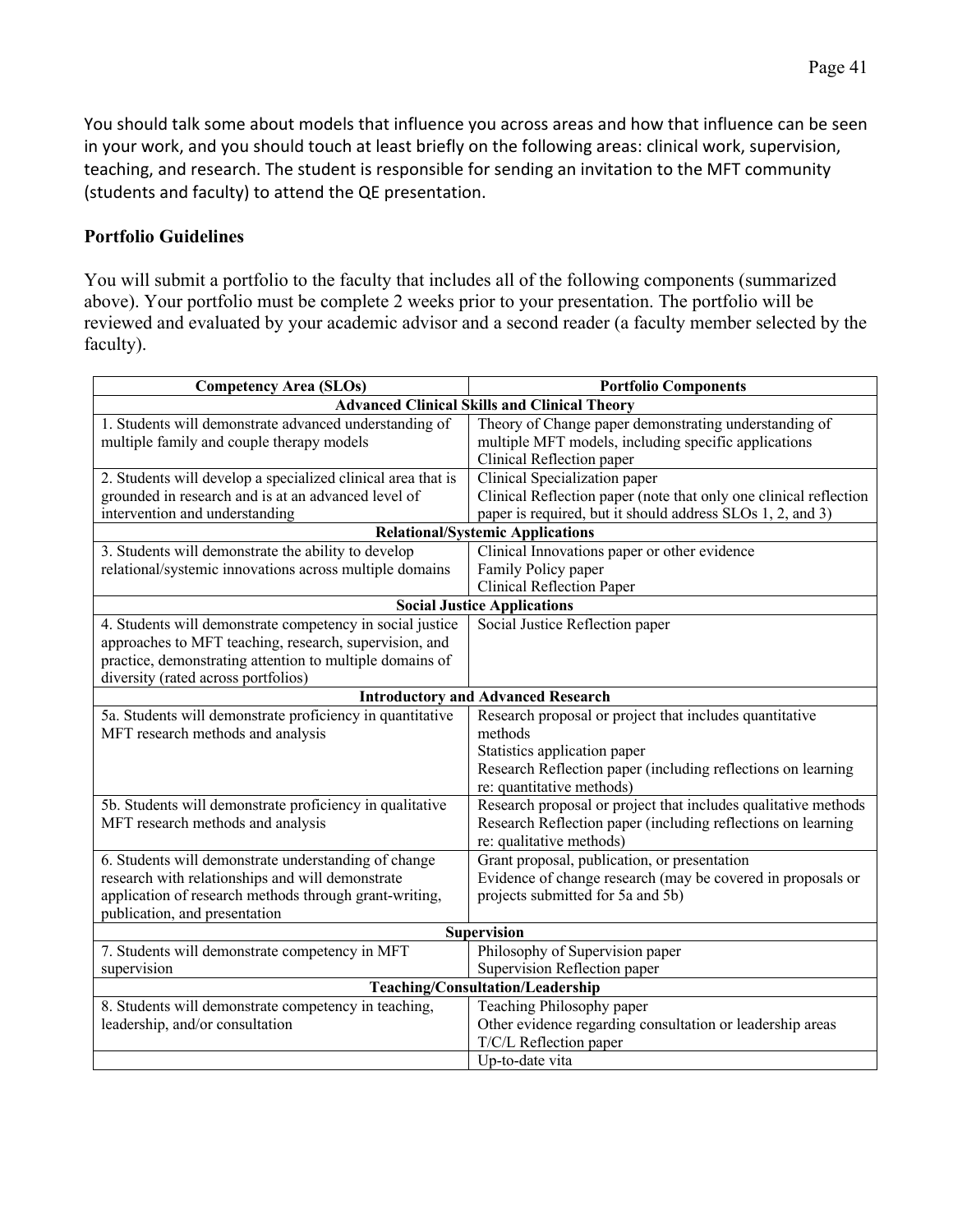| Additional Evidence (include a section here that addresses |
|------------------------------------------------------------|
| summaries of clinical hours, clinical ratings, supervision |
| ratings, teaching evaluations, awards, etc.)               |

*Revised July 2020*

# **QE Major Paper Components**

- The *Theory of Therapy*, *Philosophy of Teaching*, and *Philosophy of Supervision* all have the following essential elements:
	- o Mastery of the literature
		- Incorporates literature and resources from doctoral classes and additional literature from other sources
		- Cites more than one major model from the CFT literature or related systemic literature
		- Includes citations in every section—links concepts and content back to literature and situates philosophy in the literature
	- $\circ$  Application of the literature in practice (for the writer, in 1<sup>st</sup> person)
		- Moves from goals to enactment of goals to evaluation
		- Describes how the writer does or plans to apply aspects of the philosophy to practice
	- o Attention to issues of diversity and inclusion
	- o Clarity of thought and expression
		- Clear goals and purpose
		- Clear writing well-organized and free of grammatical errors
		- Adherence to APA style

The best papers will name, define, discuss/explain, illustrate, and integrate concepts (borrowed from the AAMFT Approved Supervisor Handbook, 2019).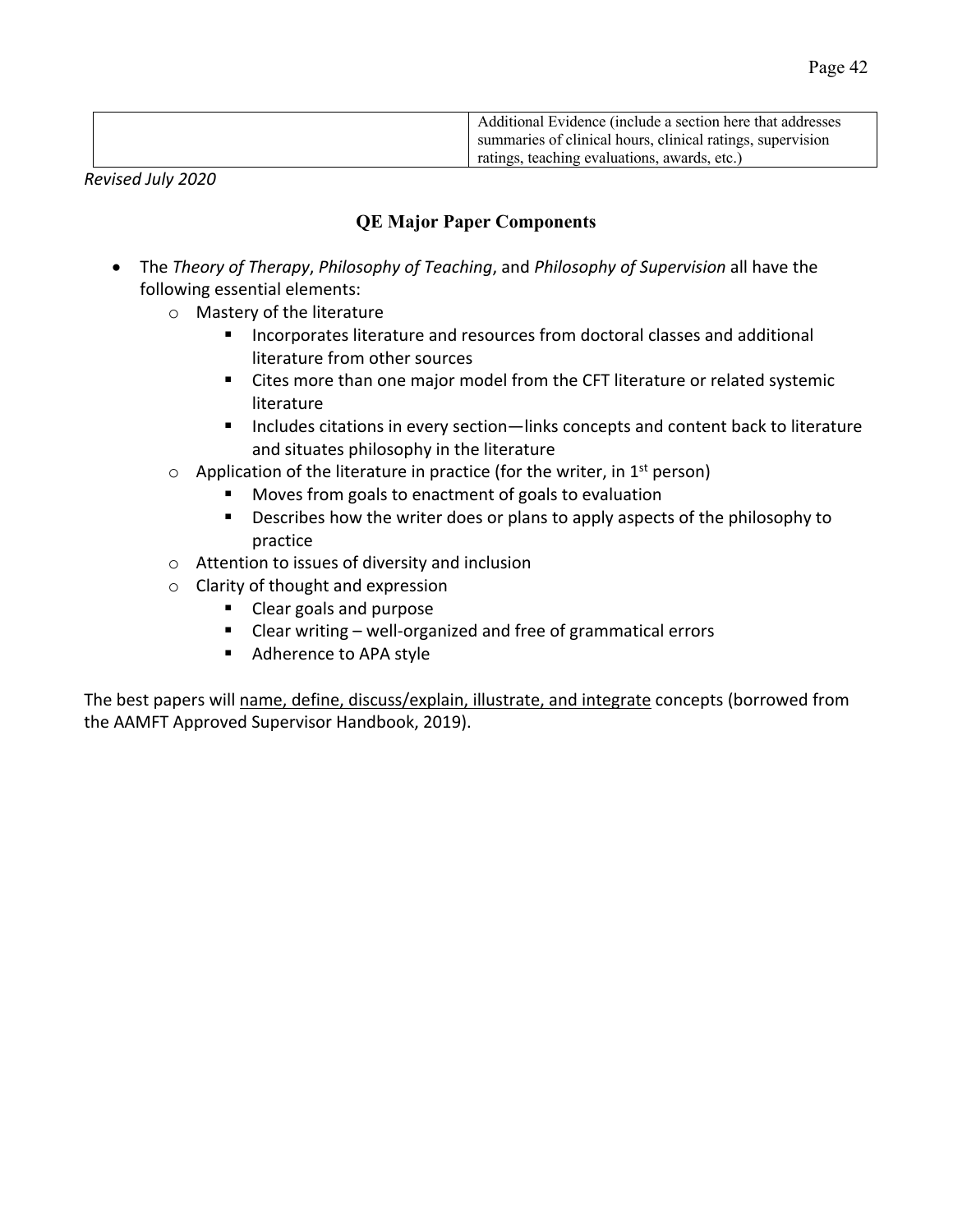## **QE Portfolio Evaluation Rubric**

**Student Name: \_\_\_\_\_\_\_\_\_\_\_\_\_\_\_\_\_\_\_\_\_\_\_\_\_\_ Rater: \_\_\_\_\_\_\_\_\_\_\_\_\_\_\_\_\_\_\_ Date: \_\_\_\_\_\_\_\_\_\_**

#### **Rubric for Evaluation of Portfolio Elements and Presentation**

| <b>Advanced Clinical Skills and Clinical Theory</b>                      | Excellent | Acceptable | Requires     |
|--------------------------------------------------------------------------|-----------|------------|--------------|
|                                                                          |           |            | Resubmission |
| 1. Students will demonstrate advanced understanding of multiple          |           |            |              |
| family and couple therapy models                                         |           |            |              |
| 2. Students will develop a specialized clinical area that is grounded in |           |            |              |
| research and is at an advanced level of intervention and understanding   |           |            |              |
| <b>Relational/Systemic Applications</b>                                  | Excellent | Acceptable | Requires     |
|                                                                          |           |            | Resubmission |
| 3. Students will demonstrate the ability to develop relational/systemic  |           |            |              |
| innovations across multiple domains                                      |           |            |              |
| <b>Social Justice Applications</b>                                       | Excellent | Acceptable | Requires     |
|                                                                          |           |            | Resubmission |
| 4. Students will demonstrate competency in social justice approaches     |           |            |              |
| to CFT teaching, research, supervision, and practice, demonstrating      |           |            |              |
| attention to multiple domains of diversity (rated across portfolios)     |           |            |              |
| <b>Introductory and Advanced Research</b>                                | Excellent | Acceptable | Requires     |
|                                                                          |           |            | Resubmission |
| 5a. Students will demonstrate proficiency in quantitative CFT research   |           |            |              |
| methods and analysis                                                     |           |            |              |
| 5b. Students will demonstrate proficiency in qualitative CFT research    |           |            |              |
| methods and analysis                                                     |           |            |              |
| 6. Students will demonstrate understanding of change research with       |           |            |              |
| relationships and will demonstrate application of research methods       |           |            |              |
| through grant-writing, publication, and presentation                     |           |            |              |
| Supervision                                                              | Excellent | Acceptable | Requires     |
|                                                                          |           |            | Resubmission |
| 7. Students will demonstrate competency in CFT supervision               |           |            |              |
| Teaching/Consultation/Leadership                                         | Excellent | Acceptable | Requires     |
|                                                                          |           |            | Resubmission |
| 8. Students will demonstrate competency in teaching, leadership,         |           |            |              |
| and/or consultation                                                      |           |            |              |
| <b>Professional Development</b>                                          | Excellent | Acceptable | Requires     |
|                                                                          |           |            | Resubmission |
| QE Presentation                                                          |           |            |              |
| Up-to-date vita                                                          |           |            |              |